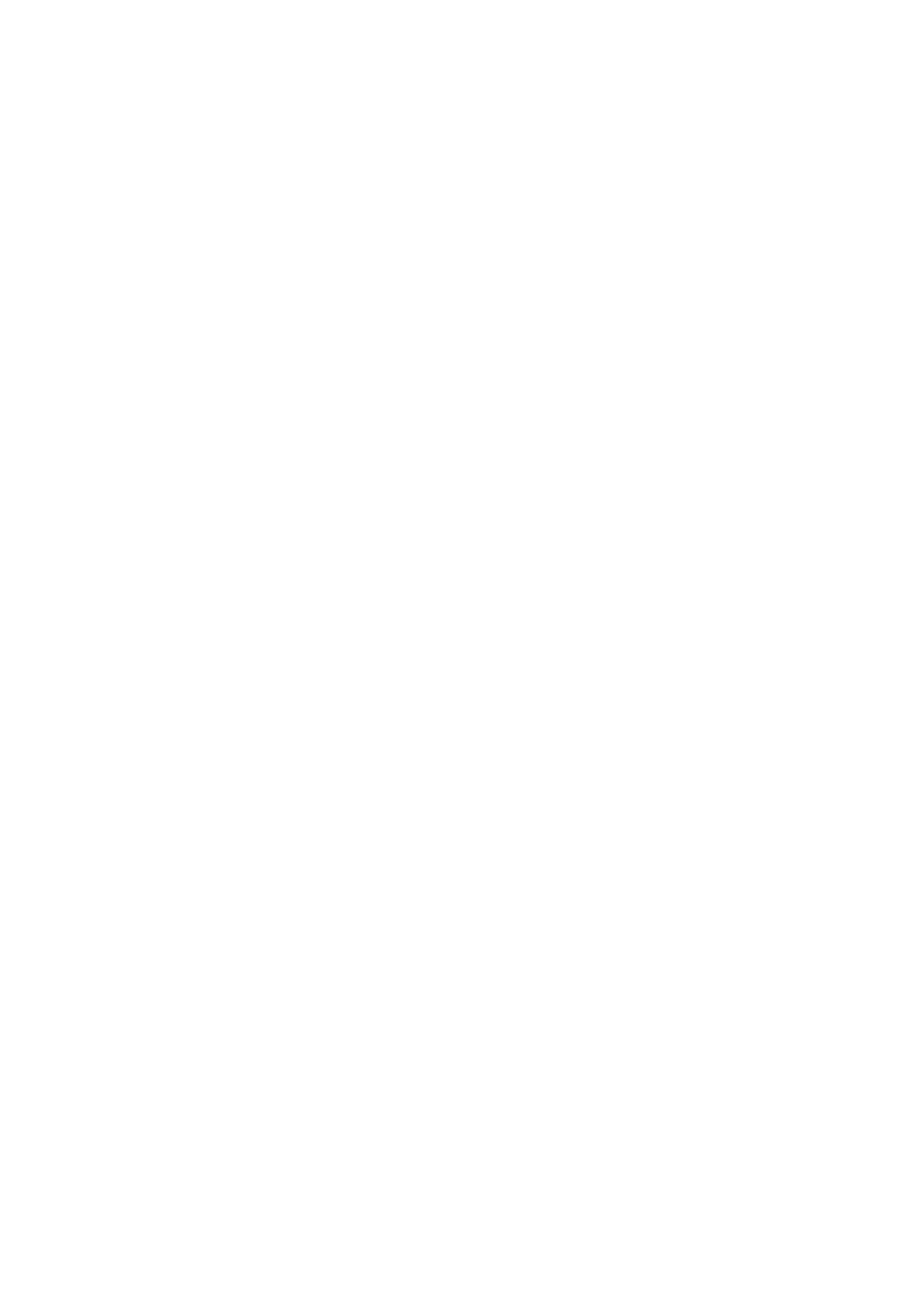# **Documents de Treball de l'IEB 2014/32**

# **PUBLIC-PRIVATE SECTOR WAGE DIFFERENTIALS BY TYPE OF CONTRACT: EVIDENCE FROM SPAIN**

Raúl Ramos, Esteban Sanromá, Hipólito Simón

The **IEB** research program in **Cities and Innovation** aims at promoting research in the Economics of Cities and Regions. The main objective of this program is to contribute to a better understanding of agglomeration economies and 'knowledge spillovers'. The effects of agglomeration economies and 'knowledge spillovers' on the Location of economic Activities, Innovation, the Labor Market and the Role of Universities in the transfer of Knowledge and Human Capital are particularly relevant to the program. The effects of Public Policy on the Economics of Cities are also considered to be of interest. This program puts special emphasis on applied research and on work that sheds light on policy-design issues. Research that is particularly policy-relevant from a Spanish perspective is given special consideration. Disseminating research findings to a broader audience is also an aim of the program. The program enjoys the support from the **IEB-Foundation.**

The Barcelona Institute of Economics (IEB) is a research centre at the University of Barcelona (UB) which specializes in the field of applied economics. The IEB is a foundation funded by the following institutions: Applus, Abertis, Ajuntament de Barcelona, Diputació de Barcelona, Gas Natural and La Caixa.

Postal Address: Institut d'Economia de Barcelona Facultat d'Economia i Empresa Universitat de Barcelona C/ Tinent Coronel Valenzuela, 1-11 (08034) Barcelona, Spain  $Tel: + 34934034646$ Fax: + 34 93 403 98 32 [ieb@ub.edu](mailto:ieb@pcb.ub.es) [http://www.ieb.ub.edu](http://www.ieb.ub.edu/)

The IEB working papers represent ongoing research that is circulated to encourage discussion and has not undergone a peer review process. Any opinions expressed here are those of the author(s) and not those of IEB.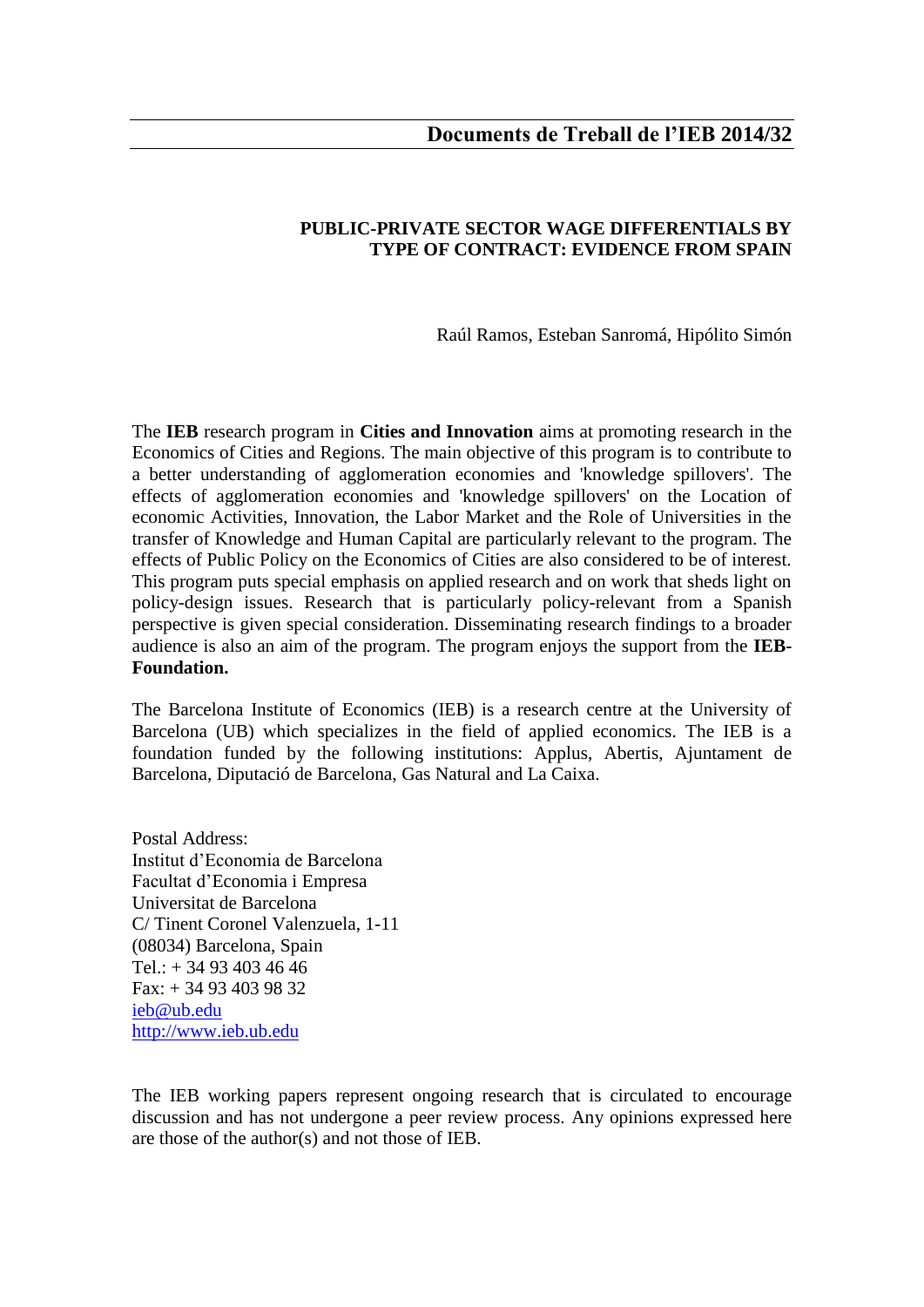## **PUBLIC-PRIVATE SECTOR WAGE DIFFERENTIALS BY TYPE OF CONTRACT: EVIDENCE FROM SPAIN \***

Raúl Ramos, Esteban Sanromá, Hipólito Simón

ABSTRACT: The article examines public-private sector wage differentials in Spain using microdata from the Structure of Earnings Survey (*Encuesta de Estructura Salarial*). When applying various decomposition techniques, we find that it is important to distinguish by gender and type of contract. Our results also highlight the presence of a positive wage premium for public sector workers that can be partially explained by their better endowment of characteristics, in particular by the characteristics of the establishment where they work. The wage premium is greater for female and fixed-term employees and falls across the wage distribution, being negative for more highly skilled workers.

JEL Codes: C2, E3, J3, J4

Keywords: Public-private sector wage gap, wage distribution, matched employeremployee data, decomposition methods

Raúl Ramos Univ.de Barcelona & AQR-IREA Universitat de Barcelona Facultat d'Economia i Empresa Av. Diagonal, 690 08034 Barcelona, Spain E-mail: [rramos@ub.edu](mailto:rramos@ub.edu)

<u>.</u>

Esteban Sanromá Universitat de Barcelona & IEB Universitat de Barcelona Facultat d'Economia i Empresa Av. Diagonal, 690 08034 Barcelona, Spain E-mail: [esanroma@ub.edu](mailto:esanroma@ub.edu)

Hipólito Simón Univ.de Alicante & IEI & IEB Universidad de Alicante Facultad de Ciencias Económicas y Empresariales Carretera San Vicente del Raspeig s/n - 03690 San Vicente del Raspeig (Alicante) 03080 Alicante, Spain E-mail[: hsimon@ua.es](mailto:hsimon@ua.es)

<sup>\*</sup> This study received financial support from research projects ECO2010-16006, ECO2010-16934 and CSO2011- 29943-C03-02.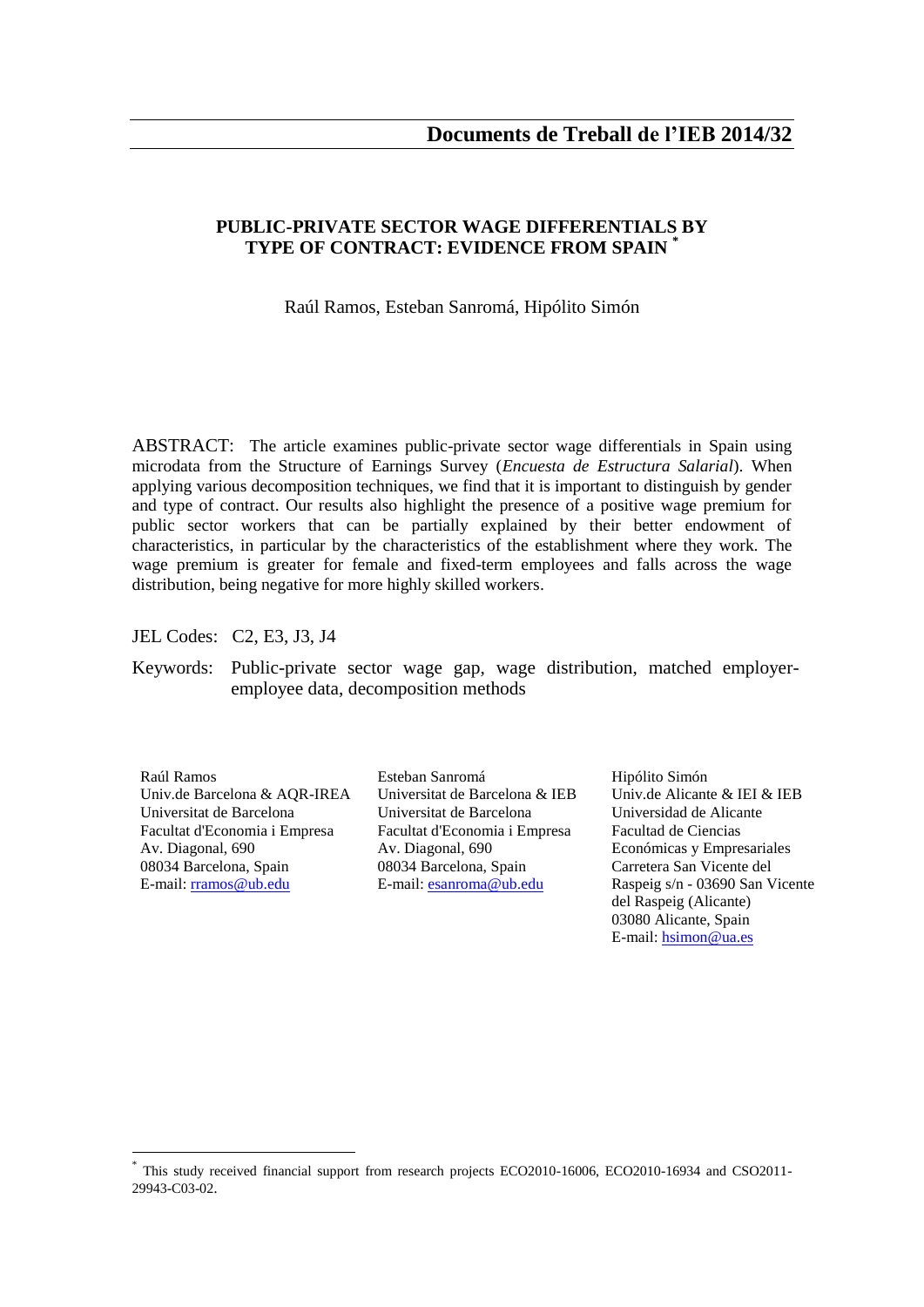#### **1. Introduction**

The existence of wage differentials between public and private sector workers and the analysis of its origin has received considerable attention over the last few decades (see, for example, Smith, 1976a, 1976b, Dustmann and van Soest, 1998 and Hartog and Oosterberck, 1993 and, among more recent contributions, Lucifora and Meurs, 2006, Cai and Liu, 2011 and Chatterji et al., 2011). There are several reasons why the wages of public sector workers might potentially differ from those of their private sector counterparts. Among these reasons, particular emphasis has been afforded to such factors as the public sector's monopoly power in its provision of public services and its potential impact on public workers' wages; the presence of compensatory wage differentials of non-pecuniary working conditions and, the greater bargaining power of public workers resulting, among other circumstances, from their higher rates of union membership (Gregory and Borland, 1999 and Bender, 1998). Among the regularities identified in the large body of empirical studies that have addressed this issue in many countries, it should be stressed the existence, with few exceptions, of a public sector wage premium when comparing workers with similar productivity-related characteristics. Moreover, this premium is usually reported as being higher for women and low-skilled workers whereas, on the other hand, wage inequality levels tend to be comparatively smaller in the public sector (Gregory and Borland, 1999).

The aim of this article is to examine wage differentials between public and private sector workers in Spain, an economy where few analyses of this type have been undertaken to date (Lassibille, 1998, Albert et al., 1999, García-Pérez and Jimeno, 2007 and Hospido and Moral, 2013). In addition to examining these differences by gender and across the whole wage distribution, a separate study is conducted for workers on permanent and fixed-term contracts, a clearly necessary analysis in the particular case of Spain's labour market and which, to the best of our knowledge, has yet to be undertaken. Indeed, there are various reasons why the Spanish case constitutes an especially appropriate framework for conducting this type of analysis. Firstly, because the public-private sector wage gap in Spain is comparatively high from an international perspective, being ranked above the EU average (De Castro et al., 2013). Secondly, because in Spain, as in other European countries, in recent years the question of fiscal consolidation has been tackled specifically by adjusting public workers' wages. Finally, because Spain presents a very high rate of fixed-term employment in both its private and public sectors [according to Eurostat, in the year covered by this study – that is, 2010, Spain had the highest rate of fixedterm employment in the public sector in Europe (24.5%) and the second highest rate in the private sector (25.1%), being ranked well above the EU average of 13.9%, in both cases]. This is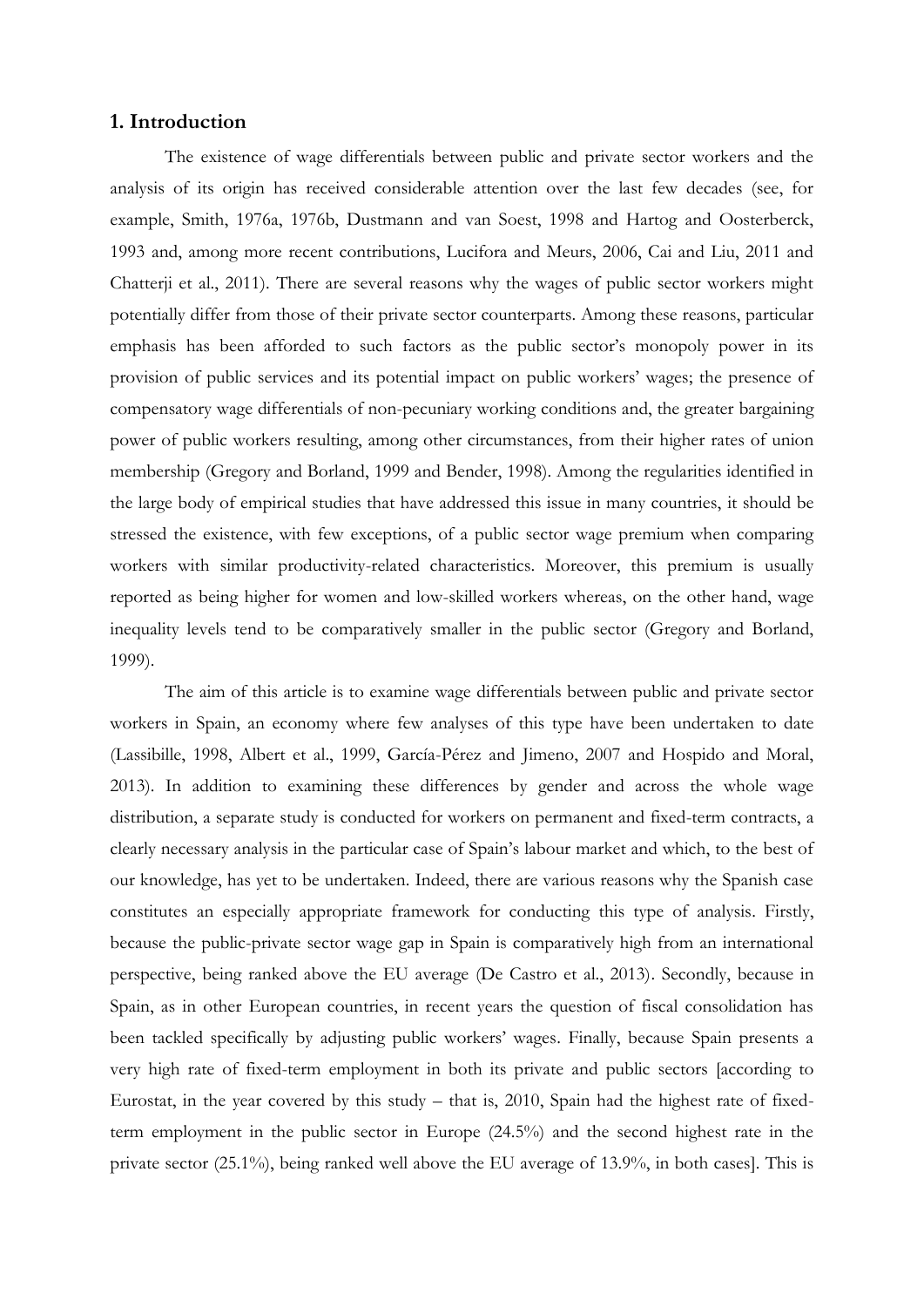due in the first instance to the very large discrepancy in the costs of terminating permanent and fixed-term contracts and to a business structure clearly geared towards low-tech production (Dolado et al., 2002 and Toharia et al., 2005) and, in the second, to elements such as budget constraints and structural weaknesses in the financing of the country's local authorities (Consejo Económico y Social, 2005).

The study employs various decomposition techniques and uses data from the 2010 wave of the Spanish Structure of Earnings Survey (*Encuesta de Estructura Salarial*), which provides the greatest public sector coverage. An additional feature of this source is that it is a matched employer-employee dataset, a type of data that has had a significant impact on wage determination analyses in general (Hamermesh, 2008 and Abowd and Kramarz, 1999) but whose use in the analysis of public-private sector wage differentials has been rare to date (among recent studies, only Chatterji, Mumford and Smith, 2011, and De Castro et al., 2013 use matched microdata). Among other advantages, the use of these data facilitates an examination of the contribution to public-private sector wage differentials of establishment characteristics, attributes that are often not given the necessary weight in this type of analysis.

The obtained results reveal a significant wage differential in Spain in favour of public sector workers, a differential that is largely explained by the differences in the endowments of the observed characteristics of public and private sector workers, especially those of male employees. Likewise, establishment characteristics are found to make a significant contribution to the differential, greater than individual or job characteristics. Other notable findings include the presence of a positive wage premium associated with working in the public sector that is not explained by the endowments of productive characteristics in the case of low skilled workers and a negative premium for high skilled workers, and lower levels of wage inequality in the public sector that cannot be attributed to differences between the characteristics of these workers and those of the private sector. Finally, the evidence obtained also confirms that there are significant differences associated with the type of contract in relation to both the size of the wage gap between the public and private sectors and to its origin. Among these, the presence of significant differences in the size of the wage premium associated with working in the public sector should be stressed, since the premium is comparatively smaller for men on fixed-term contracts and for women on permanent contracts.

The rest of the article is structured as follows. In the second section the literature examining wage differentials between the public and private sectors and by types of contract, is reviewed. The database used in the study is presented in the third section, while the fourth section focuses on the econometric methodologies used in the empirical analysis. The evidence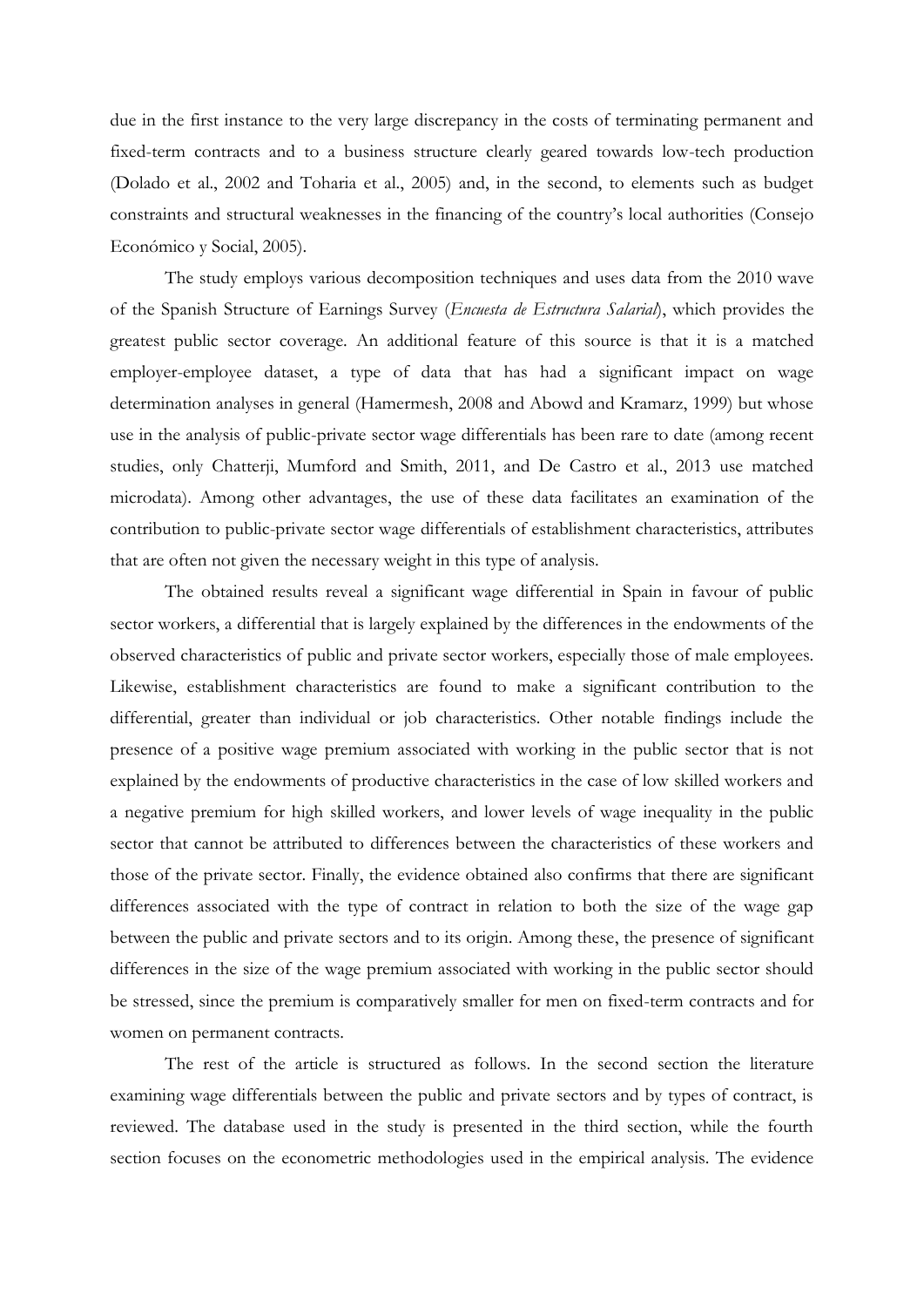obtained is presented in the fifth section and the study finishes summarising the main conclusions.

#### **2. Literature review**

The analysis conducted in this study considers two strands of the empirical literature on wage differentials: on the one hand, that which for decades has analysed the public-private sector wage gap; and, on the other, the more recent strand that addresses the study of wage differentials by type of contract.

#### *2.1 Public-private sector wage differentials*

Numerous studies have undertaken analyses of the wage gap between the public and the private sectors in a broad manner, both temporally and spatially, since the seminal analyses of Smith (1976a, 1976b) for the United States. Those former studies estimate a Mincerian wage equation, using a dummy variable identifying public sector workers, and reveal the presence of a public sector wage premium. Despite their limitations, the same methodology has been applied in many subsequent studies in the field and these, with few exceptions, estimate a positive wage premium for public sector workers, a premium that is comparatively higher for women and in less developed countries (Giordano et al., 2011 and Depalo et al., 2013). Following the methodology proposed by Oaxaca and Blinder (Oaxaca, 1973 and Blinder, 1973), an alternative line of analysis has subsequently based its analysis on the decomposition of the wage gap between sectors into the effects attributable to differences in characteristics and in the returns to these characteristics (the latter component reflecting the wage premium paid by the public sector to workers with the same productivity-related characteristics as those of workers in the private sector). The results of this approach emphasize that the differences in these characteristics normally account for most of the public-private wage gap, but also confirm the presence of a positive public sector wage premium, which is greater for women (Belman and Heywood, 1988, Gunderson, 1979 and Rees and Shah, 1995).

The presence of a possible selection bias arising from the fact that individuals who choose to work in the public sector may have unobservable characteristics that differ from those presented by private sector workers, led to the estimation of endogenous switching regression models (Hartog and Oosterbeck, 1993, Dustman and van Soest, 1998, Zweimuller and Winter-Ebmer, 1994, Adamchick and Bedi, 2000 and Christopoulou and Monastiriotis, 2013). The results of such studies, however, do not always coincide, because while for most countries it is found that when controlling for selection bias the wage premium widens, in some cases the gap is closed and, moreover, the magnitude of the selection effect differs greatly between studies. This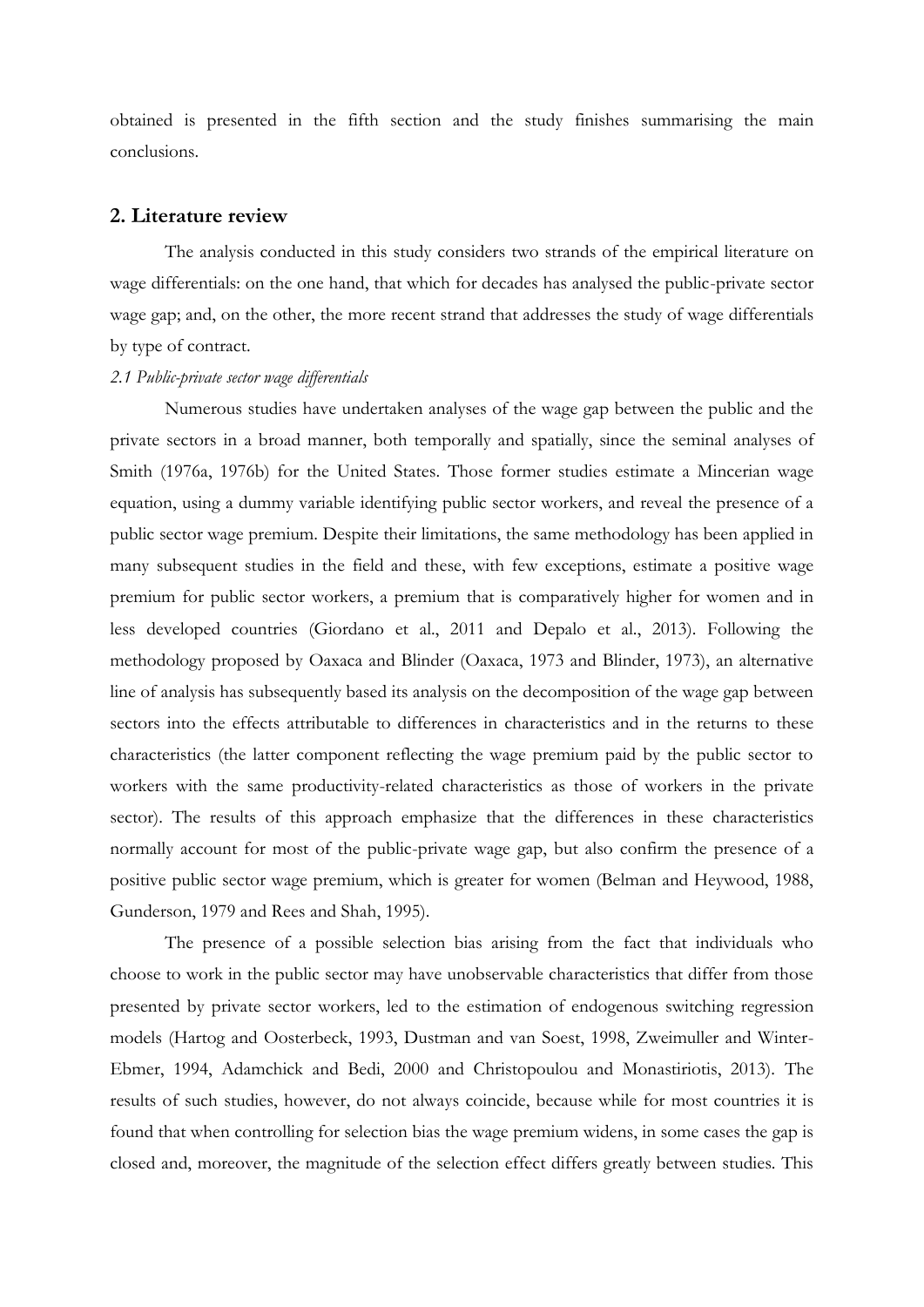may be related to the difficulty of accessing variables in the available databases that constitute credible exclusion restrictions and which allow the selection bias to be corrected (Siminski, 2013 and Budría, 2010). To overcome this difficulty, some studies present evidence from longitudinal databases that use fixed effects to control for workers' time invariant characteristics and which, at the same time, allow the researcher to work with the subsample of workers that switch sectors. The usual finding of these studies is that the size of the public sector wage premium falls considerably in relation to those obtained using cross-sectional data, to the point that the premium even disappears in some cases (Krueger, 1988, Bargain and Melly, 2008, Siminski, 2013 and Campos and Centeno, 2012).

The existence, in general, of a lower wage dispersion in the public sector implies, in turn, that the analysis of the average wage differential provides an incomplete view of the different processes of wage determination in the public and private sectors. This has led several authors to examine inter-sector wage differentials across the wage distribution using decomposition techniques of differences in wage distributions (Poterba and Rueben, 1994, Melly, 2005a, Christopoulou and Monastiriotis, 2013, Cai and Liu, 2011, Lucifora and Meurs, 2006 and Depalo et al., 2013). Their results largely coincide, confirming that, in general, the role of the characteristics varies at specific points in the wage distribution, so that the public sector wage premium is greater in the lower part of the distribution and becomes smaller in the higher quantiles, so as to at a given point the premium usually becomes negative.

Finally, recent studies highlight the need to analyse wage differentials solely in the case of workers that are strictly comparable (that is, in the case of those whose observable characteristics are present in both the public and private sectors). These studies undertake their analyses employing the matching methodology proposed by Ñopo (2008), which allows the common support of the distributions and its impact on the decomposition of wage differentials to be established between sectors, and in some cases they find that the number of fully comparable individuals between the two sectors is very small (Ramoni-Perazzi and Bellante, 2006, Gimpelson and Lukiyanova, 2009 and Mizala et al., 2011).

Compared to the vast body of international literature in this field, evidence of the publicprivate sector wage gap in Spain is comparatively small and, with few exceptions, is not very recent. Thus, Lassibille (1998), Albert et al. (1999) and García-Pérez and Jimeno (2005 and 2007) have estimated endogenous regression models for various years between 1990 and 2001, and Giordano et al. (2011), Depalo et al. (2013) and De Castro et al. (2013) have included Spain in their comparative analyses of various European countries (in the latter case using the *European Structure of Earnings Survey*). There is a general consensus in their estimates of a high public sector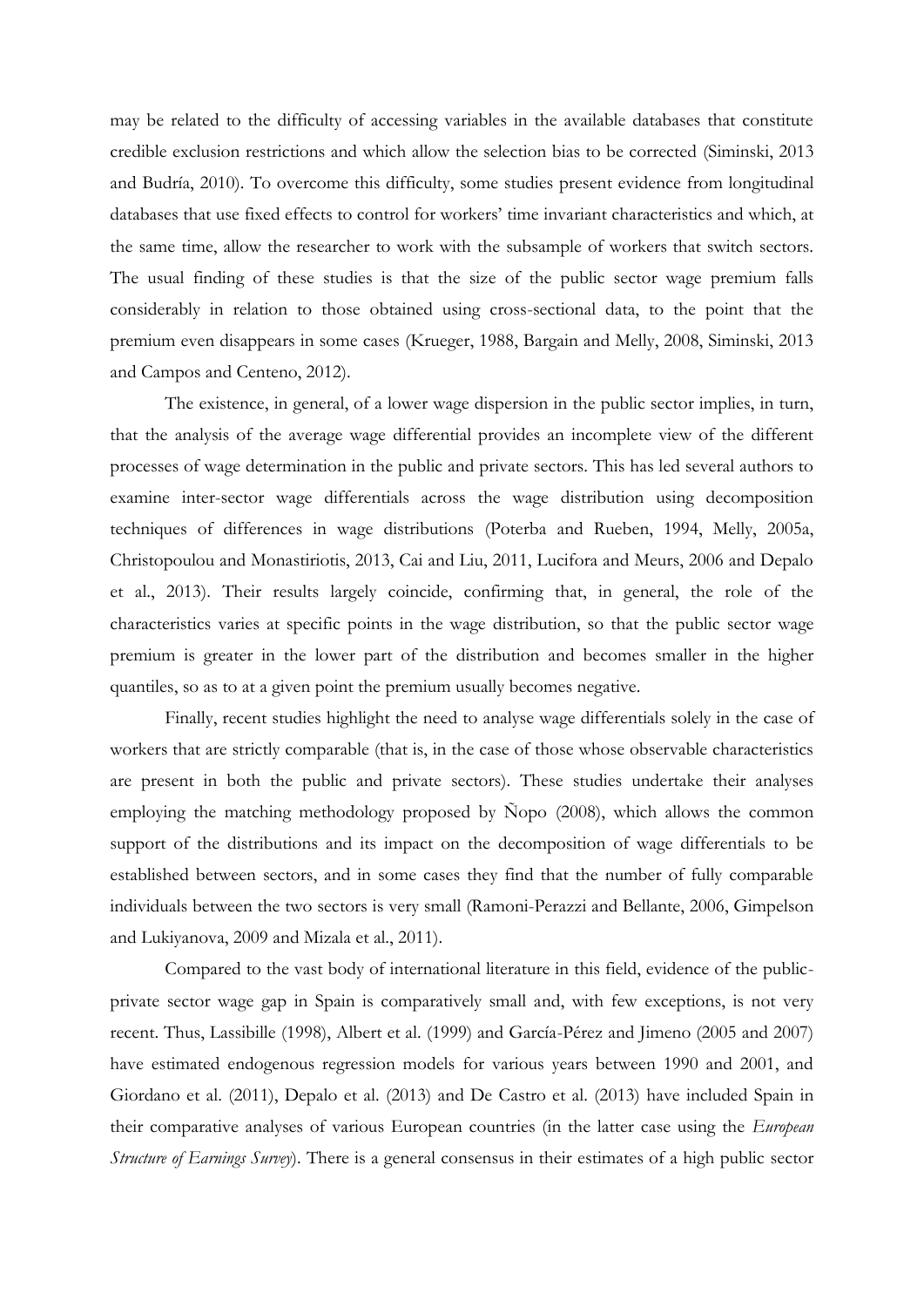wage premium, always higher for women. Hospido and Moral (2013) obtain similar results using a different data source, the *Muestra Continua de Vidas Laborales*. García-Pérez and Jimeno (2005), Depalo et al. (2013) and Hospido and Moral (2013) also estimate quantile regressions, obtaining similar results to those obtained for other countries, namely a lower wage premium in the upper part of the wage distribution. When differentiating the sample by skill level, Hospido and Moral (2013) in fact obtain a negative wage premium for high-skilled public sector workers located in the upper part of the wage distribution.

#### *2.2. Wage differentials between permanent and fixed*-*term workers*

The second line of analysis refers to wage differentials by type of contract. Studies in this field were first undertaken in the early nineties and interest has been particularly intense in recent years, focused above all in certain countries, mainly European, characterized by their high proportion of fixed-term contracts. The most commonly used methodology consists in estimating wage equations that incorporate a dummy variable to control for the type of contract and the usual finding is the presence in all economies of a wage penalty for fixed-term workers (Jimeno and Toharia, 1993, Blanchard and Landier, 2002 and Gustafsson et al., 2001). More recent studies have undertaken comparative analyses, finding that the size of the wage penalty for fixed-term workers presents a significant international heterogeneity, being of an intermediate size in the case of Spain (Brown and Sessions, 2005, Comi and Grasseni, 2009 and Boeri, 2011). Other studies that control for the selection of individuals according to contract type find that the wage penalty for fixed-term workers undergoes changes when introducing this control, albeit that the sign varies between studies (Picchio, 2006, Hagen, 2002 and Mertens et al., 2007). Finally, analyses in this line of research have been also undertaken across the entire distribution, with the finding that the wage penalty for fixed-term workers is usually greater in the lower part of the distribution (Mertens and McGinnity, 2004, Mertens et al., 2007 and Comi and Grasseni, 2009).

Given the importance of fixed-term contracts in the Spanish labour market, this is unsurprisingly one of the countries in which wage differentials by type of contract have been studied most. Thus, Jimeno and Toharia (1993) and Hernanz (2003), when estimating wage equations with dummy variables for the type of contract, identify a wage penalty for fixed-term workers. Likewise, after undertaking a decomposition exercise, De la Rica and Felgueroso (1999) conclude that much of the observed differential can be attributed to the better characteristics of the permanent workers. Similarly, Hernanz (2003), De la Rica (2004) and Davia and Hernanz (2004) estimate endogenous regression models in seeking to correct any selection bias and their results confirm that fixed-term workers do not constitute a random sample. Indeed, Davia and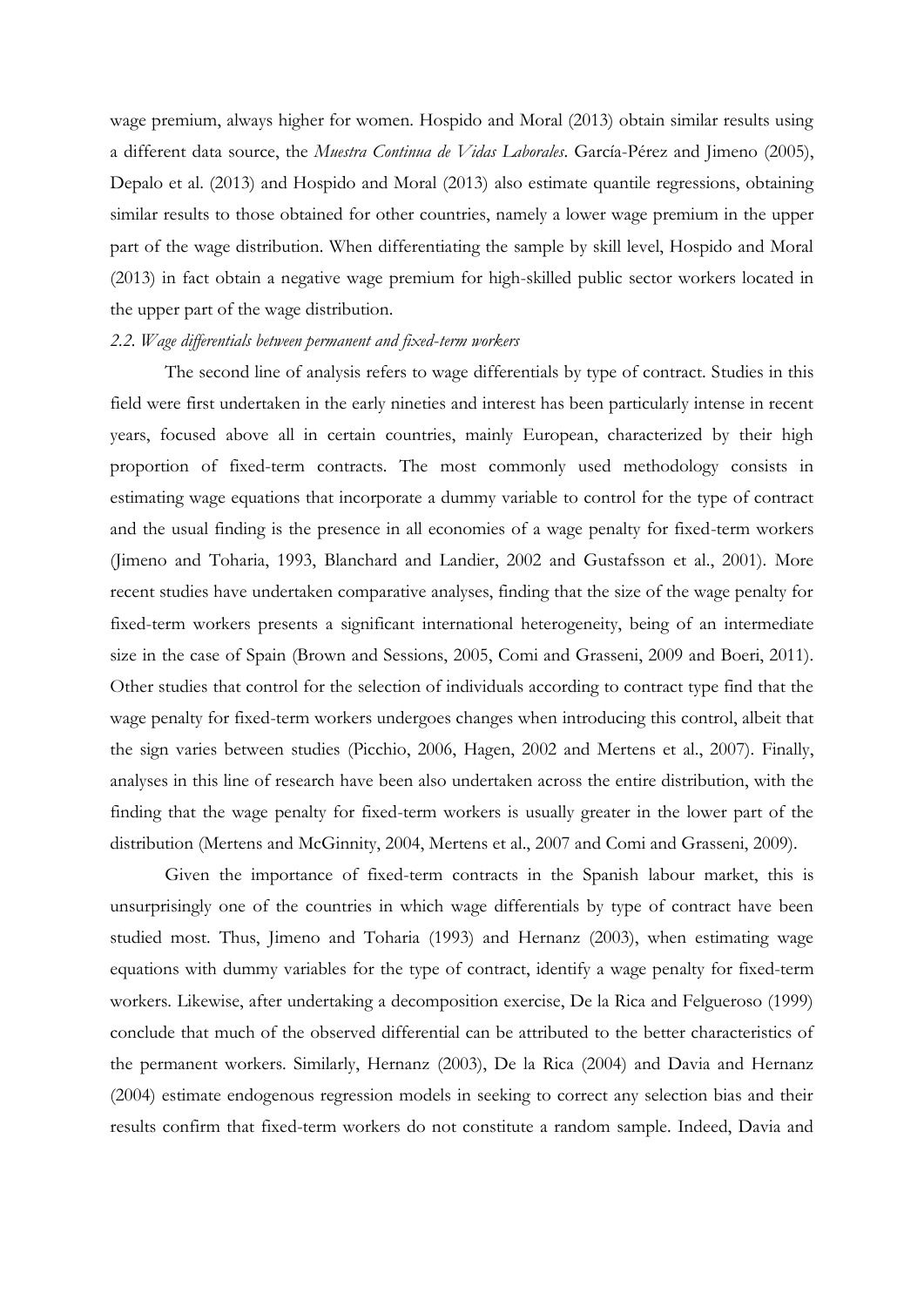Hernanz (2004) report almost no discrimination and De la Rica (2004) finds a negative premium for those on fixed-term contracts of 10%.

# **3. Data**

 $\overline{a}$ 

The source from which the microdata used in this study are drawn is the 2010 wave of the Structure of Earnings Survey (*Encuesta de Estructura Salarial*, hereinafter, EES). The EES is conducted by Spain's National Statistics Institute in line with a standardised methodology for all EU countries. The survey includes wage earners that have contributed to the Social Security system throughout the whole month of October of the reference year and its design corresponds to a two-stage sampling of wage earners from the contribution accounts held by the Social Security. One of its most important features is, therefore, that it includes matched employeremployee microdata (i.e., observations for various workers employed in each establishment).

The EES consists of independent cross-sections that are produced every four years and at present four waves are available, corresponding to 1995, 2002, 2006 and 2010. The survey's coverage has expanded over this period and, for the purposes of this research, it should be stressed that in 2010 it included for the first time the branch of activity corresponding to section O of the NACE-2009 classification: Public Administration and Defence; Compulsory Social Security (so that the wave covers establishments of all sizes affiliated to the general social security system whose economic activity falls under sections B to S of the NACE-2009 classification of economic activities). This branch of activity constitutes a sizeable part of the public sector, since the only other public sector workers in other branches of activity are those employed in publicly controlled firms. Consequently, the 2010 wave of the survey provides a comprehensive coverage of the public sector and one that is greater in all circumstances than that provided by previous waves, which explains why this empirical analysis is limited to the 2010 wave. In delimiting the public and private sectors, the study considers public sector workers as those that in the dichotomous variable "Ownership or Control of the Company" are included in the category corresponding to public ownership or control (as opposed to private). This includes all individuals employed in the branch of activity of Public Administration and Defence; Compulsory Social Security, as well as those employed in public enterprises in sections of activity other than these $^{1}$ .

<sup>1</sup> Thus, the public workers considered in this study include all kinds of civil servants. However, note that it only includes those affiliated to the general social security system, and so it does not include, given that they do not form part of the EES, those affiliated to mutual societies or minority social security systems covering such areas as justice or the armed forces.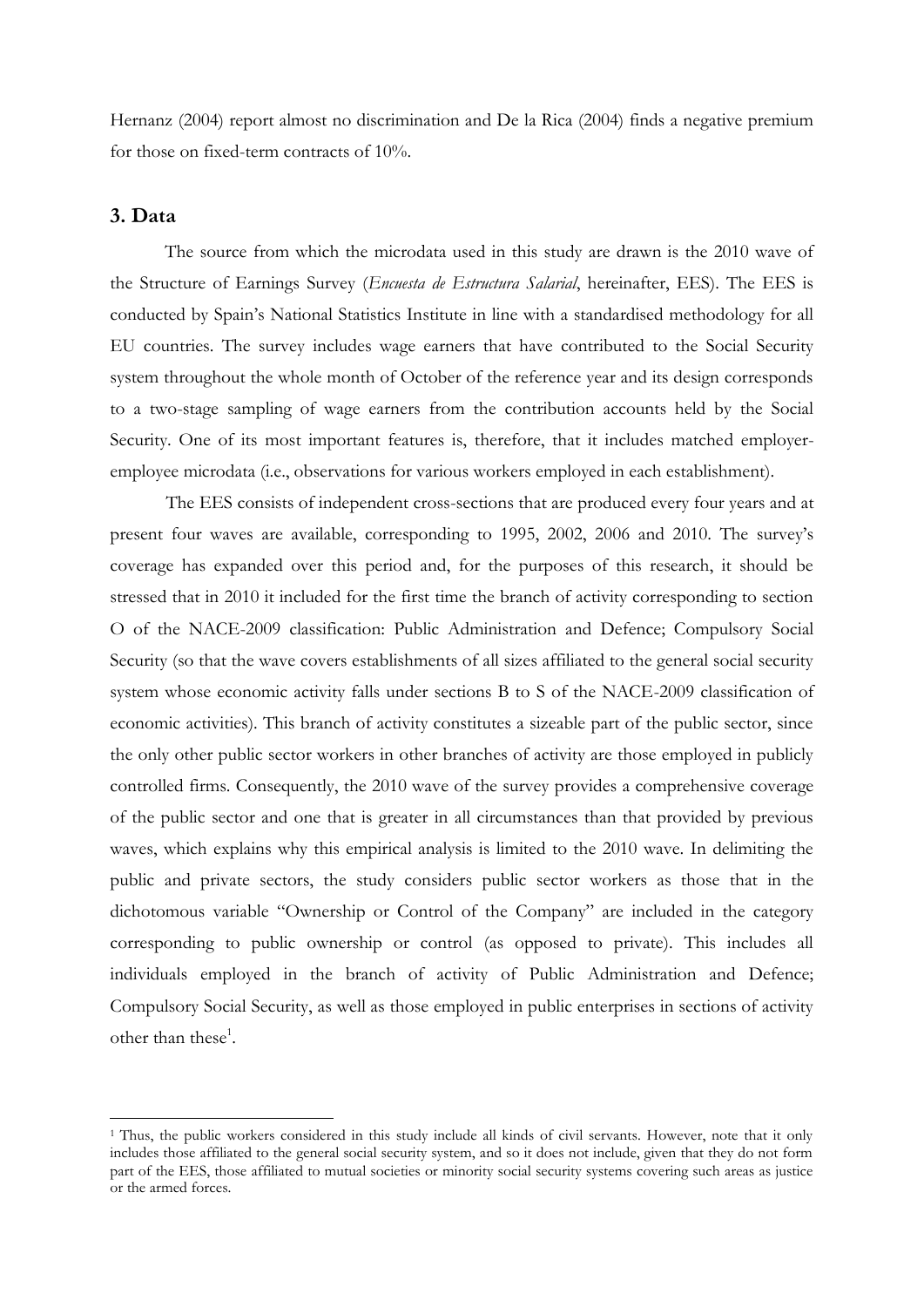The data source provides very detailed information about the workers' wages and characteristics (sex, age, education and nationality); about their jobs (occupation, tenure, type of contract, type of employment, be it part- or full-time, and the undertaking of supervisory tasks) and about the enterprises or establishments (sector of activity, size, type of collective agreement and region). Wage information includes the various components that make up the wage and covers different periods of time. The wage concept used in the empirical analysis is the gross hourly wage, calculated from the wage corresponding to the month of October, divided by the number of hours worked in that month<sup>2</sup>. Wages are expressed in gross terms and their calculation includes any payment made by the firm, including commissions, bonuses for working nightshifts or weekends, as well as overtime.

In conducting the empirical analysis certain individuals were excluded, namely, those of a nationality other than Spanish, those under the age of 16 or over the age of 65 and those with hourly wages of less than two and a half or more than two hundred euros. The final sample from the 2010 wave of the EES comprises 157,774 observations, 89,953 corresponding to men (71,428 on a permanent contract and 18,525 on a fixed-term contract) and 67,821 women (52,239 on a permanent contract and 15,582 on a fixed-term contract). Of these, 23,416 (14.8% of the total) work in the public sector  $-10,067$  men (11.2%) and 13,349 women (19.7%)<sup>3</sup>. The descriptive statistics of the sample can be consulted in Table A.1 in the Appendix.

# **4. Methodology**

 $\overline{a}$ 

The study employs three different techniques for the decomposition of the public-private sector wage differentials in Spain. The first, the Oaxaca-Blinder methodology (Oaxaca, 1973 and Blinder, 1973), allows a detailed decomposition of the average wage differential of individuals in both sectors. The second, a methodology proposed by Ñopo (2008), serves as a robustness check of the former, insofar as the decomposition takes into consideration the effect of the presence of individuals that share strictly the same observed characteristics. Finally, the third methodology,

<sup>&</sup>lt;sup>2</sup> October's wage is taken as the reference, since being employed in that month is the requisite that defines the survey population. The total number of hours worked in that month is calculated as the worker's normal working week in October multiplied by 4.35, plus the number of overtime hours worked.

<sup>3</sup> In order to examine the actual coverage of the public sector of the EES, a comparison was made with the *Encuesta de Población Activa* (using information corresponding to the third quarter of 2010 in the case of the EPA). When the comparison is restricted to the sectors covered by the EES, although the survey seems to suffer from a certain underestimation of the public sector, in general the coverage is high. Thus, public sector employees constitute 14.8% of all employees according to the EES and 22.2% according to EPA data, the percentages being 11.2% and 18.5% in the case of men and 19.7% and 26.7% for women. This underestimation of the public sector by the EES can be attributed to the fact that it does not include public sector workers affiliated to mutual societies and minority social security systems.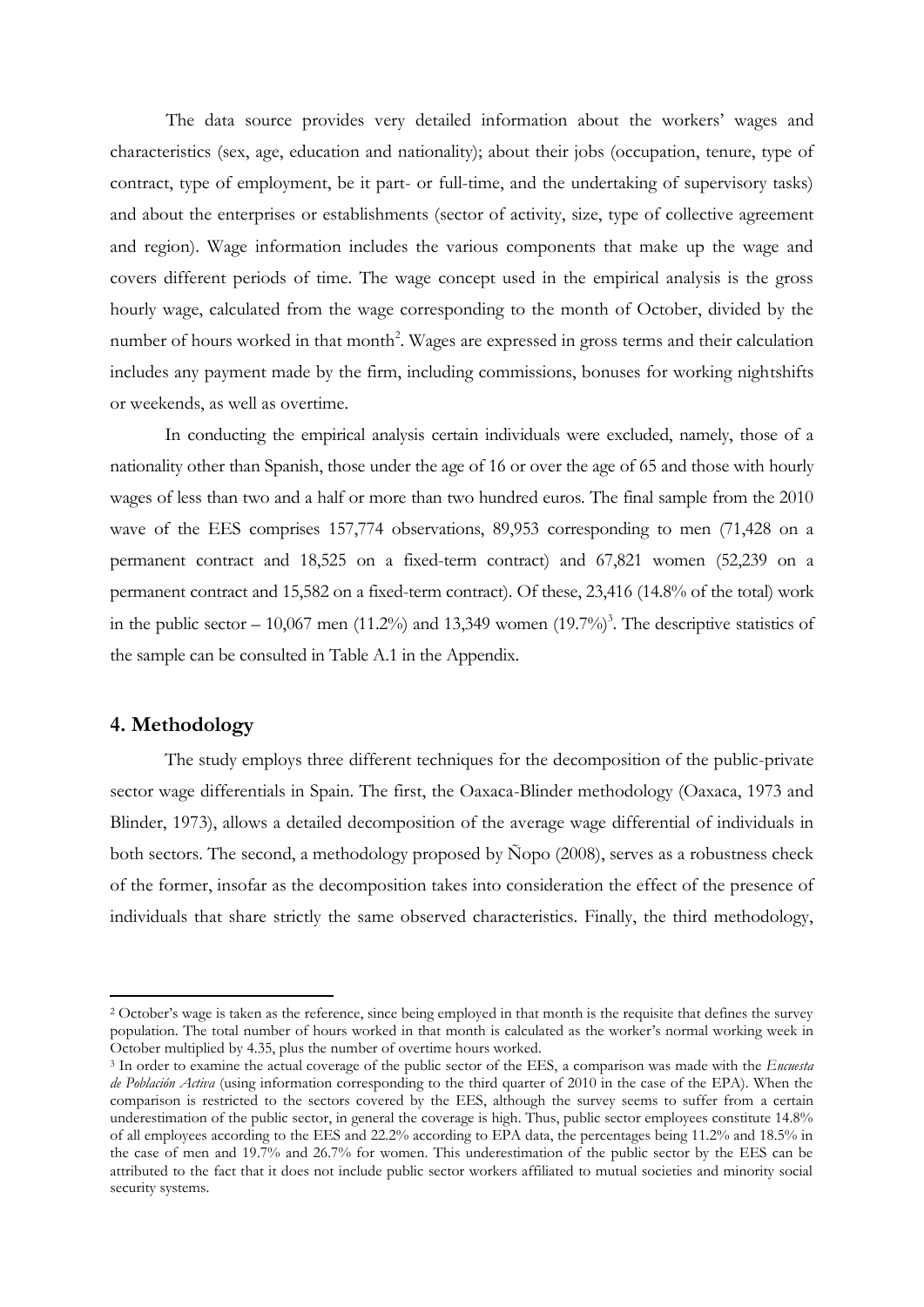developed by Fortin, Lemieux and Firpo (2011), provides a detailed decomposition of the wage differentials across the wage distribution. The three techniques are described below.

#### *4.1. Oaxaca-Blinder decomposition*

 $\overline{a}$ 

The Oaxaca-Blinder technique is based on the separate estimation for each group of the Mincerian type semi-logarithmic wage equation of the form:

$$
w_i = X_i \beta + \varepsilon_i \tag{1}
$$

where *w<sup>i</sup>* corresponds to the logarithm of worker *i*'s gross hourly wage; *Xi* is a vector of individual explanatory variables plus a constant term;  $\beta$  is a vector of parameters and  $\varepsilon$  is a random error term.

The explanatory variables considered in the empirical analysis include individual characteristics as well as job and establishment characteristics. The former serve as controls for the highest level of education attained by an individual (distinguishing three categories: primary, secondary and tertiary education) and age (comprising three groups: under 30, between 30 and 45 and over 45). The job characteristics include occupation (three categories corresponding to low-, medium- and high-skilled jobs, respectively); years of tenure in current job (differentiating four groups: 0 to 3 years, 4 to 10, 11 to 20 and more than 20 years); the type of contract (permanent or fixed-term); the type of employment (full-time or part-time) and the performing of supervisory tasks. Finally, the establishment characteristics include size (distinguishing four categories); the region of location and the type of collective agreement (distinguishing between single-establishment, national and sub-national sector agreements).

After empirically estimating the wage structure of the labour market with the joint sample of individuals in the public and private sectors, and using the jointly estimated wage structure for the individuals of both sectors as the reference wage structure in the decomposition (see Oaxaca and Ransom, 1994 and Neumark, 1988)<sup>4</sup>, depending on the properties of the ordinary least squares estimator, the difference in the average wage of the public and private sectors  $(\Delta)$  can be decomposed as follows:

$$
\Delta = (\overline{W}^{pub} - \overline{W}^{priv}) = (\overline{X}^{pub} - \overline{X}^{priv})\hat{\beta}^* + \left\{\overline{X}^{pub}(\hat{\beta}^{priv} - \hat{\beta}^*) + \overline{X}^{priv}(\hat{\beta}^* - \hat{\beta}^{pub})\right\}
$$
(2)

where  $\overline{W}^{pub}$  and  $\overline{W}^{priv}$  are the average public and private sector wages;  $\overline{X}^{pub}$  and  $\overline{X}^{priv}$  are the average observed characteristics of the individuals in both sectors and  $\hat{\beta}^{pab}$ ,  $\hat{\beta}^{pab}$  and  $\hat{\beta}^*$  are the

<sup>4</sup> The estimation of the reference wage structure also includes a dummy variable for the group membership of each observation, since failure to do so can lead to a bias in the decomposition, given that the characteristics component may be overstated and the corresponding returns understated, as a result of the omission of group-specific intercepts (Elder et al., 2010).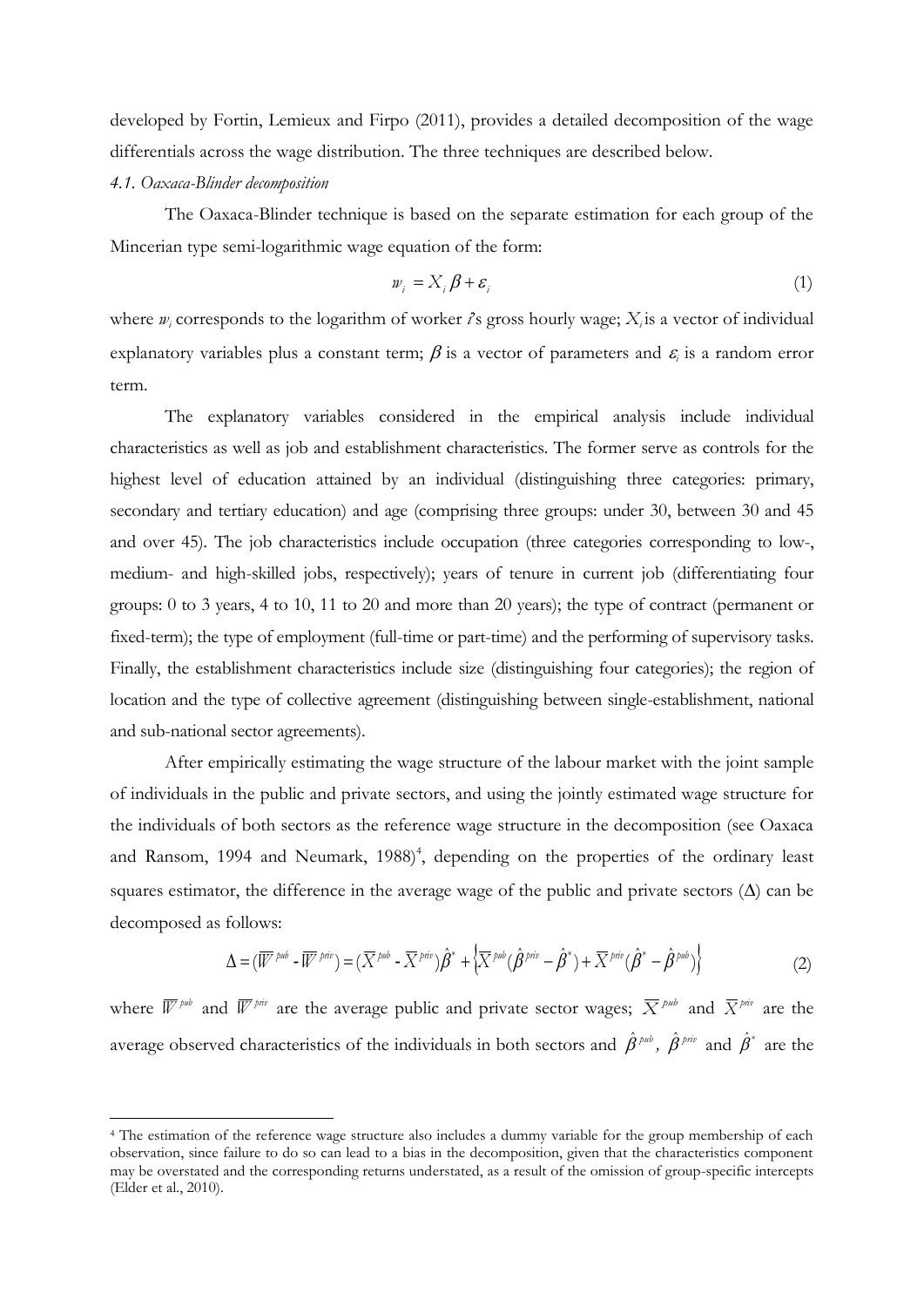coefficients estimated following the wage regression on the set of explanatory variables for the public and private sectors and the two sectors pooled, respectively.

The first component on the right-hand side of equation (2) represents the effect on the average wage differential of the differences in characteristics (or the "explained" component), while the second corresponds to the effect of the coefficients (or the "unexplained" component). It should also be noted that this procedure provides a detailed decomposition (i.e., distinguishing the contribution of each individual explanatory variable to the differential to be explained, differentiating, in turn, between the corresponding effects associated with endowments and returns). To avoid the identification problem that arises in this type of decomposition, associated with the fact that the choice of a specific reference in each group of explanatory dummy variables can in practice affect the results of the detailed decomposition through the relative contribution of each explanatory variable to the returns component (Oaxaca and Ransom, 1999), when estimating the equation the strategy of normalization of dummy variables suggested by Yun (2005) was adopted, which allows the actual contribution of each variable to the returns component of the decomposition to be estimated.

## *4.2. Ñopo decomposition*

Ñopo (2008) proposes an alternative method to that of the Blinder-Oaxaca decomposition which, using a non-parametric approach based on matching techniques, emphasizes the differences between the groups being compared in the supports of the distributions of observable characteristics and their impact on the results of the decomposition. The assumption is that, as there may be differences in the observable characteristics of the workers in both sectors that lead to particular combinations of characteristics for which identical individuals cannot be found in both sectors, the results of the Oaxaca-Blinder decomposition could be affected. This would occur to the extent that this technique assumes that estimates of the wage equations are also valid out of the support of the observable characteristics for which they are estimated, which would ultimately lead to an overstatement of that part of the wage differential unexplained by differences in the endowments of characteristics. Accordingly, a decomposition is proposed that breaks down the differential wage to be explained into four terms, two of which are analogous to the elements of the Oaxaca-Blinder decomposition (but computed only over the common support of the distributions of characteristics), while the other two account for differences in the supports.

Thus, in line with this methodology (for more details see Ñopo, 2008), and taking as our starting point equation (2), the public-private sector wage differential can be expressed in terms of four additive elements: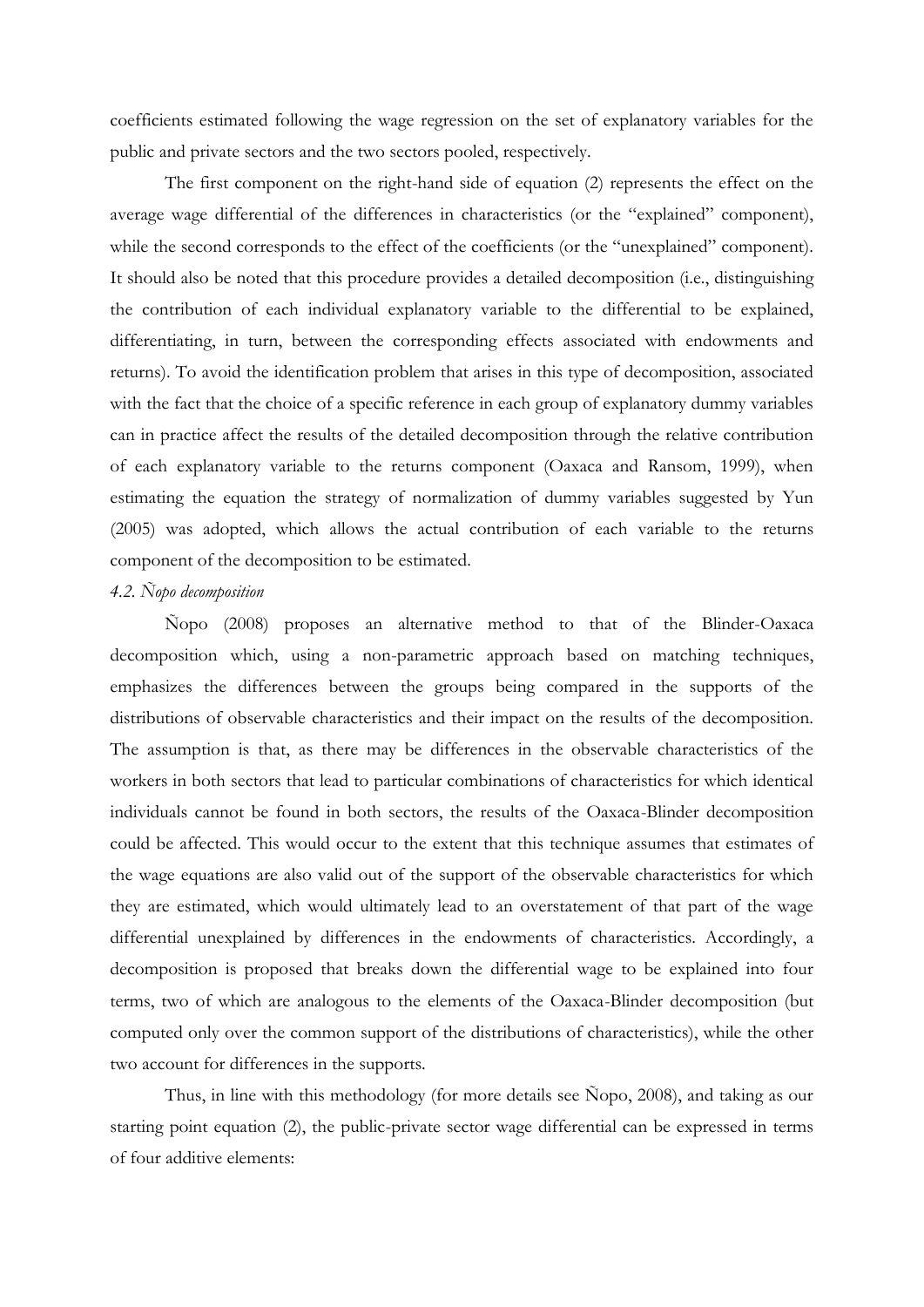#### $\Delta = (\Delta EXP + \Delta PUB + \Delta PRIV) + \Delta UNEXP$  (3)

where  $\triangle$ EXP is the part of the average public-private sector wage gap  $(\triangle)$  that can be explained by differences in the distributions of the characteristics of workers in the public and private sectors over the common support;  $\Delta$ PUB is the part of the wage gap that is explained by the existence of public sector employees that are not present in the common support of the distributions of characteristics and  $\Delta PRIV$  is the part of the wage gap that can be explained by the presence of private sector workers out of the common support. Finally, UNEXP is the unexplained part of the wage gap (i.e., that part of the difference that is attributed to unobservable characteristics or to different returns between the two groups in the observable characteristics). By analogy with the Oaxaca-Blinder decomposition, the sum of the first three elements corresponds to the component "explained" by differences in the characteristics, while the fourth term corresponds to the "unexplained" component.

To be able to apply this procedure, Ñopo (2008) proposes applying matching methods to simultaneously identify the common support (those groups of workers in the public and private sectors with similar observable characteristics) and decompose the wage differential in line with equation (3) without imposing any restrictions on the way in which the explanatory variables affect the dependent variable. A notable feature of this method is that the results of the decomposition tend to coincide with those obtained with the Oaxaca-Blinder decomposition when the common support includes all the individuals analysed (i.e., if  $\Delta \text{PUB}$  and  $\Delta \text{PRIV}$  take a null value) (Ñopo, 2008). However, its main drawback is that it can be affected by the 'curse' of high dimensionality, since the inclusion of a large number of explanatory variables for matching can substantially reduce the number of observations found in the common support.

#### *4.3. The Fortin-Lemieux-Firpo decomposition*

Fortin, Lemieux and Firpo (2011) have recently proposed a technique for empirically decomposing differences between two distributions of a variable. Ultimately, it provides a decomposition of the differences that exist between the distributions in the value of any distributional statistic, such as the value of a quantile or an inequality index, depending on the differences in observable characteristics and in the returns to these observables, respectively. It is a procedure that has a notable advantage over comparable techniques proposed in the economics literature and which also allow empirical decompositions of differences between distributions based on the construction of counterfactual distributions (DiNardo, Fortin and Lemieux, 1996, Juhn, Murphy and Pierce, 1993, Machado and Mata, 2005 and Melly, 2005b, 2006). Thus, while these techniques consist of aggregate decompositions which, with some partial exceptions, provide only the separate effects of the set of characteristics and returns, Fortin, Lemieux and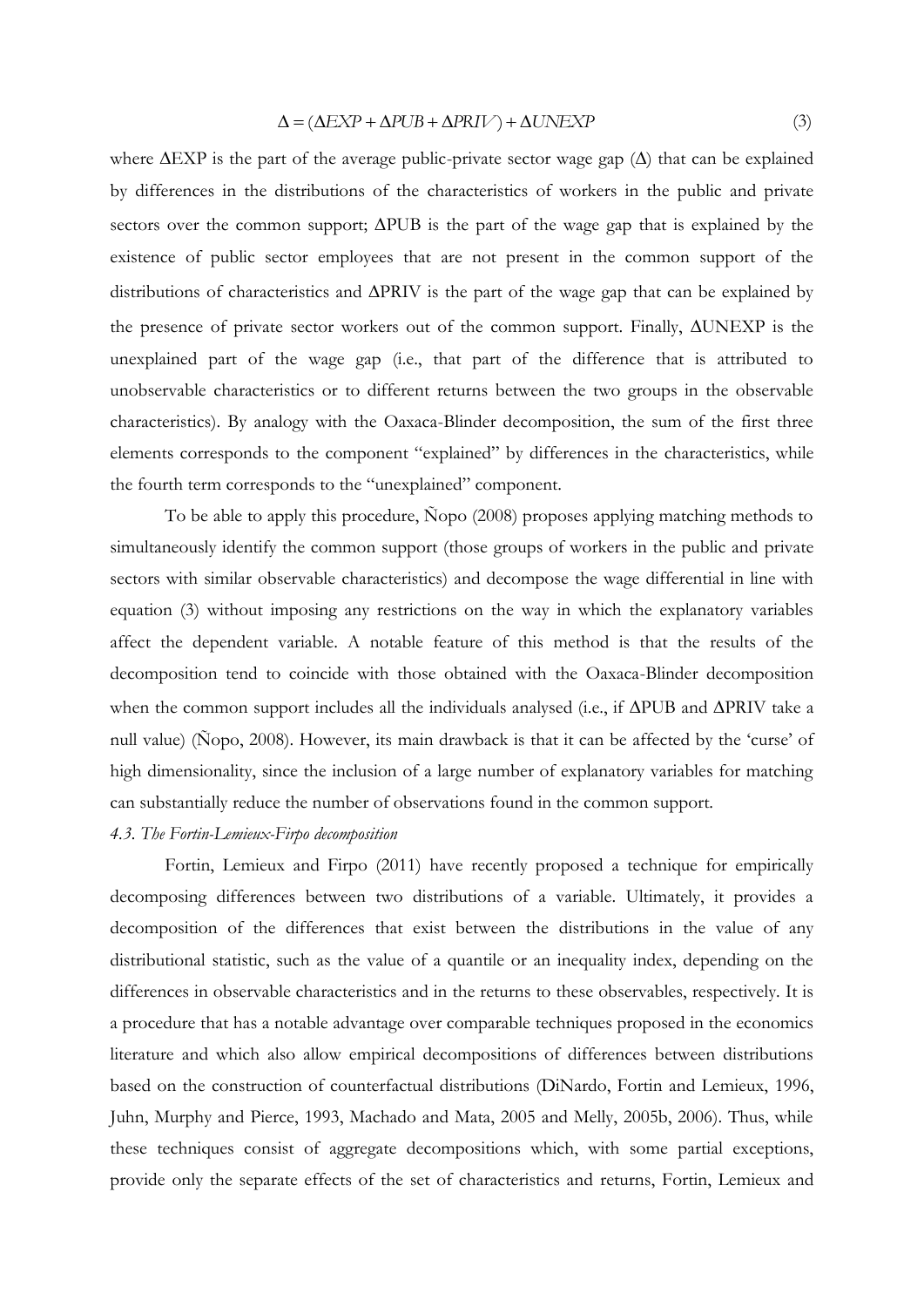Firpo's (2011) technique provides a detailed decomposition that allows, in addition, knowledge of the individual contribution of each explanatory variable considered in the analysis via the characteristics and returns components.

This technique is based on the estimation of a regression in which the independent variable (the wage) is replaced by a wage transformation, the recentered influence function (hereinafter, RIF), so as to be able to undertake a standard Oaxaca-Blinder decomposition of any distributional statistic based on the regression results (for further details, see Fortin, Lemieux and Firpo, 2011). The decomposition takes the following form:

$$
\Delta_{Q_{\theta}} = (\overline{X}^{\text{pub}} - \overline{X}^{\text{priv}}) \hat{\gamma}_{Q_{\theta}}^* + \left\{ \overline{X}^{\text{pub}} (\hat{\gamma}_{Q_{\theta}}^{\text{priv}} - \hat{\gamma}_{Q_{\theta}}^*) + \overline{X}^{\text{priv}} (\hat{\gamma}_{Q_{\theta}}^* - \hat{\gamma}_{Q_{\theta}}^{\text{pub}}) \right\}
$$
(4)

where  $\Delta_{Q_{\theta}}$  is the difference in the quantile  $Q_{\theta}$  (or, as stated before, in any other statistic) of the wage distributions of the public and private sectors;  $\bar{X}^{pwh}$  and  $\bar{X}^{pm}$  are the average observed characteristics of the public and private sectors and  $\hat{\gamma}_{0}^{pub}$  $\hat{\gamma}_{Q_{\theta}}^{pub}$ ,  $\hat{\gamma}_{Q_{\theta}}^{priv}$  $\hat{\gamma}_{Q_{\theta}}^{p_{\text{min}}}$  and  $\hat{\gamma}_{Q_{\theta}}^{*}$  are the coefficients estimated after the regression of the RIF variable of the quantile  $Q_{\theta}$  on the set of explanatory variables for the public sector, private sector and the two sectors pooled, respectively<sup>5</sup>. The first component of the right-hand side of the equation represents the effect on the differential between distributions caused by differences in characteristics (the "explained" component), while the second corresponds to the effect of the coefficients (the "unexplained" component) and, as noted above, in each of them the contribution of each individual explanatory variable can be distinguished.

## **5. Results**

 $\overline{a}$ 

#### *5.1. Descriptive evidence*

Table 1 and Figure 1 contain information on the wage differential observed between the public and private sectors in Spain, measured in logarithms of hourly wages and expressed in a disaggregated form for male and female workers and, within these groups, for those on permanent or fixed-term contracts. They show a highly significant differential in favour of public sector workers, and one that is substantially higher for women (0.463 log points) than it is for men (0.352 points). A similar differential is found in favour of workers on permanent contracts (with a gap of 0.377 points for men and 0.497 for women) in comparison with workers on fixedterm contracts (0.314 and 0.461, respectively). Furthermore, the wage differential between the two sectors is also found not to be homogenous across the whole wage distribution, it being

<sup>5</sup> In conducting the decomposition the same methodological decisions have been taken as with the Oaxaca-Blinder decomposition with regard to such aspects as the reference wage structure and the normalisation of the dummy variables.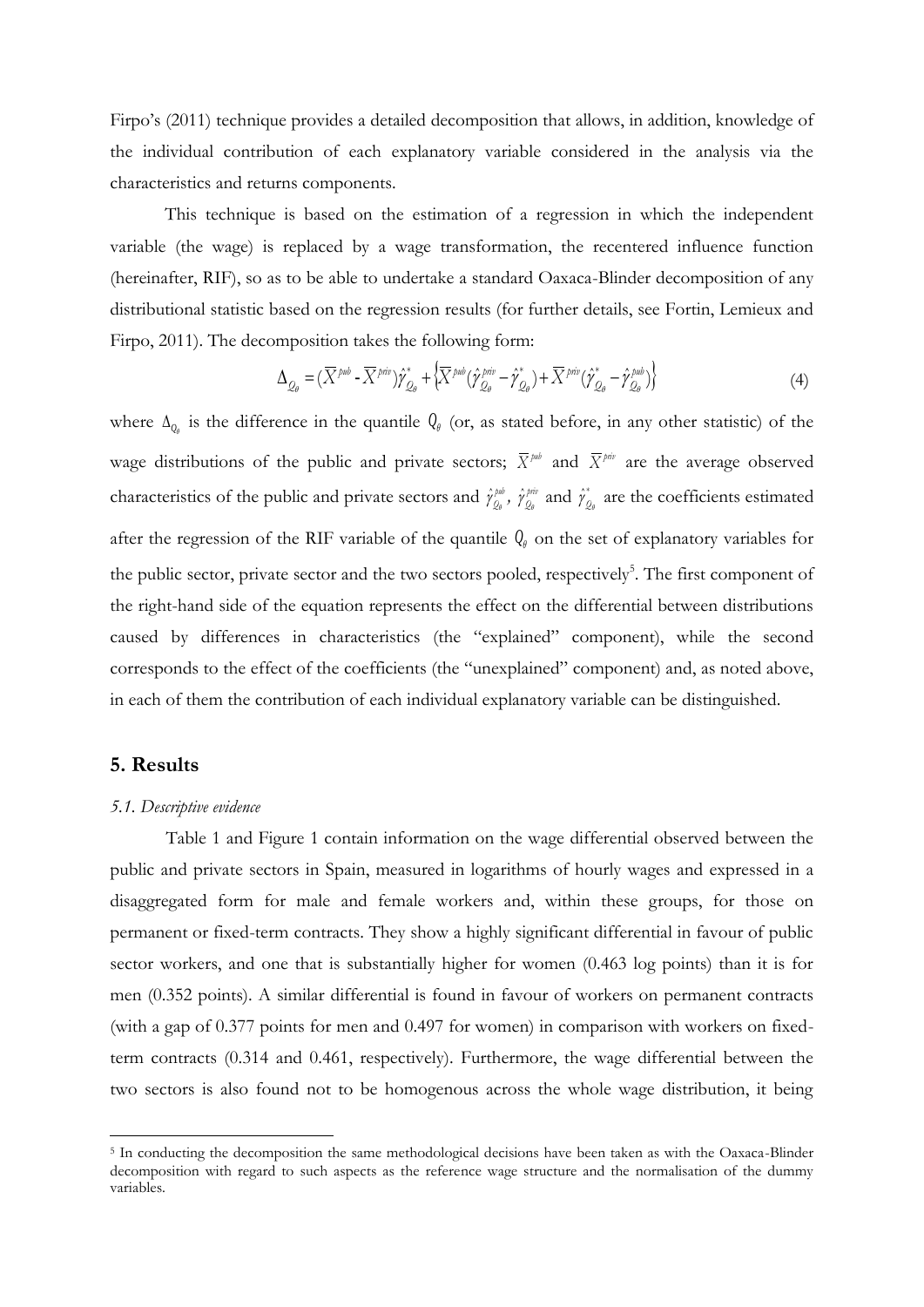relatively lower in the two tails of the distribution than in the central part. This occurs regardless of the gender of the workers but not of the type of contract, because the wage differential, unlike the rest, presents in general an increasing profile for individuals on fixed-term contracts.

#### FIGURE 1 AROUND HERE

#### TABLE 1 AROUND HERE

Table 2 contains information on wage inequality in both sectors, measured using the Gini coefficient. The table shows that inequality levels are systematically lower in the public sector than they are in the private, regardless of the gender of the workers. This is the case, however, only of individuals on permanent contracts, since, by contrast, in the case of workers on fixedterm contracts there are no statistically significant differences in wage inequality between the two sectors at conventional levels.

#### TABLE 2 AROUND HERE

Table A.1 in the appendix contains the descriptive statistics for the sample used in the analysis. These statistics reveal significant differences in the characteristics of workers employed in the public and private sectors. Without seeking to be exhaustive, the public sector workers have on average, irrespective of their sex and contract type, higher levels of education, work experience (proxied by age) and length of tenure; they are characterized by their greater presence in occupations requiring high-skill levels, in full-time work and on fixed-term contracts, and the majority work in large establishments covered by single-establishment collective agreements.

# *5.2. Econometric decompositions: average wage differentials*

Table 3 contains the results of the decomposition of the average public-private sector wage differential obtained with the Oaxaca-Blinder technique. The information includes the size of the average wage differential, the values of the two components on the right-hand side of equation (2), and the detailed results for each of the two components (characteristics and coefficients) based on the contribution of each individual explanatory variable. A positive value for any of these components indicates that it is an element that originates a positive wage differential for individuals working in the public sector.

#### TABLE 3 AROUND HERE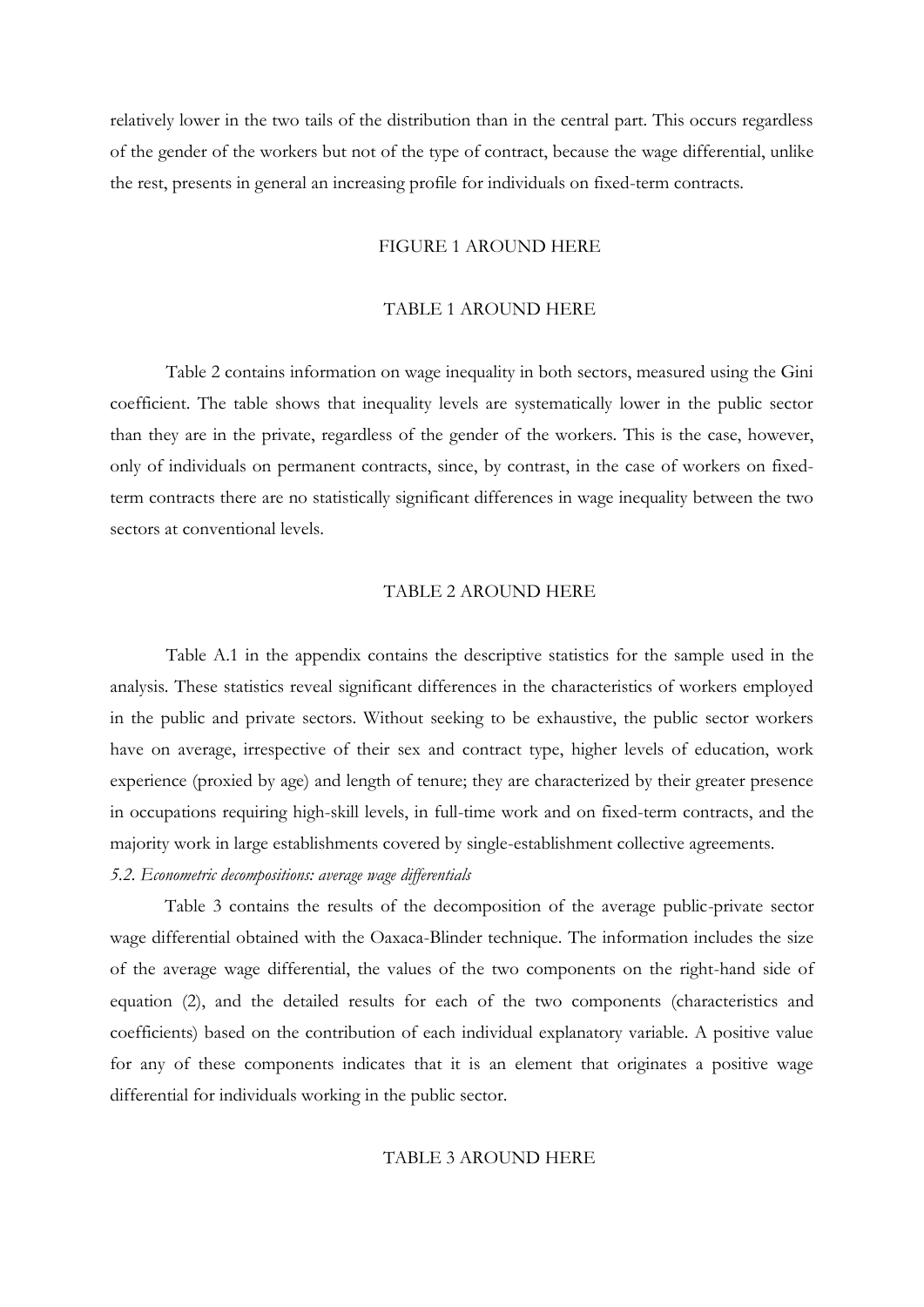Based on the results of the decomposition, in the case of men, the bulk of the average public-private sector wage differential (0.352 log points) is explained by differences in the endowment of characteristics (0.312), the contribution of the unexplained component – or wage premium – being much less relevant (0.041). This holds true for employees on permanent contracts and for those on fixed-term contracts. Thus, among permanent workers in both sectors there is an average wage differential of 0.378 log points, 0.311 of which are explained by the characteristics component, so that the estimated wage premium would be 0.067 points. In the case of fixed-term workers, characteristics explain 0.281 of the 0,314 points of difference, and so in this case the public sector wage premium (0.033 points) is lower than that of the permanent workers. The results of the detailed decomposition show that although several individual variables exhibit a significant explanatory power (including the level of education<sup>6</sup>, tenure and occupation), the establishment characteristics play a prominent role. Thus, size alone explains a third of the characteristics component for all male workers (this proportion being slightly lower for men on fixed-term contracts) and, overall, the failure to consider the establishment characteristics means that the part explained by the characteristics falls from 0.312 to 0.169 log points.

The average wage differential for women (0.463 log points) can also largely be explained by differences in the endowment of characteristics (0.325). However, the wage premium in this case (0.138) is comparatively more significant than that of male workers, with a premium that more than triples that of their male counterparts. Unlike the men's, the women's wage premium is particularly high for workers on fixed-term contracts (0.214 points), and is significantly higher than that of permanent employees (0.126). Here, the individual variables with a notable explanatory power coincide with those for the male workers (most obviously education, length of tenure, occupation, and establishment size), although in this case the characteristics of the establishments have a less notable relative weight.

The results obtained up to this juncture allow us to conclude that in Spain there are significant wage differentials between workers in the public and private sectors, both for all the workers and distinguishing in terms of contract type, while the bulk of the differential can be explained by differences in observed productivity-related characteristics. However, there may be

 $\overline{a}$ 

<sup>6</sup> The distribution of the population by level of education can affect the wage structure of an economy not only through the wage differentials between levels of education, but also through the differences in wage dispersion that occur within them, to the extent that in most countries wage dispersion tends to be higher among individuals with higher levels of education (Martins and Pereira, 2004, Buchinsky, 1994 and Gosling et al., 2000). Budría and Moro-Egido (2008) show that this situation is intensified in the specific case of Spain through educational mismatches, since they tend to increase wage inequality within each group and, moreover, their impact tends to grow significantly over time.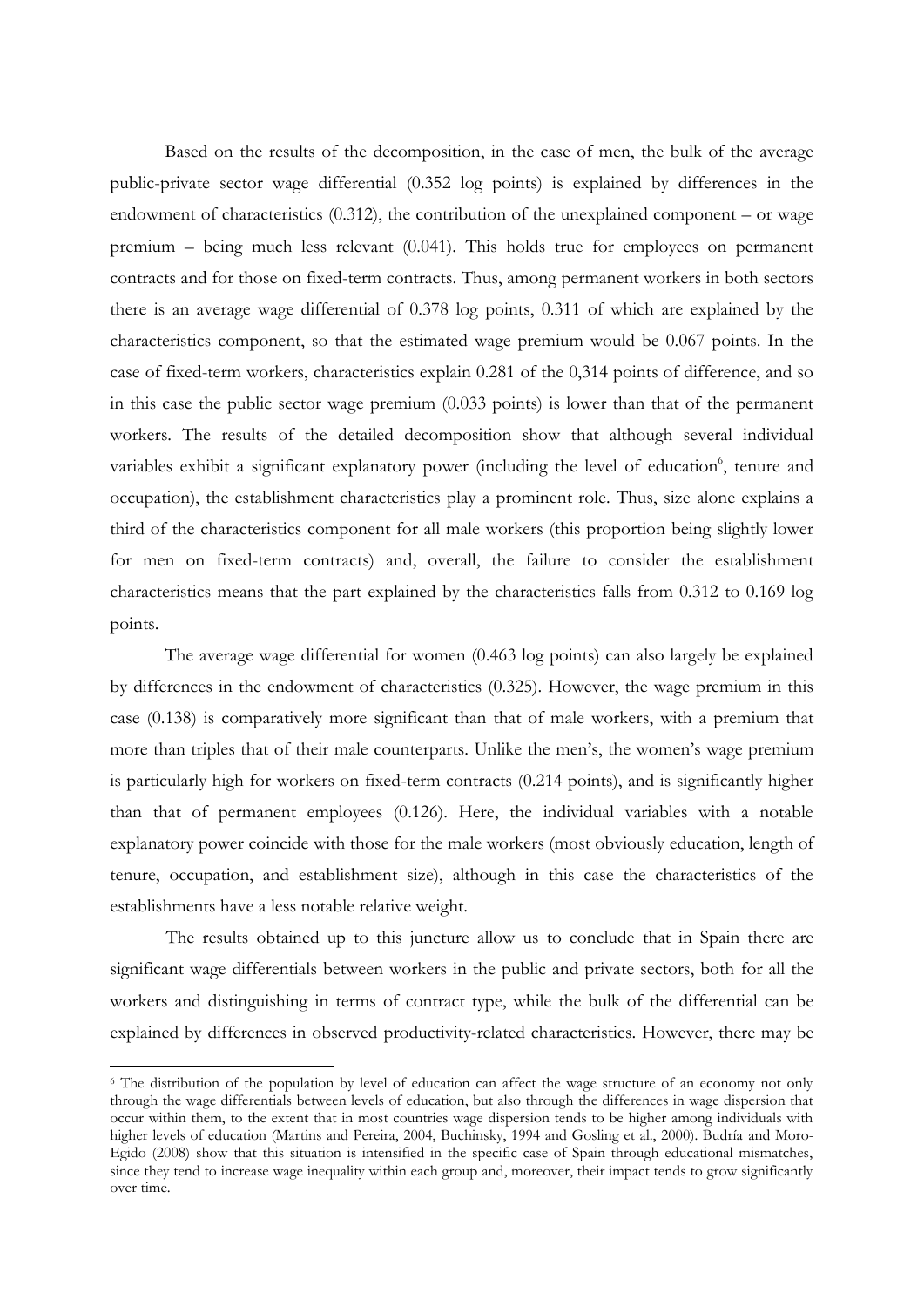differences in the observable characteristics of the workers in the two sectors that lead to combinations for which it is not possible to find identical individuals, and this may well affect the results of the Oaxaca-Blinder decomposition. For this reason, and in order to check the robustness of the evidence obtained, Ñopo's (2008) methodology was used, the results of which are presented in Table 4 based on a consideration of different groups of characteristics. Thus, first the individual characteristics (age and education) are considered; followed by the variables related to the job (tenure, type of employment, type of contract, tasks of supervision and occupation) and, finally, those relating to the characteristics of the establishment (region, firm size and type of collective agreement). In addition to the four elements of the equation (3), Table 4 also shows the percentage of workers in the public and private sectors that form part of the common support (CSPUB and CSPRIV, respectively).

#### TABLE 4 AROUND HERE

It is found that the percentage of workers included under the common support remains at a high level (quite close to 1) until the characteristics of the establishments are considered, when the percentage falls substantially. The most important component of the wage differential up to this point is the unexplained portion (∆ UNEXP), which accounts for about two thirds of the total differential, but when the establishment's characteristics are considered the contribution of this component falls significantly. The wage premium attributable to the public sector is, in fact, substantially lower according to the results of this method (being almost null in the case of men and presenting a value of 0.087 points in the case of women, which contrast with the values of 0.041 and 0.138, respectively, obtained with the Oaxaca-Blinder technique). The evidence also suggests that the main explanatory component when considering the set of independent variables arises from the existence of private sector workers that remain out of the common support as they have no counterpart in the public sector  $(\Delta$  PRIV). In any case, these results serve to reinforce the consideration that the characteristics of the establishments are a noteworthy determinant of the public-private sector wage differential.

#### *5.3. Econometric decompositions: differentials across the wage distribution*

 The next step in the empirical analysis involves examining the origin of the wage differentials between sectors across the whole wage distribution. To do this, the evidence obtained after applying the methodology proposed by Fortin, Lemieux and Firpo is presented. Tables 5-7 and Figures 2-4 contain the results (shown separately for each of the groups considered in the decomposition of the public-private sector differential) for the Gini coefficient and the logarithm of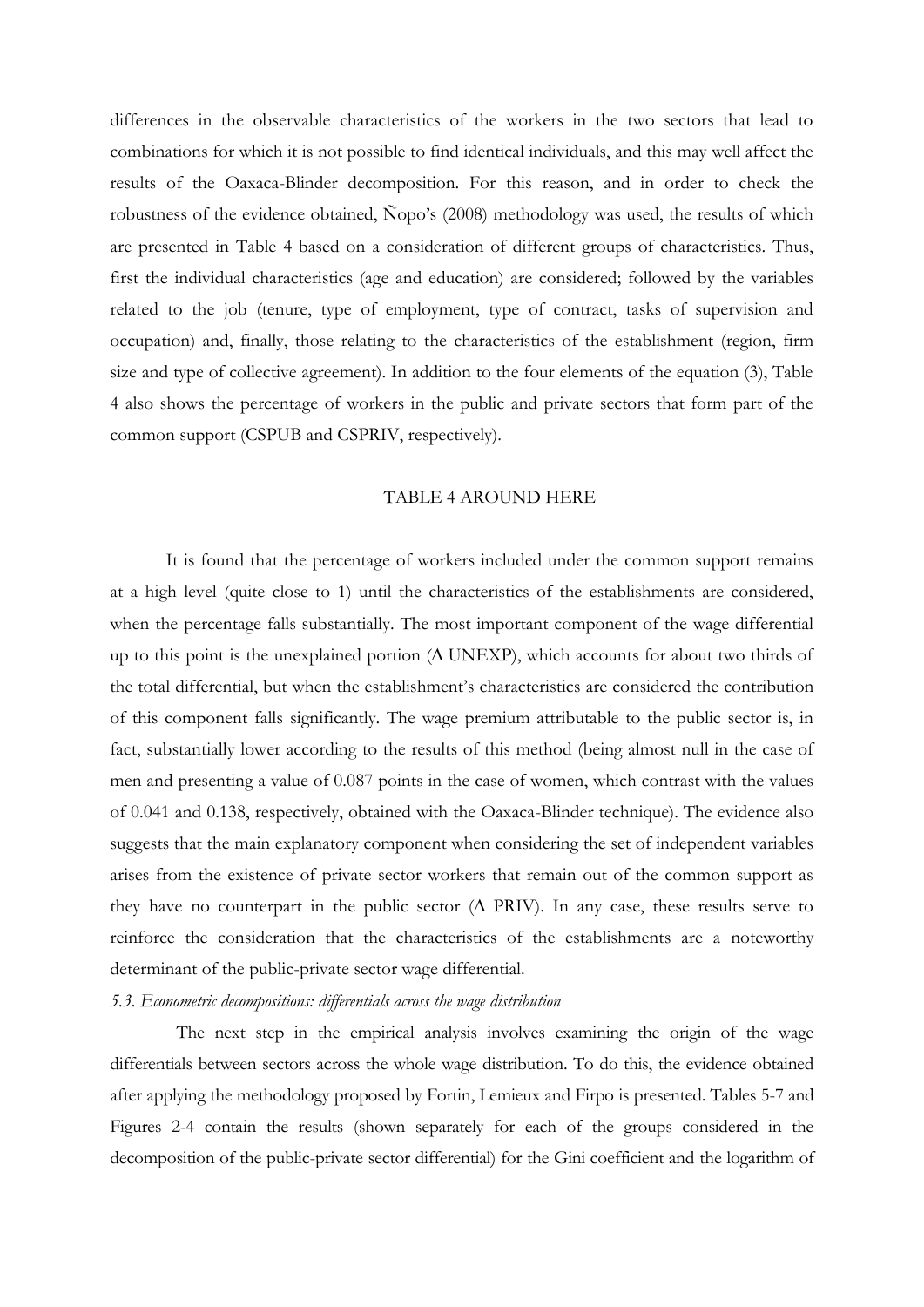the hourly wage by quantiles. To facilitate presentation, Figure 2 distinguishes only between the aggregate contribution of the characteristics and returns components, while Figures 3 and 4 show the detailed results of the individual effects of each of the explanatory variables associated with the two components. Here again, to facilitate presentation, the explanatory variables are grouped into individual characteristics (age and education), job characteristics (tenure, contract, employment type, supervision and occupation) and establishment characteristics (the remaining variables considered).

#### TABLES 5 TO 7 AROUND HERE

#### FIGURES 2 TO 4 AROUND HERE

The evidence shows that the causes of the observed wage differential between all the workers of the public and private sector differ significantly across the wage distribution (the results being relatively similar for men and women). Thus, the contribution of the differences in the endowment of characteristics is relatively low on the left-hand side of the distribution, which presents a clearly upward profile, so that there is a particularly strong influence in the right tail (Figure 2). The contribution of the unexplained component, meanwhile, presents a downward profile, to the extent that it acquires negative values in the upper part of the distribution. These results suggest, therefore, that while the comparatively less-skilled individuals receive a significant positive wage premium in the public sector, the most highly skilled individuals receive a lower wage than the one they would obtain in the private sector with their observed characteristics.

When distinguishing by type of contract, however, the results are found to differ for fixedterm workers and permanent employees, albeit that the latter's results largely coincide with those of the overall analysis. These differences are particularly marked in the case of women on fixed-term contracts, for whom the contribution of both components is very similar across virtually all the distribution (with the exception of its two tails). Thus, the wage premium of fixed-term workers in the public sector is relatively homogeneous across the entire distribution (except for the first decile of the distribution, in which it is smaller). In the case of men on fixed-term contracts, the component explained by characteristics presents a growing weight across virtually the entire distribution, while the wage premium is relatively stable in the lower half of the distribution, falling thereafter to become negative in the upper quartile.

In short, in line with the evidence presented in previous studies for both Spain and other countries, the wage premium paid by the public sector is higher for low-skilled workers, and this premium decreases as we move towards higher levels in the wage distribution, becoming clearly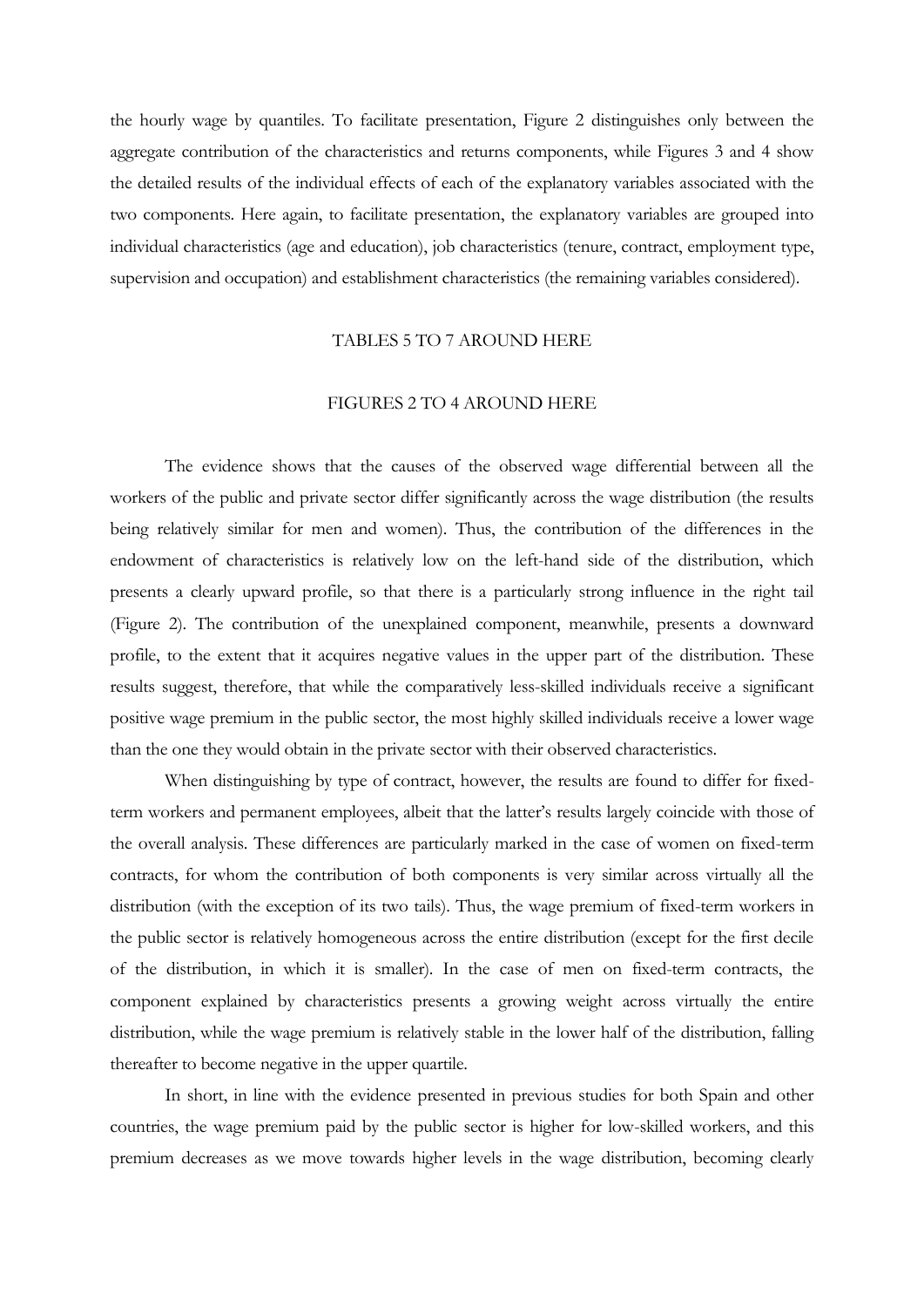negative for the most highly skilled employees. However, the analysis conducted here reveals a new result, as the fall in the wage premium for the high-skilled workers is not so clear in the case of those on fixed-term contracts, since among the male workers it is only recorded in the upper half of the wage distribution, and it is not observed at all for women on fixed-term contracts.

 The results of the detailed decomposition of the characteristics component (Figure 3) confirm that the establishment characteristics present a more significant contribution across the wage distribution than the respective contributions of individual or job characteristics to the publicprivate sector wage differential in the case of men, while for women their influence is relatively similar to those of the other characteristics. They also show that the upward profile observed for the whole set of the characteristics component is repeated in all the subsets of the explanatory variables. The detailed decomposition of the wage premium components (Figure 4) points to some additional issues of interest. Thus, for both sexes the wage premium associated with individual characteristics is positive for fixed-term workers, while it is negative for permanent employees. The analysis that does not differentiate by type of contract presents a result that clearly disguises a number of competing situations. The wage premium when controlling for job characteristics is positive for men and negative for women, because of the significant negative wage premium received by fixed-term workers in the public sector associated with these characteristics. Finally, the wage premium when controlling for the establishment characteristics is only slightly significant for all groups, except that of low-skilled men in stable employment.

Finally, evidence regarding the origin of the differences in the public-private sector wage inequality (Table 7) reveals that the lowest levels of inequality in the public sector cannot be explained by a composition effect, since the relative endowments of characteristics presented by individuals in the public sector are a factor that, *ceteris paribus*, would lead to greater wage inequality in all the groups analysed. Thus, the origin of this phenomenon is fully explained by the contribution of the returns component (again across all groups, with the exception of fixed-term female workers, for whom this component is not statistically significant). As such, this evidence suggests that the lower wage inequality in the public sector is attributable solely to the differences in the wage-setting mechanisms of the private sector.

#### **6. Conclusions**

This study has analysed public-private sector wage differentials in Spain employing matched employer-employee microdata obtained from the most recent wave of the Structure of Earnings Survey (*Encuesta de Estructura Salarial*). In addition to examining these differences separately by gender and across the wage distribution, a separate analysis is conducted here for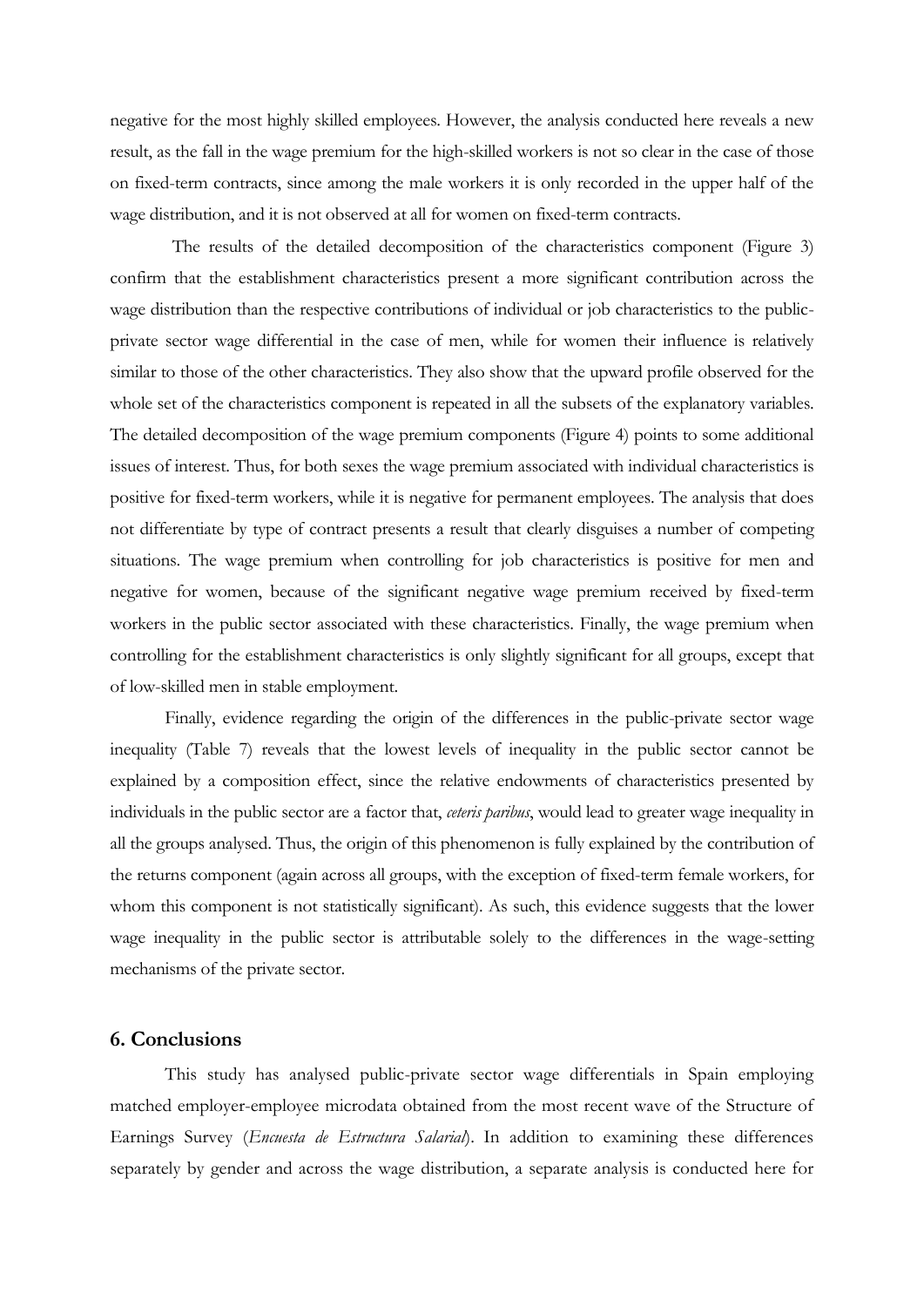the first time examining the wage gap between workers on permanent and fixed-term contracts in both sectors. This situation has not been studied to date, and is justified, among other factors, by the fact that the high number of fixed-term contracts in both the private and public sectors makes the Spanish labour market quite distinct in comparative terms.

The empirical analysis of the origin of the wage gap between sectors has been undertaken employing various decomposition techniques. The results of this analysis show that, in line with evidence from previous studies, the bulk of the significant wage differential observed in Spain in favour of public sector workers can be explained by their different endowments of observed characteristics, while the size of the resulting pay premium is appreciably higher in the case of women. The evidence obtained also suggests that the establishment characteristics make a greater contribution to the differential than individual or job characteristics. This is confirmed by implementing the procedure proposed by Ñopo (2008), the results of which suggest that the failure to consider the establishment characteristics most likely causes an overestimation of the public sector wage premium. It is also found that the origin of the total wage differential between the public and private sectors differs significantly across the wage distribution, increasing on the left-hand side and decreasing on the right, so that in Spain, in common with other countries, there is a positive wage premium associated with working in the public sector for low-skilled individuals, while a negative wage premium is found in the case of the high-skilled workers. Finally, the lower levels of wage inequality observed in the public sector cannot be explained by differences in the characteristics of workers in the public and private sectors, but seem to be attributable to the particularities of their wage-setting mechanisms.

The evidence obtained also confirms that there are significant differences associated with the type of contract with regards to both the size of the wage gap between the public and private sectors and to its origin. Thus, in relation to the first difference, it is observed that the wage differential in favour of the public sector is comparatively higher for permanent workers; that the wage differential presents an increasing profile for individuals on fixed-term contracts but, on the contrary, is decreasing for those on a permanent contract, and that the highest levels of wage inequality in the public sector occur only in the case of individuals on a permanent contract. In relation to the second point, significant differences are found by type of contract in the size of the wage premium (the premium being comparatively lower for individuals on fixed-term contracts in the case of men and for those on permanent contracts in the case of women) and in the origin of the wage differential between sectors across the wage distribution (highlighting the relatively homogeneous wage premium across the wage distribution that is observed for women on fixed-term contracts).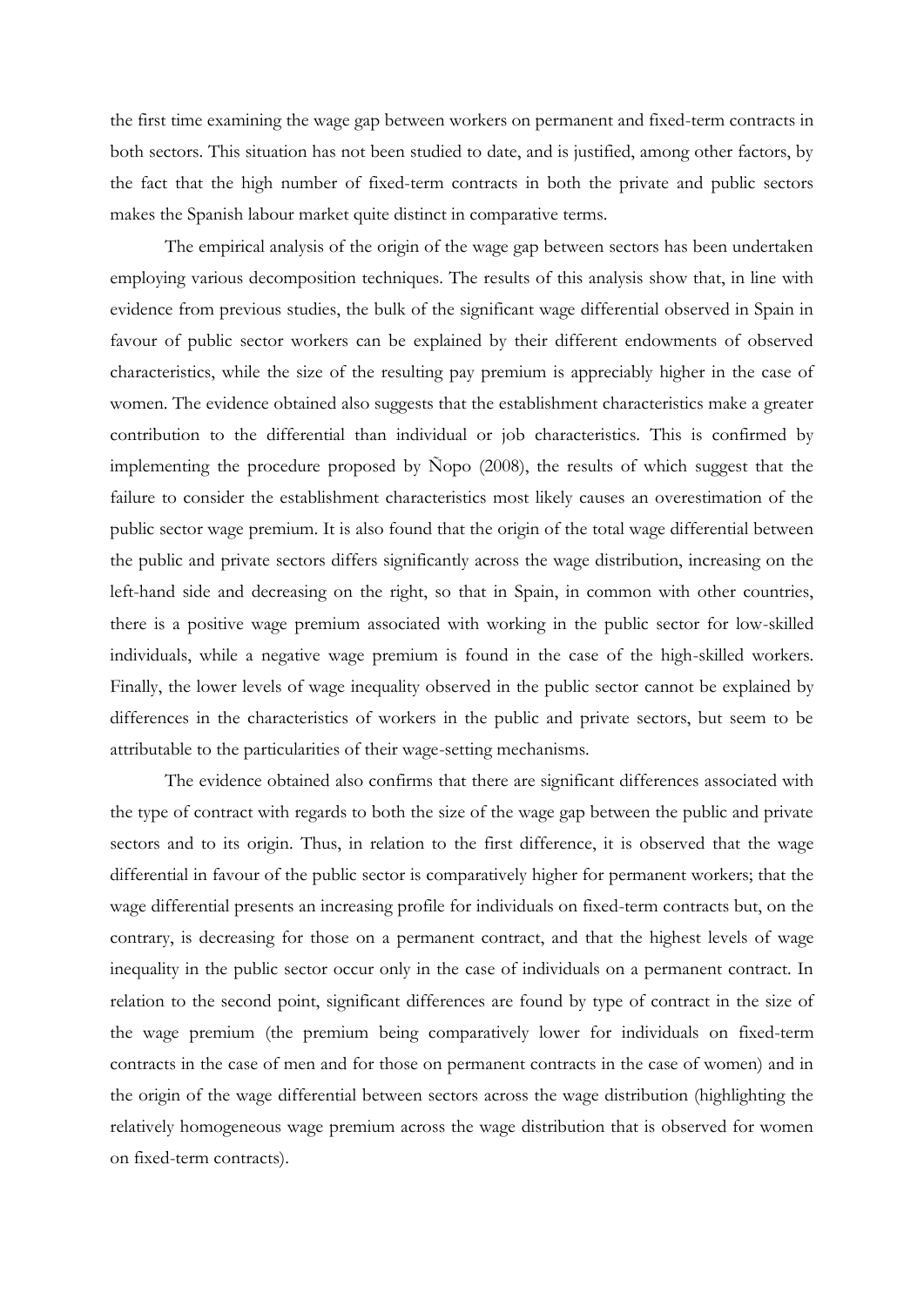The analysis inevitably suffers certain limitations that, due to the characteristics of the database used, cannot be addressed. The first concerns the possible selection bias associated with the choice of sector (public or private) made by the workers, and which stems from the possibility that this decision is related to unobserved characteristics that simultaneously affect wages. The method usually employed to correct this problem (the estimation of endogenous switching models) requires, however, the use of credible exclusion restrictions, which are always difficult to achieve and that are not actually available in the *Encuesta de Estructura Salarial*. Likewise, to the extent that this information source is composed of cross-sectional data, it is not possible to control for the unobservable heterogeneity of individuals, something that many previous studies have achieved by introducing individual fixed effects in the context of panel data, or to examine the wage impact associated with a change of sector.

To conclude, in the period following the specific year covered by this study (that is, 2010), significant changes have occurred in the Spanish economy affecting wages in both the public and private sectors. In the case of the former, public sector wages have been affected by severe adjustments implemented within a framework of fiscal consolidation. They may also have been affected by the great number of job losses – a phenomenon limited to the private sector at the beginning of the economic crisis – that have subsequently been recorded in the public sector. In the case of the latter, the intense regulatory changes in collective bargaining that constituted part of the 2012 labour reform may well have meant significant changes to wage determination processes, especially in the private but also in the public sector. As such, it would be of undoubted interest to consider in the future the evolution of public-private sector wage differentials in Spain in the period immediately following the one examined in this article.

#### **7. References**

- Abowd, J.M.; Kramarz, F. (1999): "The Analysis of Labor Markets Using Matched Employer-Employee Data", en O. Ashenfelter y D. Card (ed.) *Handbook of Labor Economics*, ed. North-Holland.
- Adamchick, V.; Bedi, A. (2000), Wage differentials between the public and the private sectors: evidence from an economy in transition", *Labour Economics*, 7, pp. 203-224.
- Albert, C.; Jimeno, J.F.; Moreno, G. (1999), "Pay Determination in the Spanish Public Sector", in Elliott, R., Lucifora, C. and Meurs, D. (eds), *Public Sector Pay Determination in the European Union*, London, Macmillan, pp. 191–239.
- Bargain, O.; Melly, B. (2008), *Public Sector Pay Gap in France: New Evidence using Panel Data*, IZA, DP 3427, April.
- Belman, D.; Heywood, J. (1988), "Public Wage Differentials and the Public Administration "Industry", *Industrial Relations*, 27 (3), pp. 385-393.
- Bender, Keith A. (1998): "The central government-private sector wage differential", *Journal of Economic Surveys*, 12(2), pp. 177-220.
- Blanchard, O.; Landier A., (2002), "The Perverse Effect of Partial Labour Market Reform: Fixed-Term Contracts in France", *Economic Journal*, 112 (June), pp. 214-244.
- Blinder, A. S. (1973): "Wage discrimination: reduced forms and structural estimates", *Journal of Human Resources*, Vol. 8, 436-55.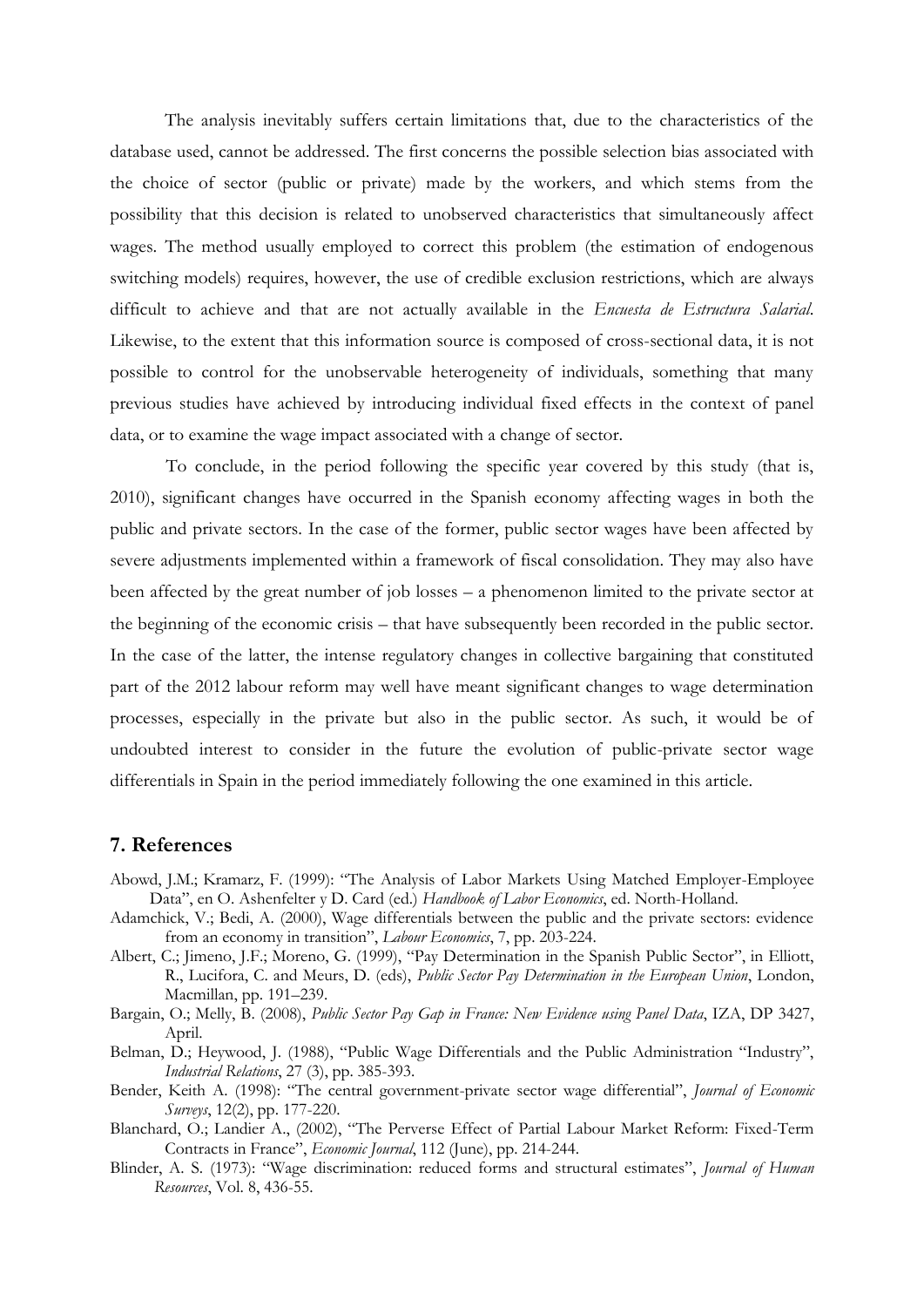- Boeri, T. (2011), "Institutional Reforms and Dualism in European Labour Markets" in Ashenfelter, O. and Card, D. (dirs), *Handbook of Labour Market*, vol 4B, North-Holland, Chapter 13, pp. 1173- 1236.
- Brown, S.; Sessions, J. (2005), "Employee Attitudes, Earnings and Fixed-Term Contracts: International Evidence", *Review of World Economics*, 141 (2), pp. 296-317.
- Buchinsky, M. (1994): "Changes in the US wage structure 1963–1987: Application of quantile regression", *Econometrica*, 62, pp. 405–458.
- Budría, S.; Moro-Egido, A. I. (2008): "Education, educational mismatch and wage inequality: Evidence for Spain", *Economics of Education Review*, 27, pp. 332–341.
- Budría, S. (2010), "Schooling and the distribution of wages in the European private and public sectors", *Applied Economics*, 42, pp. 1045-1054.
- Cai, L.; Liu, A. (2011), "Public–Private Sector Wage Gap in Australia: Variation along the Distribution", *British Journal of Industrial Relations,* 49 (2), June, pp. 362–390
- Chatterji, M. Mumford, K.; Smith, P. (2011), "The public-private sector gender wage differential in Britain: evidence from matched employee-workplace data", *Applied Economics*, 43, pp. 3819-1833.
- Christopoulou, R.; Monastiriotis, V. (2013), "The Greek Public Sector Wage Premium before the Crisis: Size, Selecction and Relative Valuation of Characteristics", *British Journal of Industrial Relations*, doi: 10.1111/bjir.12023.
- Campos, M.; Centeno, M. (2012), *Public-private Wage Gaps in the Period Prior to the Adoption of the Euro: An Aplication Based on Longitudinal Data*, Banco de Portugal, WP 1/2012, January.
- Consejo Económico y Social (2005), *La temporalidad en el empleo en el sector público*, Informe 3/2004, CES, Madrid.
- Comi, S.; Grasseni, M. (2009), *Are Temporary Workers Discriminated Against? Evidence from Europe,* CHILD Working Paper 17-09.
- Davia, M. A.; Hernanz, V. (2002), "Temporary Employment and Segmentation in the Spanish Labour Market: An Empirical Analysis through the Study of Wage Differentials", *Spanish Economic Review*, 6, pp. 291-318.
- De Castro, F.; Salto, M.; Steiner, H. (2013): "The gap between public and private wages: new evidence for the EU", European Commission Economic Paper 508.
- De la Rica, S. (2004), "Wage Gaps between Workers with Indefinite and Fixed-Term Contracts: The Impact of Firm and Occupational Segregation", *Moneda y Crédito*, 219, pp. 43-69.
- De la Rica, S.; Felgueroso, F. (1999), *Wage differentials and temporal workers: Further evidence*, Universidad del País Vasco, Bilbao, WP 2002-07.
- Depalo, D., Giordano, R.; Papapetrou, E. (2013), *Public-private wage differentials in euro área countries: evidence from quantile decomposition analysis*, Banca d'Italia, Working paper 907.
- Di Nardo, J.; Fortin, N.M.; Lemieux, T. (1996): "Labor market institutions and the distribution of wages, 1973-1992: A semi-parametric approach", *Econometrica*, 64 (5), pp. 1011-1044.
- Dolado, J.J.; García-Serrano, C.; Jimeno, J.F. (2002), "Drawing Lessons from the Boom of Temporary Jobs in Spain", *Economic Journal*, 112 (June), pp. 270-295.
- Dustman, C.; van Soest, C. (1998), "Public and private sector wages of male workers in Germany". *European Economic Review,* 42, págs.1417–1441.
- Elder, T.E.; Goddeeris, J.H.; Haider, S. J. (2010): "Unexplained gaps and Oaxaca-Blinder decompositions", *Labour Economics*, 17(1), pp. 284-290.
- Fortin, N.; Lemieux, T.; Firpo, S.; (2011): "Decomposition Methods in Economics", *Handbook of Labor Economics*, Volume 4, Chapter 1, pp. 1-102. Elsevier.
- García-Pérez, J.I.; Jimeno, J.F., (2005), *Public Sector Wage Gaps in Spanish Regions*, Banco de España, Working Paper 0526.
- García-Pérez, J.I.; Jimeno, J.F., (2007), "Public Sector Wage Gaps in Spanish Regions", *Manchester School,*  75 (4), pp. 501–531.
- Gimpelson, V.; Lukiyanova, A. (2009), *Are Public Sector Workers Underpaid in Russia? Estimating the Public-Private Wage Gap*, IZA, DP 3941, January.
- Giordano, R. et al. (2011), *The Public Sector Pay Gap in a Selection of Euro Area Countries*, ECB, Working Papers Series n.1406/December 2011.
- Gosling, A.; Machin, S.; Meghir, C. (2000): "The changing distribution of male wages in the UK", *Review of Economic Studies*, 67, pp. 635–666.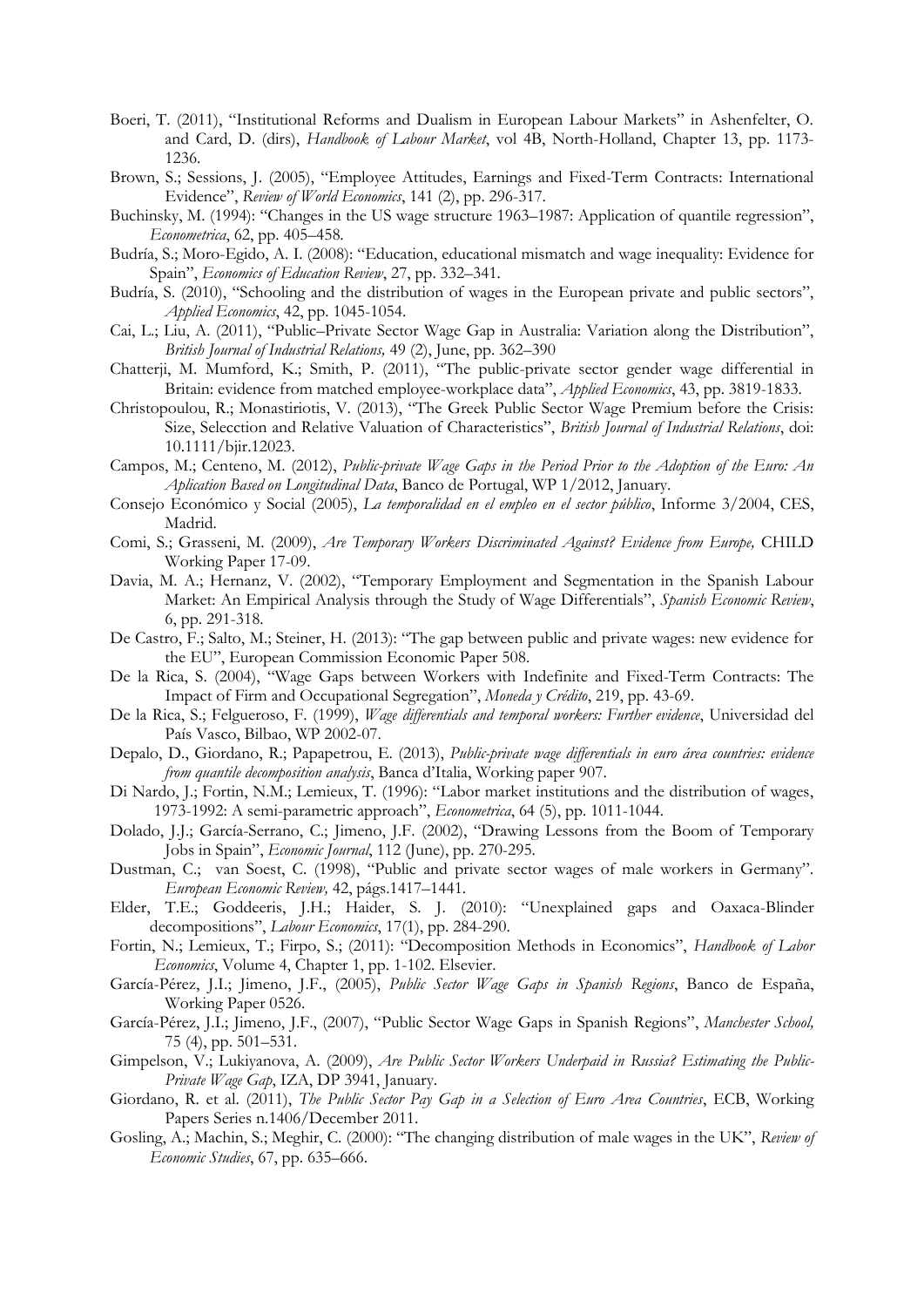- Gregory, R.G.; Borland, J. (1999): "Recent developments in public sector labor markets", en Orsley C. Ashenfelter y David Card (eds.), *Handbook of LaborEconomics*, Vol. 3C, ed. North-Holland.
- Gunderson, M. (1979), "Earnings differentials between the public and private sectors", *Canadian Journal of Economics*, 12 (2), pp. 228-242.
- Gustafsson S.; Kenjoh E.; Wetzels, C. (2001), *Employment Choices and Pay Differences between Non-Standard and Standard Work in Britain, Germany, Netherlands and Sweden*, Tinbergen Institute, Discussion Paper No. 086/3.
- Hagen T. (2002) "Do Temporary Workers Receive Risk Premiums? Assessing the Wage Effects of Fixedterm Contracts in West Germany by a Matching Estimator Compared with Parametric Approaches", *Labour* 16 (4), pp. 667-705.
- Hamermesh, D. (2008): "Fun with matched firm-employee data: Progress and road maps", *Labour Economics*, 15(4), pp. 662-672.
- Hartog, J.; Oosterbeck, H. (1993), "Public and private sector wages in the Netherlands", *European Economic Review*, 37, pp. 97-114.
- Hernanz, V. (2003), *El trabajo temporal y la segmentación. Un estudio de las transiciones laborales*, CES, Madrid.
- Hospido, L.; Moral, E. (2013), *The Public Sector Wage Gap in Spain: Evidence from Income Tax Data*, mimeo
- Jimeno J. F.; Toharia L. (1993), "The Effects of Fixed-term Employment on Wages: Theory and Evidence from Spain", *Investigaciones Económicas,* XVII (3), pp. 475-494.
- Juhn, C.; Murphy, K.; Pierce, B., (1993), "Wage inequality and the rise in returns to skill", *Journal of Political Economy,* 101, pp. 410–442.
- Krueger, A. (1988), "Are Public Sector Workers Paid More Than Their Alternative Wage? Evidence from Longitudinal Data and Job Queues" in Freeman, R. and Ichniowski, C. (eds.), *When Public Sector Workers Unionize*, University of Chicago Press, Chicago, pp. 217-242.
- Lassibille, G. (1998), "Wage Gaps between the Public and Private Sectors in Spain", *Economics of Education Review*, 17 (1), pp. 83-92.
- Lucifora, C.; Meurs, D. (2006), The Public Sector Pay Gap in France, Great Britain and Italy, *Review of Income and Wealth*, 52 (1), March, pp. 43-59.
- Machado, J.; Mata, J.A.F. (2005): "Conterfactual decomposition of changes in wage distributions using quantile regression", *Journal of Applied Econometrics*, 20 (4), pp. 445-465.
- Martins, P.; Pereira, P. (2004): "Does education reduce wage inequality? Quantile regressions evidence from fifteen European countries", *Labour Economics*, 11(3), pp. 355–371.
- Melly, B. (2005a), "Public–Private Sector Wage Differentials in Germany: Evidence from Quantile Regression", *Empirical Economics*, 30, pp. 505-520.
- Melly, B. (2005b): "Decomposition of differences in distribution using quantile regression", *Labour Economics*, Elsevier, 12 (4), pp. 577-590.
- Melly, B. (2006): "Estimation of counterfactual distributions using quantile regression", mimeo, Swiss Institute for International Economics and Applied Economic Research, University of St. Gallen.
- Mertens, A.; McGinnity, F. (2004). "Wages and Wage Growth of Fixed-term Workers in East and West Germany", *Applied Economics Quarterly*, 50 (2), pp. 139-163.
- Mertens, A.; Gash, V.; McGinnity, F. (2007), The Cost of Flexibility at the Margin. Comparing the Wage Penalty for Fixed-term Contracts in Germany and Spain using Quantile Regression", *Labour*, 21 (4/5), pp. 637-666.
- Mizala, A.; Romaguera, P.; Gallegos, S. (2011): "Public-private wage gap in Latin America (1992-2007): A matching approach", *Labour Economics* 18 (S1), pp. S115-S131.
- Neumark, D. (1988): "Employer´s discriminatory behaviour and the estimation of wage discrimination", *Journal of Human Resources*, Vol. 23, pp. 279-295.
- Ñopo, H. (2008): "Matching as a Tool to Decompose Wage Gaps", *The Review of Economics and Statistics*, 90 (2), pp. 290-299.
- Oaxaca, R. (1973): "Male-female wage differentials in urban labour markets", *International Economic Review*, Vol. 14, pp. 693-709.
- Oaxaca, R.; Ransom, M. (1994): "On discrimination and the decomposition of wage differentials", *Journal of Econometrics*, 61, pp. 5-22.
- Oaxaca, R.; Ramson, M. (1999): "Identification in detailed wage decompositions", *The Review of Economics and Statistics*, 81(1), pp. 154-157.
- Picchio, M. (2006): *Wage Differentials between Temporal and Permanent Workers in Italy*, Working Paper 257, Università Politecnica delle Marche, Italy.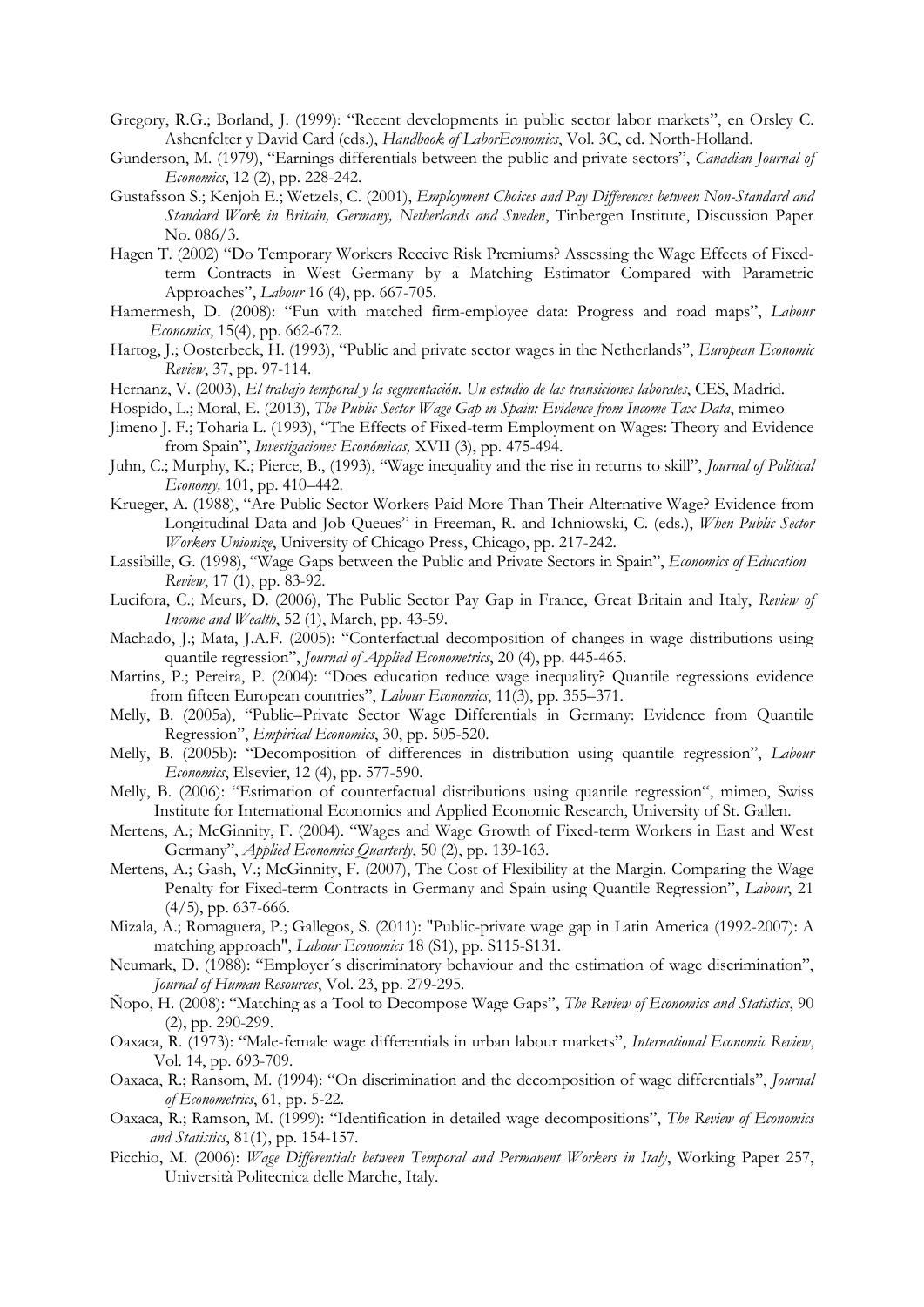- Poterba, J.; Rueben, K. (1994), *The Distribution of Public Sector Wage Premia: New Evidence Using Quantile Regression Methods*, National Bureau of Economic Research, WP 4734, May.
- Ramoni-Perazzi, J.; Bellante, D. (2006), "Wage Differentials Between The Public And The Private Sector: How Comparable Are The Workers?", *Journal of Business & Economics Research*, 4 (5), May, pp. 43-56.
- Rees, H.; Shah, A. (1995), "Public-Private Sector Wage Differential in the UK", *Manchester School*, 63 (1), pp. 52-68.
- Smith, S. (1976a), "Pay differentials between federal government and private sector workers", *Industrial and Labor Relations*, 29, pp. 179-197.
- Smith, S. (1976b), "Government wage differentials by sex", *Journal of Human Ressources*, 11, pp. 185-199.
- Siminski, P. (2013), "Are low-skill public sector workers really overpaid? A quasi-differenced panel data analysis", *Applied Economics*, 45, pp. 1915-1929.
- Toharia, L. (dir.) (2005), *El problema de la temporalidad en España: Un diagnóstico*, Ministerio de Trabajo y Asuntos Sociales, Madrid.
- Yun, M. (2005): "A Simple Solution to the Identification Problem in Detailed Wage Decompositions", *Economic Inquiry*, Vol. 43, pp. 766-772.
- Zweimuller, J.; Winter-Ebmer, R. (1994), "Gender wage differentials in private and public sector jobs", *Journal of Population Economics*, 7 (1994), pp. 271-285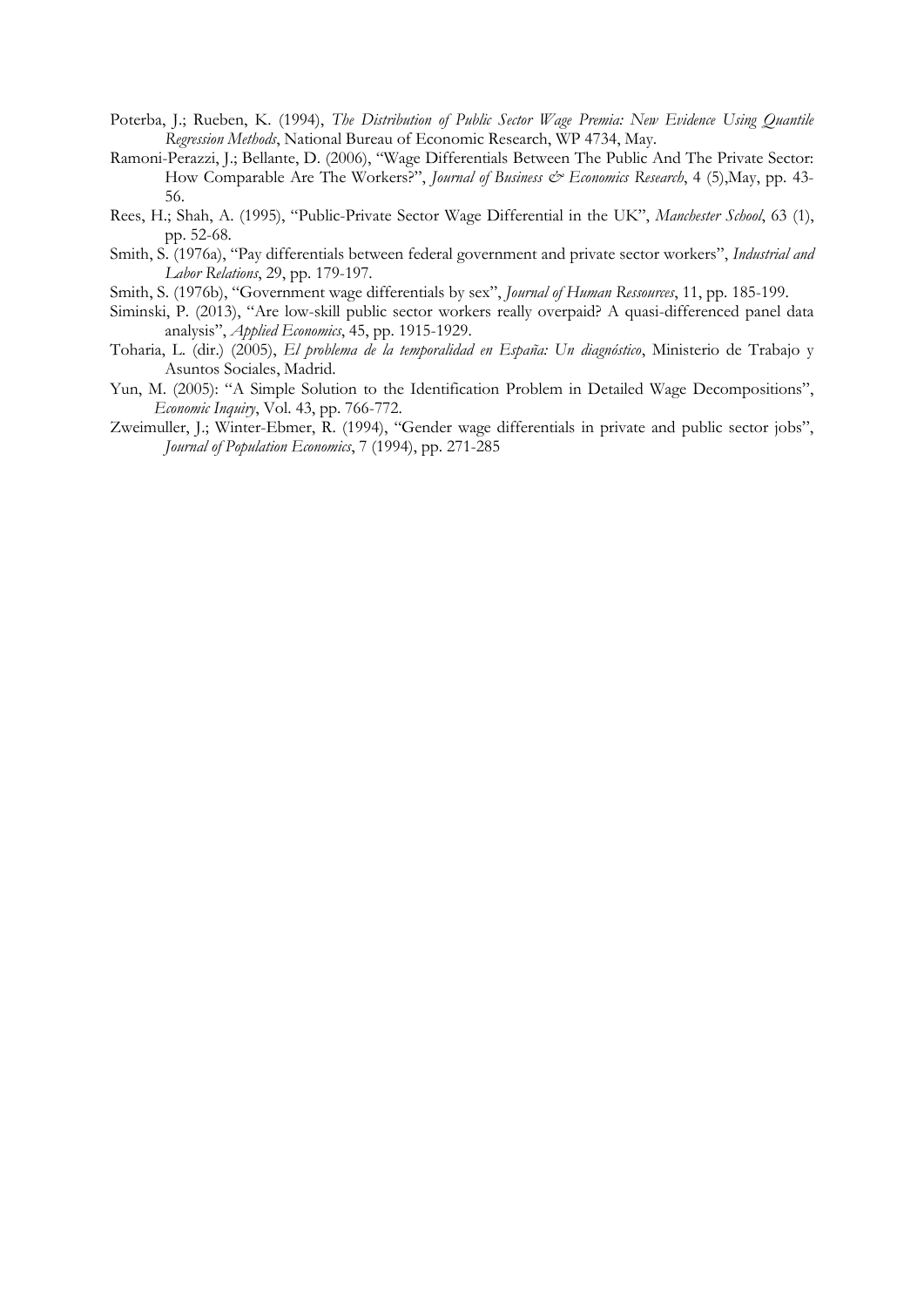# **FIGURES AND TABLES**



**Figure 1. Public-private sector wage differentials across the wage distribution.**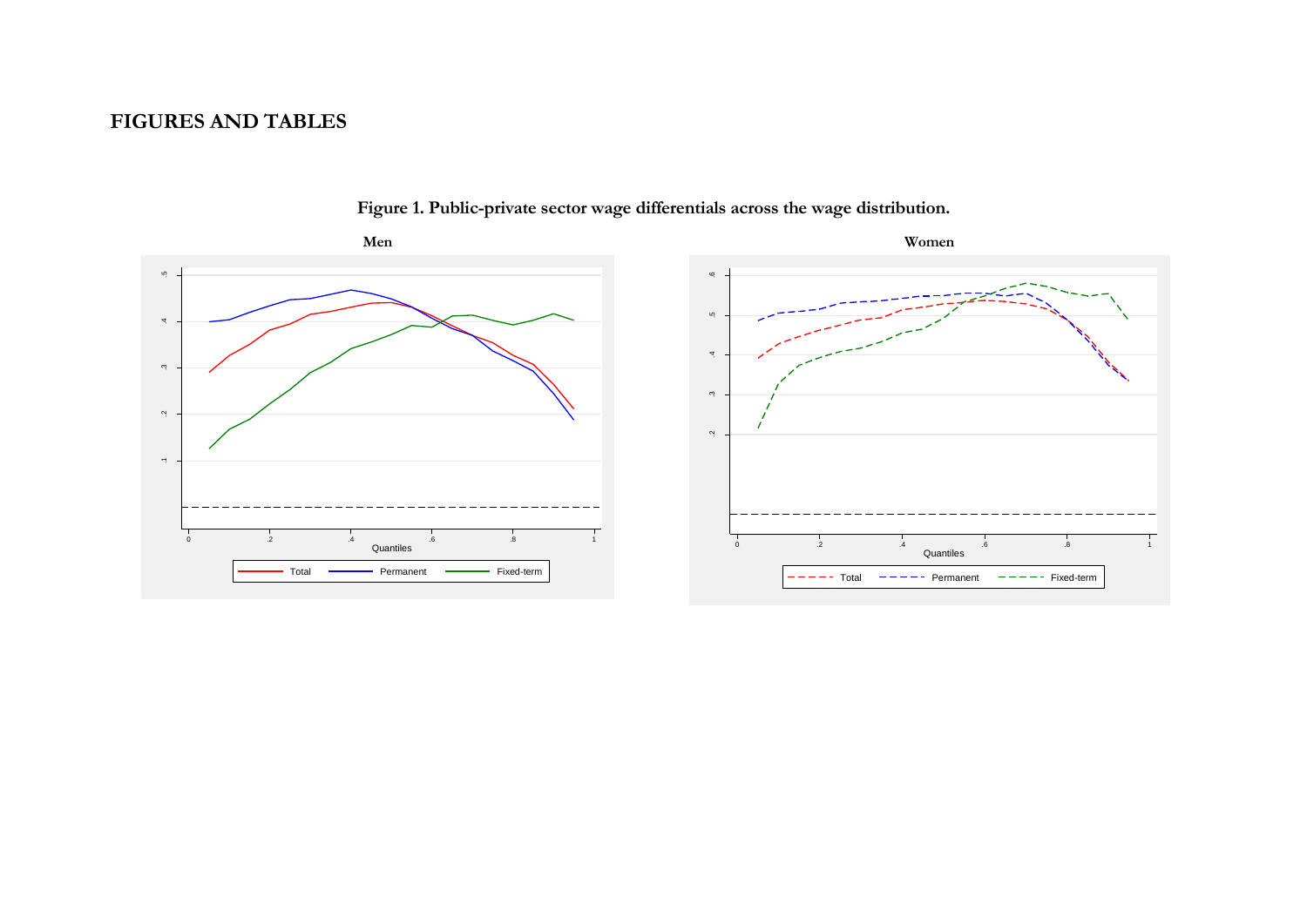

# **Figure 2. Aggregate decomposition of the public-private sector wage differentials.**

Difference in the logarithm of the hourly wage

Difference in the logarithm of the hourly wage

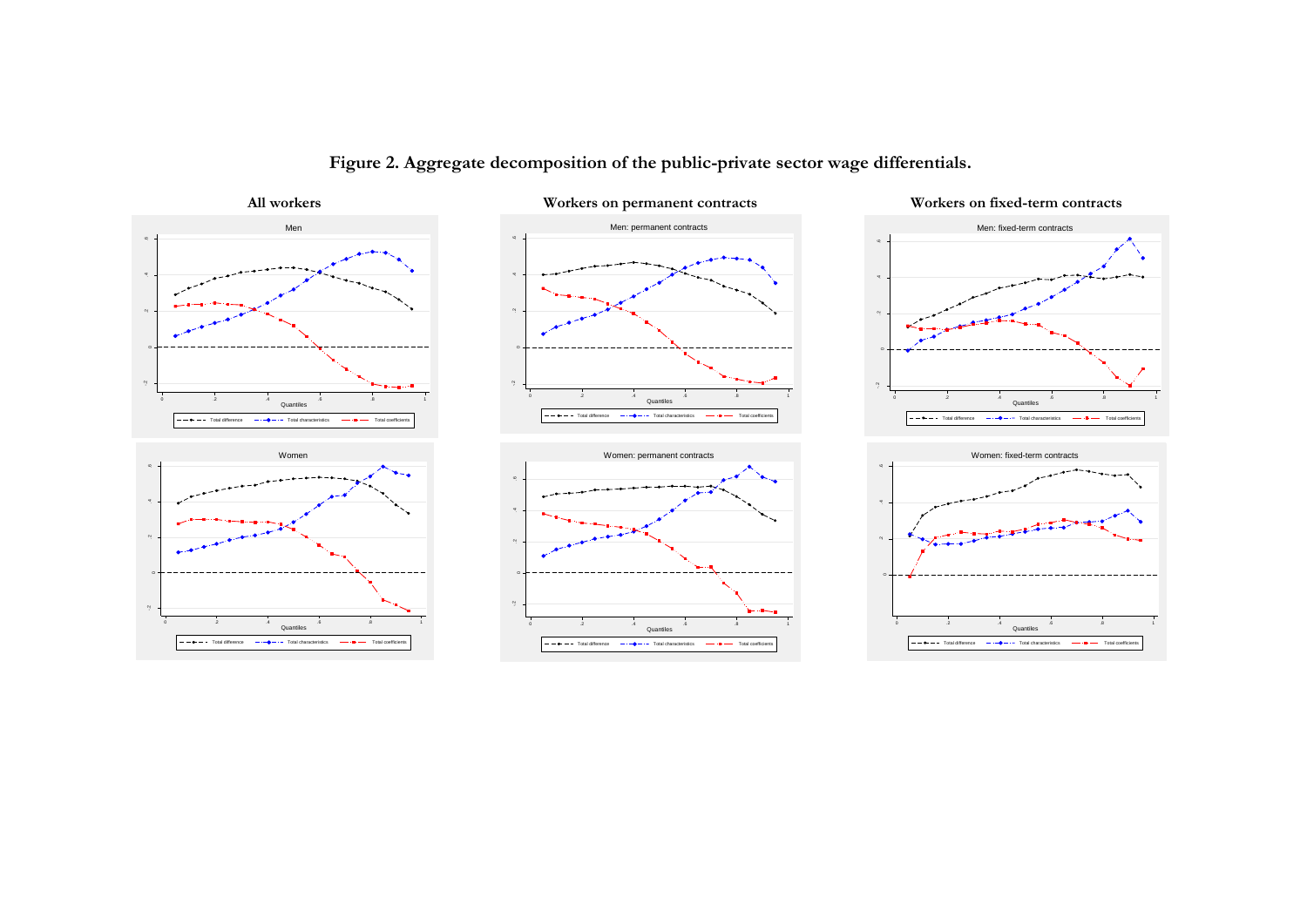

**Figure 3. Detailed decomposition of the public-private sector wage differentials. Effect of the characteristics.**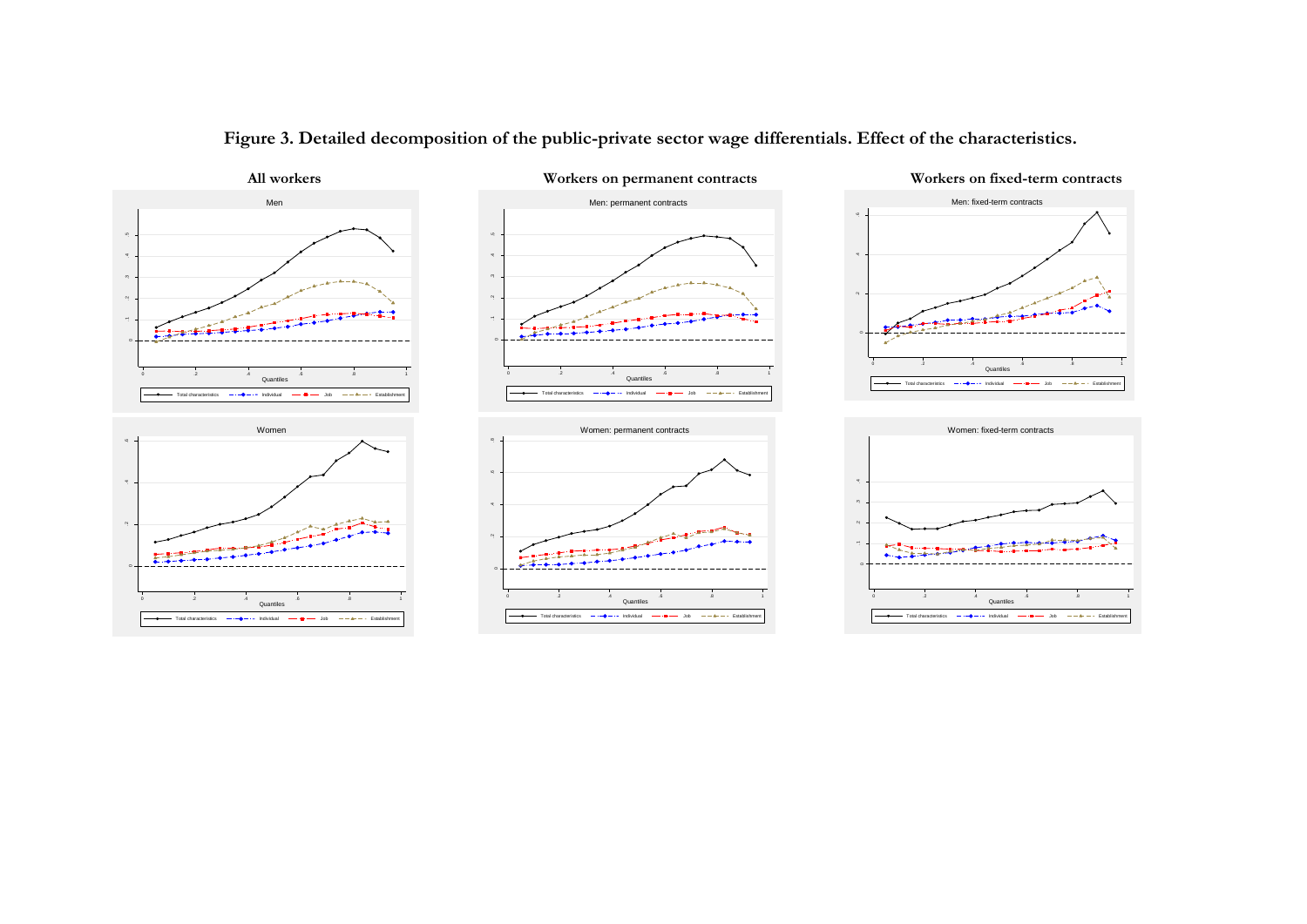

# **Figure 4. Detailed decomposition of the public-private sector wage differentials. Effect of the coefficients.**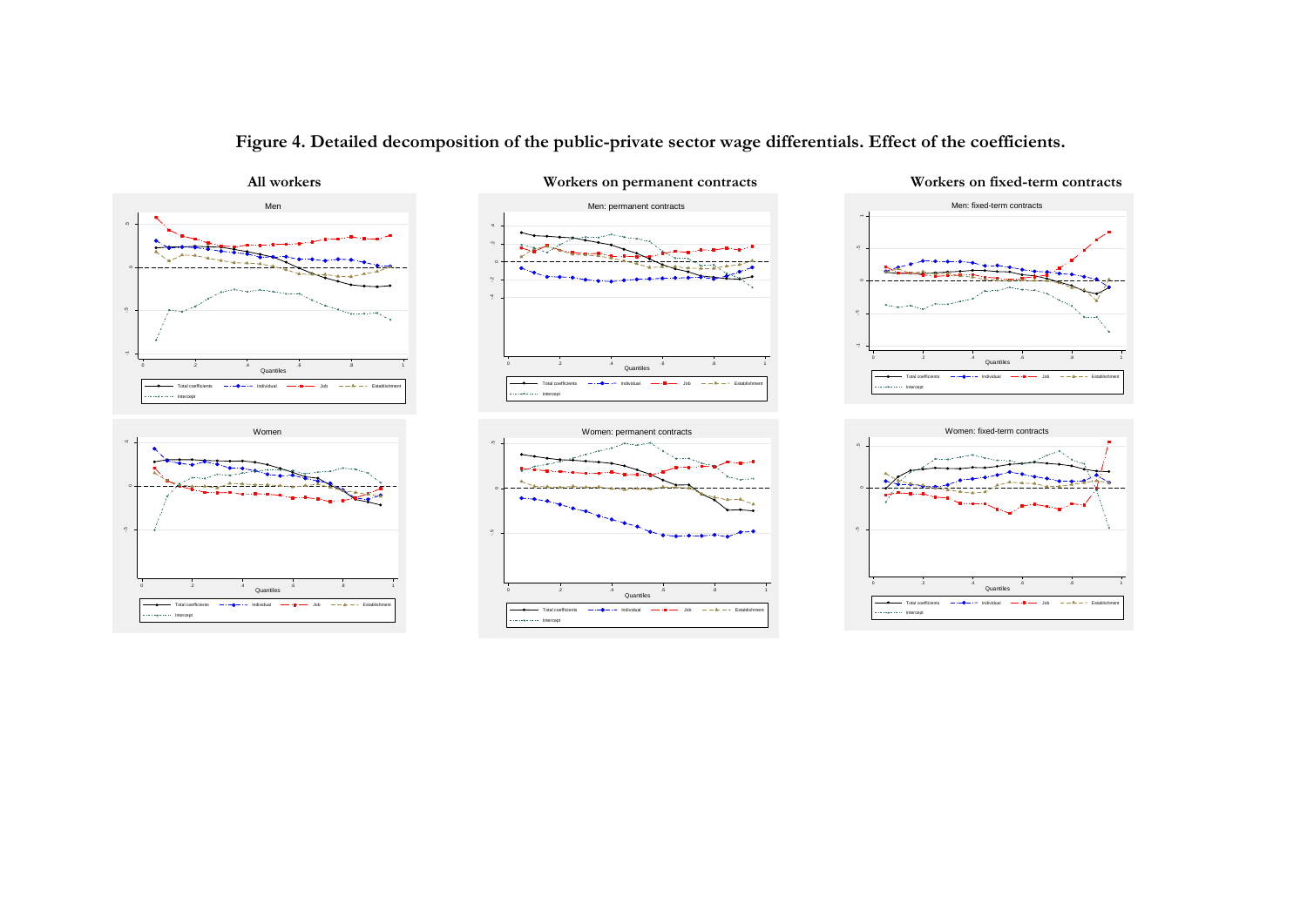|             |       | т ирис-ритак эсског wage unicremials in оранн. |            |        |           |            |  |  |  |  |
|-------------|-------|------------------------------------------------|------------|--------|-----------|------------|--|--|--|--|
|             |       | Male                                           |            | Female |           |            |  |  |  |  |
|             | All   | Permanent                                      | Fixed-term | All    | Permanent | Fixed-term |  |  |  |  |
| Average     | 0.352 | 0.377                                          | 0.314      | 0.463  | 0.497     | 0.461      |  |  |  |  |
| percentiles |       |                                                |            |        |           |            |  |  |  |  |
| 10          | 0.327 | 0.404                                          | 0.168      | 0.429  | 0.506     | 0.329      |  |  |  |  |
| 20          | 0.382 | 0.434                                          | 0.223      | 0.463  | 0.516     | 0.394      |  |  |  |  |
| 30          | 0.416 | 0.450                                          | 0.290      | 0.489  | 0.534     | 0.418      |  |  |  |  |
| 40          | 0.431 | 0.468                                          | 0.342      | 0.514  | 0.543     | 0.456      |  |  |  |  |
| 50          | 0.441 | 0.449                                          | 0.372      | 0.529  | 0.550     | 0.493      |  |  |  |  |
| 60          | 0.413 | 0.407                                          | 0.388      | 0.538  | 0.556     | 0.549      |  |  |  |  |
| 70          | 0.370 | 0.370                                          | 0.414      | 0.529  | 0.556     | 0.581      |  |  |  |  |
| 80          | 0.328 | 0.316                                          | 0.393      | 0.489  | 0.489     | 0.558      |  |  |  |  |
| 90          | 0.265 | 0.245                                          | 0.417      | 0.383  | 0.375     | 0.555      |  |  |  |  |

**Table 1. Public-private sector wage differentials in Spain.**

*Notes*: The table shows the public-private sector differential of the logarithm of the hourly wage.

|                                                                   | Table 2.  |           |            |           |           |            |  |  |  |  |  |  |  |
|-------------------------------------------------------------------|-----------|-----------|------------|-----------|-----------|------------|--|--|--|--|--|--|--|
| Public-private sector wage inequality in Spain. Gini coefficient. |           |           |            |           |           |            |  |  |  |  |  |  |  |
|                                                                   |           |           | Female     |           |           |            |  |  |  |  |  |  |  |
|                                                                   | All       | Permanent | Fixed-term | All       | Permanent | Fixed-term |  |  |  |  |  |  |  |
| Public sector                                                     | 0.089     | 0.080     | 0.104      | 0.089     | 0.081     | 0.099      |  |  |  |  |  |  |  |
| Private sector                                                    | 0.109     | 0.109     | 0.100      | 0.109     | 0.110     | 0.096      |  |  |  |  |  |  |  |
| Differential                                                      | $-0.020*$ | $-0.029*$ | 0.004      | $-0.020*$ | $-0.029*$ | 0.003      |  |  |  |  |  |  |  |

\* Indicates that the difference between the two sectors is statistically significant at the 1% level.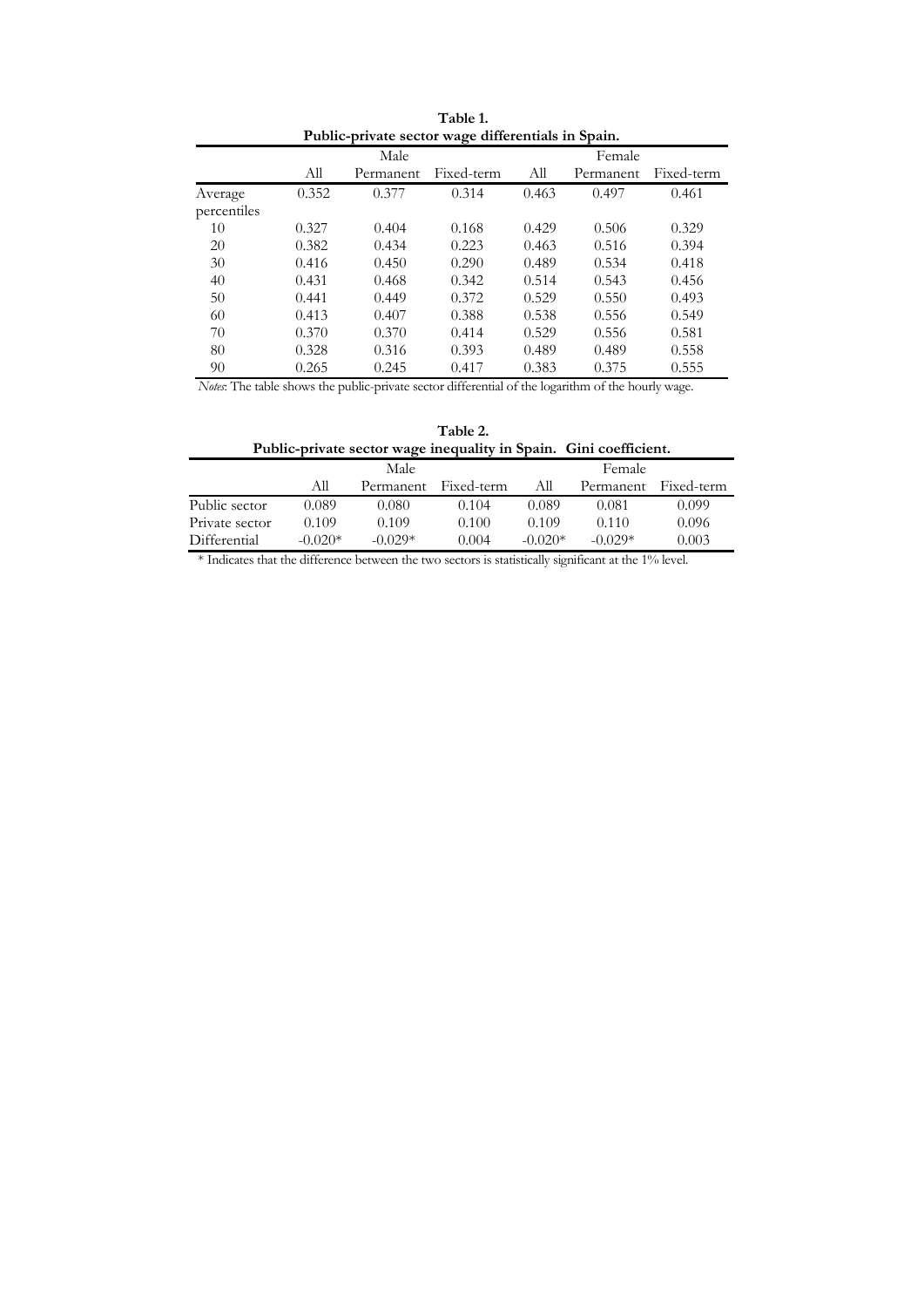|                 | Decomposition of the public-private sector wage differentials. Average wages and the Oaxaca-Blinder technique. |                         |                     |                        |                           |                           |                        |
|-----------------|----------------------------------------------------------------------------------------------------------------|-------------------------|---------------------|------------------------|---------------------------|---------------------------|------------------------|
|                 |                                                                                                                | Male                    | Male:<br>permanent  | Male:<br>fixed-term    | Female                    | Female:<br>permanent      | Female:<br>fixed-term  |
| Total           | Public sector                                                                                                  | 2.659                   | 2.723               | 2.462                  | 2.558                     | 2.620                     | 2.434                  |
|                 |                                                                                                                | $(0.006)$ ***           | $(0.006)$ ***       | $(0.012)$ ***          | $(0.005)$ ***             | $(0.006)$ ***             | $(0.008)$ ***          |
|                 | Private sector                                                                                                 | 2.306                   | 2.345               | 2.148                  | 2.095                     | 2.122                     | 1.974                  |
|                 |                                                                                                                | $(0.003)$ ***           | $(0.003)$ ***       | $(0.005)$ ***          | $(0.003)$ ***             | $(0.003)$ ***             | $(0.007)$ ***          |
|                 | Differential                                                                                                   | 0.352                   | 0.378               | 0.314                  | 0.463                     | 0.498                     | 0.461                  |
|                 |                                                                                                                | $(0.006)$ ***           | $(0.007)$ ***       | $(0.013)$ ***          | $(0.006)$ ***             | $(0.007)$ ***             | $(0.011)$ ***          |
|                 | Characteristics                                                                                                | 0.312                   | 0.311               | 0.281                  | 0.325                     | 0.372                     | 0.247                  |
|                 |                                                                                                                | $(0.006)$ ***           | $(0.007)$ ***       | $(0.014)$ ***          | $(0.006)$ ***             | $(0.007)$ ***             | $(0.014)$ ***          |
|                 | Coefficients                                                                                                   | 0.041                   | 0.067               | 0.033                  | 0.138                     | 0.126                     | 0.214                  |
|                 |                                                                                                                | $(0.006)$ ***           | $(0.007)$ ***       | $(0.016)$ **           | $(0.006)$ ***             | $(0.007)$ ***             | $(0.013)$ ***          |
| Characteristics | Age                                                                                                            | 0.017                   | 0.019               | 0.009                  | 0.012                     | 0.018                     | 0.004                  |
|                 |                                                                                                                | $(0.001)$ ***           | $(0.001)$ ***       | $(0.001)$ ***          | $(0.001)$ ***             | $(0.001)$ ***             | $(0.002)*$             |
|                 | Education                                                                                                      | 0.054                   | 0.046               | 0.069                  | 0.068                     | 0.064                     | 0.080                  |
|                 |                                                                                                                | $(0.002)$ ***           | $(0.002)$ ***       | $(0.007)$ ***          | $(0.002)$ ***             | $(0.003)$ ***             | $(0.005)$ ***          |
|                 | Tenure                                                                                                         | 0.057                   | 0.061               | 0.043                  | 0.067                     | 0.088                     | 0.042                  |
|                 | Contract                                                                                                       | $(0.002)$ ***           | $(0.002)$ ***       | $(0.005)$ ***<br>0.000 | $(0.002)$ ***             | $(0.003)$ ***             | $(0.005)$ ***<br>0.000 |
|                 |                                                                                                                | $-0.001$<br>$(0.000)**$ | 0.000<br>(0.000)    | (0.000)                | $-0.003$<br>$(0.001)$ *** | 0.000<br>(0.000)          | (0.000)                |
|                 | Employment type (full-/part-time)                                                                              | 0.001                   | 0.004               | 0.000                  | 0.003                     | 0.006                     | $-0.005$               |
|                 |                                                                                                                | $(0.000)**$             | $(0.000)$ ***       | (0.000)                | $(0.001)*$                | $(0.001)$ ***             | (0.003)                |
|                 | Supervisory tasks                                                                                              | $-0.004$                | $-0.004$            | 0.000                  | $-0.002$                  | 0.000                     | 0.000                  |
|                 |                                                                                                                | $(0.001)$ ***           | $(0.001)$ **        | (0.000)                | $(0.000)**$               | (0.001)                   | (0.000)                |
|                 | Occupation                                                                                                     | 0.032                   | 0.026               | 0.052                  | 0.051                     | 0.056                     | 0.038                  |
|                 |                                                                                                                | $(0.001)$ ***           | $(0.001)$ ***       | $(0.006)$ ***          | $(0.001)$ ***             | $(0.002)$ ***             | $(0.004)$ ***          |
|                 | Region                                                                                                         | $-0.007$                | $-0.009$            | $-0.002$               | $-0.008$                  | $-0.010$                  | $-0.001$               |
|                 |                                                                                                                | $(0.001)$ ***           | $(0.001)$ ***       | (0.002)                | $(0.000)$ ***             | $(0.001)$ ***             | (0.002)                |
|                 | Size                                                                                                           | 0.104                   | 0.105               | 0.086                  | 0.095                     | 0.107                     | 0.053                  |
|                 |                                                                                                                | $(0.003)$ ***           | $(0.003)$ ***       | $(0.007)$ ***          | $(0.003)$ ***             | $(0.003)$ ***             | $(0.007)$ ***          |
|                 | Type of collective agreement                                                                                   | 0.058                   | 0.062               | 0.024                  | 0.042                     | 0.042                     | 0.036                  |
|                 |                                                                                                                | $(0.003)$ ***           | $(0.004)$ ***       | $(0.009)$ **           | $(0.003)$ ***             | $(0.004)$ ***             | $(0.007)$ ***          |
| Coefficients    | Age                                                                                                            | 0.072                   | -0.111              | 0.058                  | 0.005                     | $-0.092$                  | 0.034                  |
|                 |                                                                                                                | $(0.013)$ ***           | $(0.009)$ ***       | $(0.016)$ ***          | (0.011)                   | $(0.008)$ ***             | $(0.019)*$             |
|                 | Education                                                                                                      | 0.070                   | $-0.049$            | $-0.049$               | 0.394                     | 0.094                     | 0.244                  |
|                 |                                                                                                                | $(0.015)$ ***           | $(0.011)$ ***       | $(0.017)$ ***          | $(0.014)$ ***             | $(0.019)$ ***             | $(0.013)$ ***          |
|                 | Tenure                                                                                                         | $-0.001$                | $-0.003$            | 0.064                  | 0.010                     | $-0.007$                  | 0.065                  |
|                 |                                                                                                                | (0.000)                 | (0.002)             | $(0.019)$ ***          | $(0.001)$ ***             | $(0.001)$ ***             | $(0.025)$ **           |
|                 | Contract                                                                                                       | 0.034                   | 0.000               | 0.000                  | 0.009                     | 0.000                     | 0.000                  |
|                 |                                                                                                                | $(0.004)$ ***           | (0.000)             | (0.000)                | $(0.002)$ ***             | (0.000)                   | (0.000)                |
|                 | Employment type (full-/part-time)                                                                              | 0.031                   | $-0.028$            | 0.039                  | 0.030                     | 0.011                     | 0.032                  |
|                 |                                                                                                                | $(0.010)$ ***           | (0.024)             | $(0.008)$ ***          | $(0.006)$ ***             | (0.010)                   | $(0.005)$ ***          |
|                 | Supervisory tasks                                                                                              | 0.022                   | 0.017               | 0.007                  | 0.013                     | $-0.008$                  | 0.059                  |
|                 |                                                                                                                | $(0.010)$ **            | (0.011)             | (0.032)                | (0.012)                   | (0.012)                   | $(0.034)*$             |
|                 | Occupation                                                                                                     | $-0.008$                | $-0.016$            | 0.026                  | $-0.021$                  | $-0.028$                  | 0.009                  |
|                 |                                                                                                                | (0.004)                 | $(0.006)$ **        | $(0.009)$ ***          | $(0.005)$ ***             | $(0.006)$ ***             | (0.008)                |
|                 | Region                                                                                                         | $-0.001$                | $-0.007$            | 0.019                  | $-0.013$                  | $-0.019$                  | 0.008                  |
|                 | Size                                                                                                           | (0.004)<br>$-0.036$     | (0.005)<br>$-0.030$ | $(0.009)*$<br>$-0.032$ | $(0.005)$ **<br>$-0.028$  | $(0.004)$ ***<br>$-0.042$ | (0.013)<br>$-0.003$    |
|                 |                                                                                                                | $(0.013)$ **            | $(0.015)*$          | (0.022)                | $(0.010)$ ***             | $(0.014)$ ***             | (0.013)                |
|                 | Type of collective agreement                                                                                   | 0.054                   | 0.054               | 0.042                  | 0.040                     | 0.042                     | 0.032                  |
|                 |                                                                                                                | $(0.007)$ ***           | $(0.008)$ ***       | $(0.014)$ ***          | $(0.004)$ ***             | $(0.005)$ ***             | $(0.008)$ ***          |
|                 | Constant                                                                                                       | $-0.198$                | 0.241               | $-0.142$               | $-0.299$                  | 0.175                     | $-0.266$               |
|                 |                                                                                                                | $(0.031)$ ***           | $(0.037)$ ***       | $(0.057)$ **           | $(0.026)$ ***             | $(0.031)$ ***             | $(0.053)$ ***          |
| N               |                                                                                                                | 89.953                  | 71.428              | 18.525                 | 67.821                    | 52.239                    | 15.582                 |

Table 3.<br>*ntials* Ave **Decomposition of the public-private sector wage differentials. Average wages and the Oaxaca-Blinder technique.**

\* *p*<0.1; \*\* *p*<0.05; \*\*\* *p*<0.01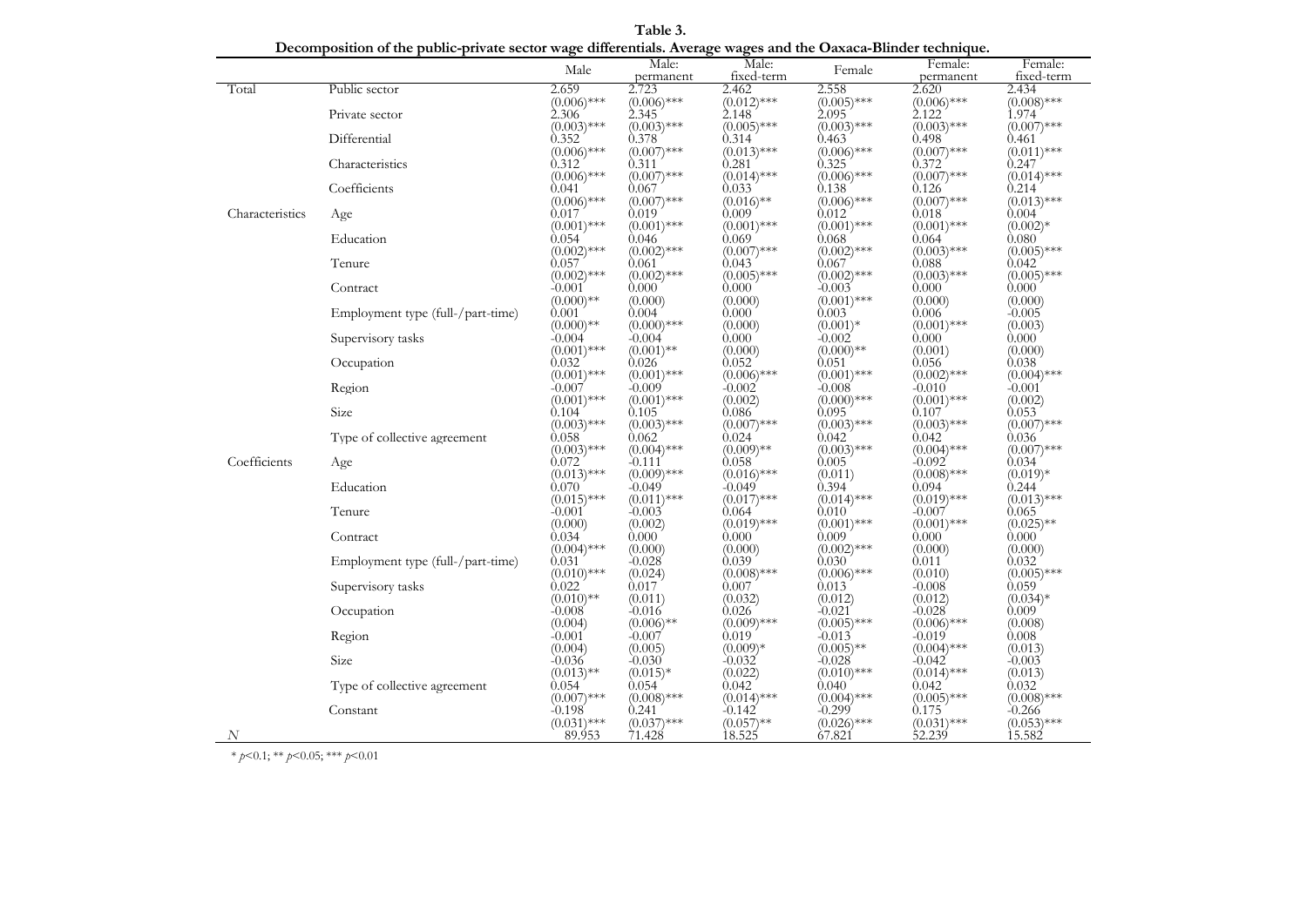| <b>Table 4.</b>                                                                                        |
|--------------------------------------------------------------------------------------------------------|
| Decomposition of the public-private sector wage differentials. Average wages and the Nopo's technique. |

|                                      |          |          | Women       |          |       |               |                                       |       |               |          |         |        |               |
|--------------------------------------|----------|----------|-------------|----------|-------|---------------|---------------------------------------|-------|---------------|----------|---------|--------|---------------|
| <b>All:</b> Differential 0.352       | A EXP    | . PUB-   | A PRIV      | Δ UNEXP  | CSPUB | <b>CSPRIV</b> | <b>All:</b> Differential 0.463        | A EXP | A PUB         | A PRIV   | A UNEXP | CSPUB  | <b>CSPRIV</b> |
| Individual characteristics           | 0.187    | 0.000    | 0.000       | 0.165    | 1.000 | 0.999         | Individual characteristics            | 0.224 | 0.000         | 0.000    | 0.239   | 1.000  | 1.000         |
| + Job characteristics                | 0.138    | 0.001    | 0.001       | 0.212    | 0.993 | 0.951         | + Job characteristics                 | 0.193 | 0.002         | 0.010    | 0.259   | 0.985  | 0.936         |
| + Establishment characteristics      | 0.073    | $-0.014$ | 0.291       | 0.002    | 0.769 | 0.140         | + Establishment characteristics       | 0.122 | $-0.014$      | 0.268    | 0.087   | 0.675  | 0.123         |
| <b>Permanent:</b> Differential 0.378 | A EXP    | . PHB    | <b>PRIV</b> | A UNEXP  | `SPHB | CSPRIV        | <b>Permanent: Differential 0.497</b>  | A EXP | $\Lambda$ PUB | A PRIV   | A UNEXP | ∩SPUB. | CSPRIV        |
| Individual characteristics           | 0.162    | 0.000    | 0.000       | 0.215    | 1.000 | 0.999         | Individual characteristics            | 0.222 | 0.000         | 0.000    | 0.275   | 1.000  | 1.000         |
| + Job characteristics                | 0.139    | 0.000    | 0.006       | 0.233    | 1.000 | 0.947         | + Job characteristics                 | 0.214 | 0.000         | 0.014    | 0.270   | 1.000  | 0.926         |
| + Establishment characteristics      | 0.095    | 0.004    | 0.287       | $-0.009$ | 0.870 | 0.154         | + Establishment characteristics       | 0.136 | 0.004         | 0.282    | 0.076   | 0.789  | 0.128         |
| Fixed-term: Differential 0.314       | A EXP    | . PHB    | A PRIV      | A UNEXP  | CSPUB | CSPRIV        | <b>Fixed-term:</b> Differential 0.461 | A EXP | A PUB         | A PRIV   | Δ UNEXP | CSPUB  | CSPRIV        |
| Individual characteristics           | 0.198    | 0.001    | 0.000       | 0.115    | 0.998 | 0.999         | Individual characteristics            | 0.217 | 0.000         | 0.000    | 0.244   | 0.997  | 0.999         |
| + Job characteristics                | 0.197    | 0.013    | $-0.021$    | 0.125    | 0.972 | 0.966         | + Job characteristics                 | 0.245 | 0.012         | $-0.002$ | 0.205   | 0.956  | 0.983         |
| + Establishment characteristics      | $-0.036$ | 0.058    | 0.198       | 0.093    | 0.462 | 0.085         | + Establishment characteristics       | 0.136 | 0.027         | 0.148    | 0.150   | 0.445  | 0.102         |

Notes Individual characteristics include age and education; job characteristics include tenure, contract, type of employment, supervisory tasks and occupation; establishment characteristics include all the other variables: collective agreement type. CSPUB and CSPRIV represent, respectively, the proportion of workers in the public and private sectors that form part of the common support.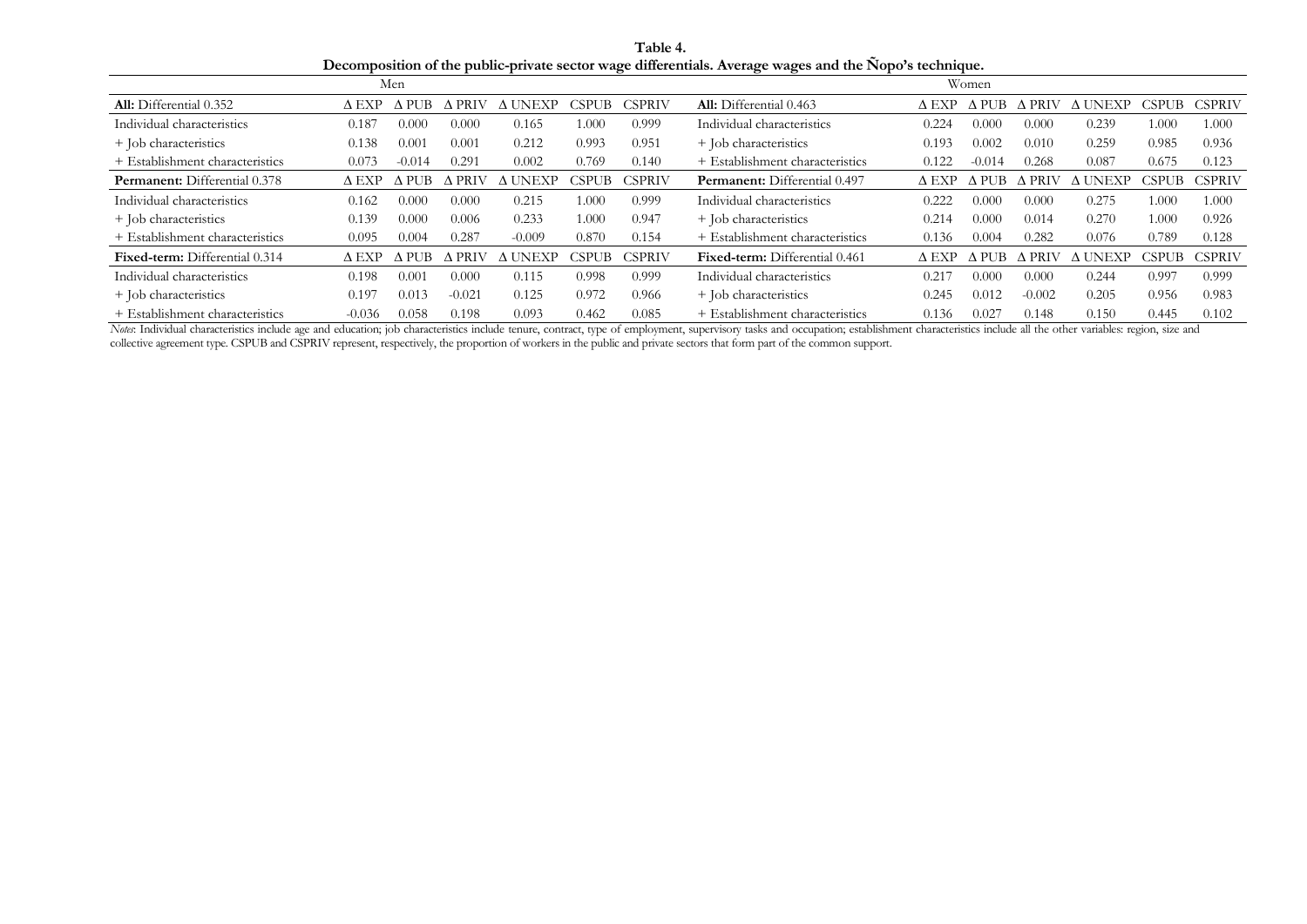**Table 5. Decomposition of the public-private sector wage differentials. Quantiles and the Fortin-Lemieux-Firpo technique. Men.**

|                 |                              |                        | All                    |                           |                        | Permanent contract holders |                           |                     | Fixed-term contract holders |                                   |
|-----------------|------------------------------|------------------------|------------------------|---------------------------|------------------------|----------------------------|---------------------------|---------------------|-----------------------------|-----------------------------------|
|                 |                              | 10 <sub>th</sub>       |                        | 90 <sub>th</sub>          | 10 <sub>th</sub>       |                            | 90 <sub>th</sub>          | 10th                |                             | 90th                              |
|                 |                              | percentile             | Median                 | percentile                | percentile             | Median                     | percentile                | percentile          | Median                      | percentile                        |
| Total           | Public sector                | 2.134                  | 2.655                  | 3.204                     | 2.234                  | 2.715                      | 3.228                     | 1.909               | 2.433                       | 3.073                             |
|                 |                              | $(0.009)$ ***          | $(0.008)$ ***          | $(0.011)$ ***             | $(0.009)$ ***          | $(0.008)$ ***              | $(0.013)$ ***             | $(0.016)$ ***       | $(0.014)$ ***               | $(0.025)$ ***                     |
|                 | Private sector               | 1.807                  | 2.214                  | 2.939                     | 1.831                  | 2.265                      | 2.983                     | 1.741               | 2.061                       | 2.655                             |
|                 |                              | $(0.004)$ ***          | $(0.004)$ ***          | $(0.006)$ ***             | $(0.004)$ ***          | $(0.004)$ ***              | $(0.007)$ ***             | $(0.006)$ ***       | $(0.005)$ ***               | $(0.014)$ ***                     |
|                 | Differential                 | 0.327                  | 0.441                  | 0.265                     | 0.404                  | 0.449                      | 0.245                     | 0.168               | 0.372                       | 0.417                             |
|                 |                              | $(0.010)$ ***          | $(0.008)$ ***          | $(0.013)$ ***             | $(0.010)$ ***          | $(0.009)$ ***              | $(0.014)$ ***             | $(0.018)$ ***       | $(0.015)$ ***               | $(0.029)$ ***                     |
|                 | Characteristics              | 0.090                  | 0.321                  | 0.487                     | 0.113                  | 0.356                      | 0.440                     | 0.052               | 0.229                       | 0.616                             |
|                 |                              | $(0.006)$ ***          | $(0.007)$ ***          | $(0.014)$ ***             | $(0.007)$ ***          | $(0.008)$ ***              | $(0.015)$ ***             | $(0.015)$ ***       | $(0.012)$ ***               | $(0.036)$ ***                     |
|                 | Coefficients                 | 0.237                  | 0.120                  | $-0.222$                  | 0.291                  | 0.094                      | $-0.195$                  | 0.116               | 0.143                       | $-0.198$                          |
|                 |                              | $(0.010)$ ***          | $(0.008)$ ***          | $(0.016)$ ***             | $(0.011)$ ***          | $(0.009)$ ***              | $(0.017)$ ***             | $(0.024)$ ***       | $(0.015)$ ***               | $(0.043)$ ***                     |
| Characteristics | Age                          | 0.004                  | 0.014                  | 0.033                     | 0.005                  | 0.017                      | 0.037                     | 0.006               | 0.009                       | 0.015                             |
|                 |                              | $(0.002)$ **           | $(0.001)$ ***          | $(0.002)$ ***             | $(0.002)$ **           | $(0.002)$ ***              | $(0.003)$ ***             | $(0.002)$ ***       | $(0.002)$ ***               | $(0.004)$ ***                     |
|                 | Education                    | 0.020                  | 0.046                  | 0.104                     | 0.017                  | 0.042                      | 0.084                     | 0.025               | 0.072                       | $0.125$<br>$(0.020)$ ***          |
|                 |                              | $(0.002)$ ***          | $(0.002)$ ***          | $(0.006)$ ***             | $(0.002)$ ***          | $(0.003)$ ***              | $(0.006)$ ***             | $(0.006)$ ***       | $(0.006)$ ***               |                                   |
|                 | Tenure                       | 0.036                  | 0.055                  | 0.075                     | 0.039                  | 0.065                      | 0.075                     | 0.028               | 0.030                       | 0.073                             |
|                 |                              | $(0.002)$ ***          | $(0.003)$ ***          | $(0.005)$ ***             | $(0.003)$ ***<br>0.000 | $(0.003)$ ***              | $(0.005)$ ***             | $(0.006)$ ***       | $(0.005)$ ***               | $(0.014)$ ***                     |
|                 | Contract                     | $-0.001$               | $-0.002$               | 0.001                     |                        | 0.000                      | 0.000                     | 0.000               | 0.000                       | 0.000                             |
|                 |                              | $(0.001)*$<br>0.005    | $(0.000)$ ***<br>0.002 | $(0.001)*$<br>$-0.003$    | (0.000)<br>0.010       | (0.000)<br>0.005           | (0.000)<br>$-0.004$       | (0.000)<br>$-0.003$ | (0.000)<br>$-0.001$         | (0.000)<br>0.003                  |
|                 | Full-/part-time              | $(0.001)$ ***          | $(0.000)$ ***          | $(0.001)$ ***             | $(0.002)$ ***          | $(0.001)$ ***              | $(0.002)$ ***             | (0.002)             | (0.001)                     | (0.002)                           |
|                 | Supervisory tasks            | $-0.001$               | $-0.004$               | $-0.007$                  | $-0.002$               | $-0.004$                   | $-0.006$                  | 0.000               | 0.000                       | 0.001                             |
|                 |                              | $(0.000)***$           | $(0.001)$ ***          | $(0.002)$ ***             | $(0.001)$ **           | $(0.001)$ **               | $(0.002)$ **              | (0.000)             | (0.001)                     | (0.002)                           |
|                 | Occupation                   | 0.008                  | 0.035                  | 0.052                     | 0.008                  | 0.032                      | 0.035                     | 0.010               | 0.030                       | 0.116                             |
|                 |                              | $(0.002)$ ***          | $(0.002)$ ***          | $(0.003)$ ***             | $(0.002)$ ***          | $(0.002)$ ***              | $(0.003)$ ***             | (0.007)             | $(0.006)$ ***               | $(0.016)$ ***                     |
|                 | Region                       | $-0.005$               | $-0.013$               | 0.001                     | $-0.006$               | $-0.017$                   | $-0.001$                  | $-0.006$            | $-0.003$                    | $-0.004$                          |
|                 |                              | $(0.001)$ ***          | $(0.002)$ ***          | (0.001)                   | $(0.002)$ ***          | $(0.002)$ ***              | (0.002)                   | $(0.003)$ **        | (0.003)                     | (0.004)                           |
|                 | Size                         | 0.065                  | 0.114                  | 0.137                     | 0.064                  | 0.127                      | 0.134                     | 0.066               | 0.074                       | 0.121                             |
|                 |                              | $(0.005)$ ***          | $(0.004)$ ***          | $(0.007)$ ***             | $(0.005)$ ***          | $(0.005)$ ***              | $(0.008)$ ***             | $(0.010)$ ***       | $(0.007)$ ***               | $(0.021)$ ***                     |
|                 | Type of collective agreement | $-0.042$               | 0.074                  | 0.095                     | $-0.023$               | 0.087                      | 0.087                     | $-0.075$            | 0.018                       | 0.167                             |
|                 |                              | $(0.006)$ ***          | $(0.004)$ ***          | $(0.009)$ ***             | $(0.006)$ ***          | $(0.005)$ ***              | $(0.010)$ ***             | $(0.011)$ ***       | $(0.008)$ **                | $(0.027)$ ***                     |
| Coefficients    | Age                          | $-0.002$               | 0.055                  | 0.164                     | $-0.016$               | $-0.101$                   | $-0.261$                  | 0.035               | 0.093                       | 0.162                             |
|                 |                              | (0.028)                | $(0.019)$ ***          | $(0.021)$ ***             | (0.017)                | $(0.013)$ ***              | $(0.021)$ ***             | (0.029)             | $(0.023)$ ***               | $(0.044)$ ***                     |
|                 | Education                    | 0.227                  | 0.068                  | $-0.141$                  | $-0.106$               | $-0.095$                   | 0.150                     | 0.174               | 0.145                       | $-0.134$                          |
|                 |                              | $(0.038)$ ***          | $(0.021)$ ***          | $(0.022)***$<br>0.327     | $(0.015)$ ***          | $(0.013)$ ***              | $(0.029)$ ***             | $(0.060)$ ***       | $(0.032)$ ***               | $(0.065)$ **                      |
|                 | Tenure                       | 0.255                  | 0.268                  |                           | 0.088                  | 0.148                      | 0.191                     | 0.025               | $-0.008$                    | 0.579                             |
|                 |                              | $(0.023)$ ***          | $(0.016)$ ***          | $(0.023)$ ***             | $(0.018)$ ***          | $(0.015)$ ***              | $(0.023)$ ***             | (0.036)             | (0.043)                     | $(0.143)$ ***                     |
|                 | Contract                     | 0.050                  | 0.032                  | 0.020                     | 0.000                  | 0.000                      | 0.000                     | 0.000               | 0.000                       | 0.000                             |
|                 |                              | $(0.008)$ ***<br>0.052 | $(0.005)$ ***          | $(0.007)$ ***             | (0.000)                | (0.000)<br>$-0.047$        | (0.000)                   | (0.000)<br>0.043    | (0.000)                     | $(0.000)$<br>0.073                |
|                 | Full-/part-time              |                        | $-0.000$               | 0.048<br>$(0.017)$ ***    | $-0.030$               |                            | 0.001<br>(0.041)          | $(0.013)$ ***       | 0.016<br>$(0.008)*$         | $(0.018)$ ***                     |
|                 |                              | $(0.022)$ **<br>0.000  | (0.012)                |                           | (0.049)<br>0.018       | (0.030)<br>0.001           |                           |                     |                             |                                   |
|                 | Supervisory tasks            | (0.003)                | 0.005<br>(0.004)       | $-0.034$<br>$(0.008)$ *** | $(0.004)$ ***          | (0.004)                    | $-0.045$<br>$(0.009)$ *** | $-0.002$<br>(0.005) | 0.001<br>(0.004)            | $-0.012$<br>$(0.011)$<br>$-0.006$ |
|                 | Occupation                   | 0.077                  | $-0.039$               | $-0.032$                  | 0.037                  | $-0.046$                   | $-0.017$                  | 0.060               | 0.034                       |                                   |
|                 |                              | $(0.015)$ ***          | $(0.006)$ ***          | $(0.006)$ ***             |                        | $(0.008)$ ***              | $(0.006)$ ***             | $(0.017)$ ***       | $(0.010)$ ***               |                                   |
|                 | Region                       | $-0.005$               | 0.009                  | $-0.030$                  | $(0.019)*$<br>-0.017   | 0.011                      | $-0.032$                  | 0.086               | 0.019                       | $(0.018)$<br>0.007<br>$(0.032)$   |
|                 |                              | (0.008)                | (0.006)                | $(0.010)$ ***             | $(0.009)*$             | (0.007)                    | $(0.012)$ ***             | $(0.014)$ ***       | $(0.010)*$                  |                                   |
|                 | Size                         | 0.011                  | $-0.063$               | $-0.029$                  | 0.037                  | $-0.073$                   | $-0.024$                  | 0.056               | $-0.042$                    | $-0.263$                          |
|                 |                              | (0.019)                | $(0.019)$ ***          | (0.019)                   | (0.031)                | $(0.020)$ ***              | (0.022)                   | (0.044)             | $(0.024)$ *                 | $(0.101)$ ***                     |
|                 | Type of collective agreement | 0.068                  | 0.067                  | 0.013                     | 0.126                  | 0.040                      | 0.022                     | 0.043               | 0.033                       | $-0.050$                          |
|                 |                              | $(0.015)$ ***          | $(0.010)$ ***          | (0.016)                   | $(0.019)$ ***          | $(0.011)$ ***              | (0.018)                   | $(0.025)*$          | (0.020)                     | (0.032)                           |
|                 | Constant                     | $-0.495$               | $-0.281$               | $-0.528$                  | 0.156                  | 0.257                      | $-0.181$                  | $-0.405$            | $-0.148$                    | $-0.554$                          |
|                 |                              | $(0.058)$ ***          | $(0.037)$ ***          | $(0.047)$ ***             | $(0.075)$ **           | $(0.052)$ ***              | $(0.073)$ **              | $(0.100)$ ***       | $(0.070)$ **                | $(0.202)$ ***                     |
| N               |                              | 89.953                 | 89.953                 | 89.953                    | 71,428                 | 71,428                     | 71,428                    | 18,525              | 18,525                      | 18,525                            |

 $*_{p<0.1;}$  \*\*  $p<0.05;$  \*\*\*  $p<0.01$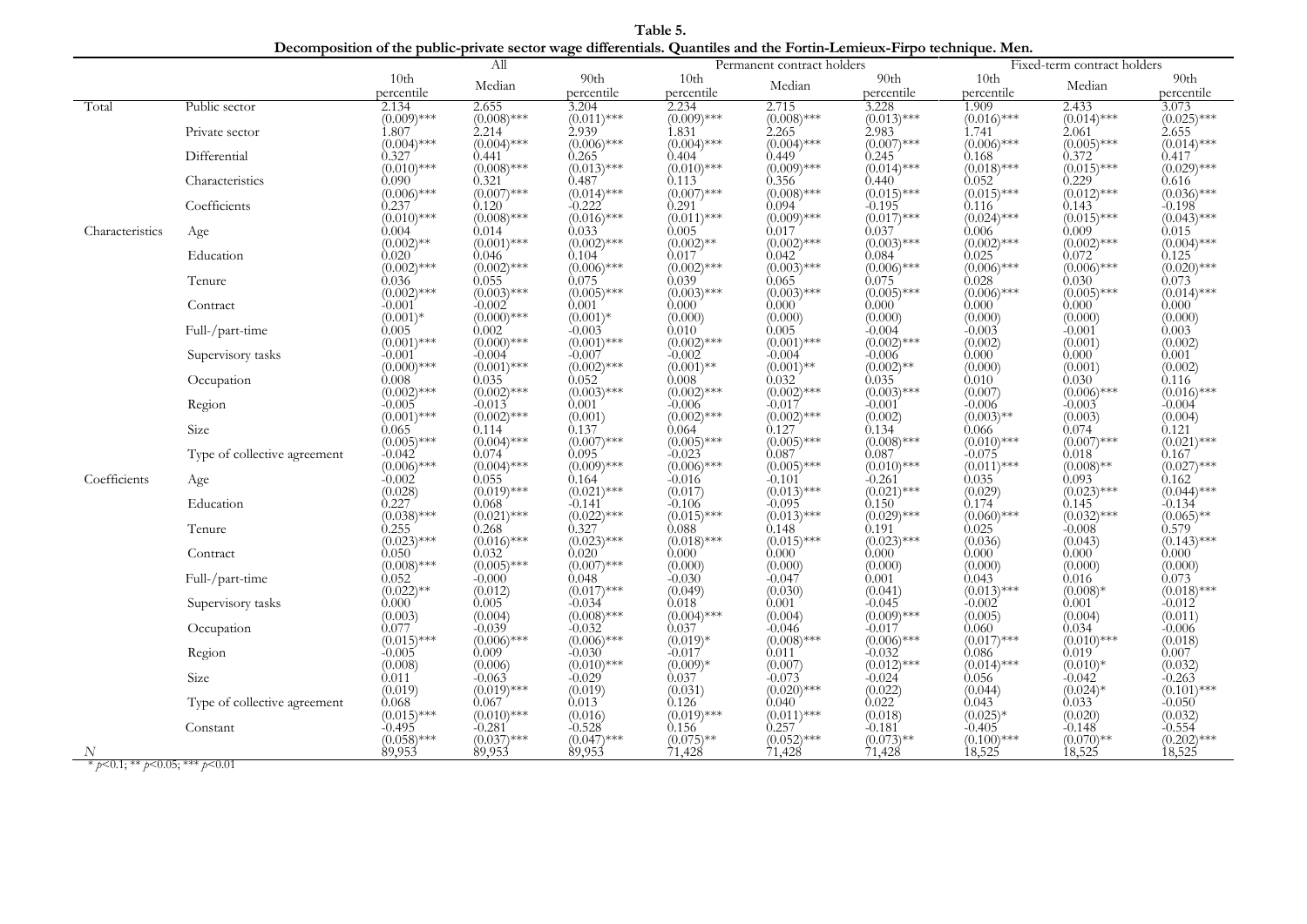**Table 6. Decomposition of the public-private sector wage differentials. Quantiles and the Fortin-Lemieux-Firpo technique. Women.**

|                 |                              |                        | All                    |                        |                      | Permanent contract holders |                        |                        | Fixed-term contract holders |                        |
|-----------------|------------------------------|------------------------|------------------------|------------------------|----------------------|----------------------------|------------------------|------------------------|-----------------------------|------------------------|
|                 |                              | 10 <sub>th</sub>       |                        | 90th                   | 10 <sub>th</sub>     |                            | 90 <sub>th</sub>       | 10 <sub>th</sub>       |                             | 90 <sub>th</sub>       |
|                 |                              | percentile             | Median                 | percentile             | percentile           | Median                     | percentile             | percentile             | Median                      | percentile             |
| Total           | Public sector                | 2.080                  | 2.526                  | 3.085                  | 2.168                | 2.574                      | 3.115                  | 1.931                  | 2.399                       | 3.001                  |
|                 |                              | $(0.006)$ ***          | $(0.006)$ ***          | $(0.010)$ ***          | $(0.007)$ ***        | $(0.008)$ ***              | $(0.012)$ ***          | $(0.014)$ ***          | $(0.011)$ ***               | $(0.018)$ ***          |
|                 | Private sector               | 1.651                  | 1.997                  | 2.703                  | 1.663                | 2.024                      | 2.740                  | 1.602                  | 1.906                       | 2.445                  |
|                 |                              | $(0.003)$ ***          | $(0.004)$ ***          | $(0.008)$ ***          | $(0.004)$ ***        | $(0.004)$ ***              | $(0.009)$ ***          | $(0.008)$ ***          | $(0.007)$ ***               | $(0.023)$ ***          |
|                 | Differential                 | 0.429                  | 0.529                  | 0.383                  | 0.506                | 0.550                      | 0.375                  | 0.329                  | 0.493                       | 0.555                  |
|                 |                              | $(0.007)$ ***          | $(0.007)$ ***          | $(0.013)$ ***          | $(0.008)$ ***        | $(0.009)$ ***              | $(0.015)$ ***          | $(0.016)$ ***          | $(0.013)$ ***               | $(0.029)$ ***          |
|                 | Characteristics              | 0.127                  | 0.285                  | 0.564                  | 0.150                | 0.344                      | 0.614                  | 0.198                  | 0.239                       | 0.356                  |
|                 |                              | $(0.007)$ ***          | $(0.007)$ ***          | $(0.017)$ ***          | $(0.008)$ ***        | $(0.009)$ ***              | $(0.020)$ ***          | $(0.021)$ ***          | $(0.014)$ ***               | $(0.039)$ ***          |
|                 | Coefficients                 | 0.301                  | 0.244                  | $-0.181$               | 0.355                | 0.205                      | $-0.239$               | 0.131                  | 0.254                       | 0.199                  |
|                 |                              | $(0.009)$ ***          | $(0.008)$ ***          | $(0.020)$ ***          | $(0.010)$ ***        | $(0.010)$ ***              | $(0.023)$ ***          | $(0.028)$ ***          | $(0.015)$ ***               | $(0.036)$ ***          |
| Characteristics | Age                          | 0.004                  | 0.004                  | 0.034                  | 0.007                | 0.007                      | 0.048                  | 0.004                  | 0.000                       | 0.008                  |
|                 |                              | $(0.002)$ **           | $(0.002)$ **           | $(0.004)$ ***          | $(0.003)$ **         | $(0.003)$ ***              | $(0.005)$ ***          | (0.003)                | (0.002)                     | (0.007)                |
|                 | Education                    | 0.018                  | 0.064                  | 0.130                  | 0.016                | 0.061                      | 0.120                  | 0.028                  | 0.098                       | 0.130                  |
|                 |                              | $(0.002)$ ***          | $(0.003)$ ***          | $(0.006)$ ***          | $(0.002)$ ***        | $(0.003)$ ***              | $(0.007)$ ***          | $(0.005)$ ***          | $(0.006)$ ***               | $(0.016)$ ***          |
|                 | Tenure                       | 0.034                  | 0.054                  | 0.115                  | 0.046                | 0.078                      | 0.137                  | 0.031                  | 0.029                       | 0.074                  |
|                 |                              | $(0.002)$ ***          | $(0.003)$ ***          | $(0.007)$ ***          | $(0.004)$ ***        | $(0.004)$ ***              | $(0.009)$ ***          | $(0.007)$ ***          | $(0.005)$ ***               | $(0.015)$ ***          |
|                 | Contract                     | $-0.008$               | $-0.005$               | 0.007                  | 0.000                | 0.000                      | 0.000                  | 0.000                  | 0.000                       | 0.000                  |
|                 |                              | $(0.001)$ ***<br>0.007 | $(0.001)$ ***<br>0.003 | $(0.002)$ ***<br>0.001 | (0.000)<br>0.004     | (0.000)<br>0.008           | (0.000)                | (0.000)<br>0.033       | (0.000)<br>$-0.001$         | (0.000)<br>$-0.037$    |
|                 | Full-/part-time              | $(0.002)$ ***          | $(0.002)*$             | (0.004)                | $(0.003)*$           | $(0.002)$ ***              | 0.011<br>$(0.004)$ *** | $(0.005)$ ***          | (0.004)                     | $(0.010)$ ***          |
|                 | Supervisory tasks            | $-0.000$               | $-0.001$               | $-0.003$               | 0.000                | 0.000                      | 0.001                  | 0.000                  | 0.000                       | 0.001                  |
|                 |                              | $(0.000)*$             | $(0.001)$ **           | $(0.002)*$             | (0.000)              | (0.001)                    | (0.002)                | (0.001)                | (0.001)                     |                        |
|                 | Occupation                   | 0.027                  | 0.050                  | 0.068                  | 0.029                | 0.057                      | 0.073                  | 0.032                  | 0.033                       | $(0.002)$<br>0.052     |
|                 |                              | $(0.002)$ ***          | $(0.002)$ ***          | $(0.004)$ ***          | $(0.003)$ ***        | $(0.003)$ ***              | $(0.004)$ ***          | $(0.006)$ ***          | $(0.005)$ ***               | $(0.010)$ ***          |
|                 | Region                       | $-0.003$               | $-0.009$               | $-0.009$               | $-0.002$             | $-0.011$                   | $-0.012$               | $-0.000$               | $-0.001$                    | $-0.002$               |
|                 |                              | $(0.001)$ ***          | $(0.001)$ ***          | $(0.002)$ ***          | $(0.001)*$           | $(0.001)$ ***              | $(0.002)$ ***          | (0.003)                | (0.003)                     | (0.005)                |
|                 | Size                         | 0.060                  | 0.082                  | 0.145                  | 0.057                | 0.094                      | 0.175                  | 0.082                  | 0.058                       | 0.023                  |
|                 |                              | $(0.004)$ ***          | $(0.004)$ ***          | $(0.009)$ ***          | $(0.005)$ ***        | $(0.005)$ ***              | $(0.009)$ ***          | $(0.011)$ ***          | $(0.008)$ ***               | (0.021)                |
|                 | Type of collective agreement | $-0.012$               | 0.042                  | 0.075                  | $-0.008$             | 0.050                      | 0.061                  | $-0.013$               | 0.024                       | 0.108                  |
|                 |                              | $(0.005)$ ***          | $(0.004)$ ***          | $(0.011)$ ***          |                      | $(0.005)$ ***              | $(0.013)$ ***          | (0.014)                | $(0.009)$ ***               | $(0.020)$ ***          |
| Coefficients    | Age                          | $-0.011$               | 0.002                  | $-0.010$               | $(0.005)$<br>0.004   | $-0.028$                   | $-0.025$               | 0.012                  | $-0.015$                    | 0.130                  |
|                 |                              | (0.019)                | (0.014)                | (0.023)                | (0.011)              | $(0.012)$ **               | (0.023)                | (0.027)                | (0.020)                     | $(0.074)*$             |
|                 | Education                    | 0.300                  | 0.133                  | $-0.141$               | $-0.124$             | $-0.399$                   | $-0.465$               | 0.031                  | 0.167                       | 0.023                  |
|                 |                              | $(0.043)$ ***          | $(0.020)$ ***          | $(0.030)$ ***          | $(0.016)$ ***        | $(0.014)$ ***              | $(0.023)$ ***          | $(0.022)$<br>-0.175    | $(0.022)$ ***               | (0.090)                |
|                 | Tenure                       | $-0.090$               | $-0.088$               | 0.016                  | 0.130                | 0.184                      | 0.386                  |                        | $-0.280$                    | $-0.006$               |
|                 |                              | $(0.012)$ ***          | $(0.014)$ ***          | (0.032)                | $(0.015)$ ***        | $(0.016)$ ***              | $(0.035)$ ***          | $(0.053)$ ***          | $(0.069)$ ***               | (0.255)                |
|                 | Contract                     | 0.018                  | 0.008                  | $-0.009$               | 0.000                | 0.000                      | 0.000                  | 0.000                  | 0.000                       | 0.000                  |
|                 |                              | $(0.004)$ ***          | $(0.003)$ ***          | (0.006)                | $(0.000)$<br>$0.021$ | (0.000)                    | (0.000)                | (0.000)                | (0.000)                     | (0.000)                |
|                 | Full-/part-time              | 0.072<br>$(0.011)$ *** | 0.013<br>$(0.007)*$    | $-0.005$<br>(0.012)    | (0.018)              | 0.000<br>(0.013)           | $-0.017$<br>(0.021)    | 0.062<br>$(0.010)$ *** | 0.017<br>$(0.006)$ ***      | 0.033<br>$(0.013)$ *** |
|                 |                              | 0.001                  | 0.007                  | $-0.011$               | 0.003                | 0.014                      | $-0.013$               | 0.006                  | $-0.006$                    | $-0.014$               |
|                 | Supervisory tasks            | (0.002)                | $(0.002)$ ***          | $(0.006)*$             | (0.002)              | $(0.003)$ ***              | (0.008)                | $(0.003)$ **           | (0.004)                     | (0.011)                |
|                 | Occupation                   | 0.063                  | $-0.033$               | $-0.076$               | 0.056                | $-0.044$                   | $-0.078$               | 0.050                  | 0.013                       | $-0.022$               |
|                 |                              | $(0.012)$ ***          | $(0.007)$ ***          | $(0.010)$ ***          | $(0.015)$ ***        | $(0.009)$ ***              | $(0.009)$ ***          | $(0.017)$ ***          | (0.010)                     |                        |
|                 | Region                       | 0.004                  | $-0.014$               | $-0.028$               | $-0.015$             | $-0.024$                   | $-0.038$               | 0.056                  | $-0.010$                    | (0.022)                |
|                 |                              | (0.006)                | $(0.006)$ **           | $(0.013)$ **           | $(0.007)$ **         | $(0.008)$ ***              | $(0.012)$ ***          | $(0.011)$ ***          | (0.011)                     | (0.033)                |
|                 | Size                         | 0.007                  | $-0.004$               | $-0.095$               | $-0.002$             | $-0.019$                   | $-0.122$               | $-0.008$               | 0.004                       | 0.045                  |
|                 |                              | (0.021)                | (0.023)                | $(0.022)$ ***          | (0.025)              | (0.021)                    | $(0.034)$ ***          | (0.018)                | (0.032)                     | $(0.025)*$             |
|                 | Type of collective agreement | 0.053                  | 0.033                  | 0.030                  | 0.040                | 0.039                      | 0.037                  | 0.039                  | 0.037                       | 0.043                  |
|                 |                              | $(0.010)$ ***          | $(0.006)$ ***          | $(0.011)$ ***          | $(0.010)$ ***        | $(0.008)$ ***              | $(0.014)$ ***          | $(0.019)$ **           | $(0.011)$ ***               | $(0.020)$ **           |
|                 | Constant                     | $-0.115$               | 0.186                  | 0.148                  | 0.243                | 0.482                      | 0.096                  | 0.058                  | 0.327                       | $-0.029$               |
|                 |                              | $(0.060)$ *            | $(0.038)$ ***          | $(0.061)$ **           | $(0.048)$ ***        | $(0.039)$ ***              | (0.068)                | (0.083)                | $(0.083)$ ***               | (0.274)                |
| N               |                              | 67,821                 | 67,821                 | 67,821                 | 52.239               | 52,239                     | 52.239                 | 15,582                 | 15,582                      | 15,582                 |

 $*$  *p*<0.1; \*\* *p*<0.05; \*\*\* *p*<0.01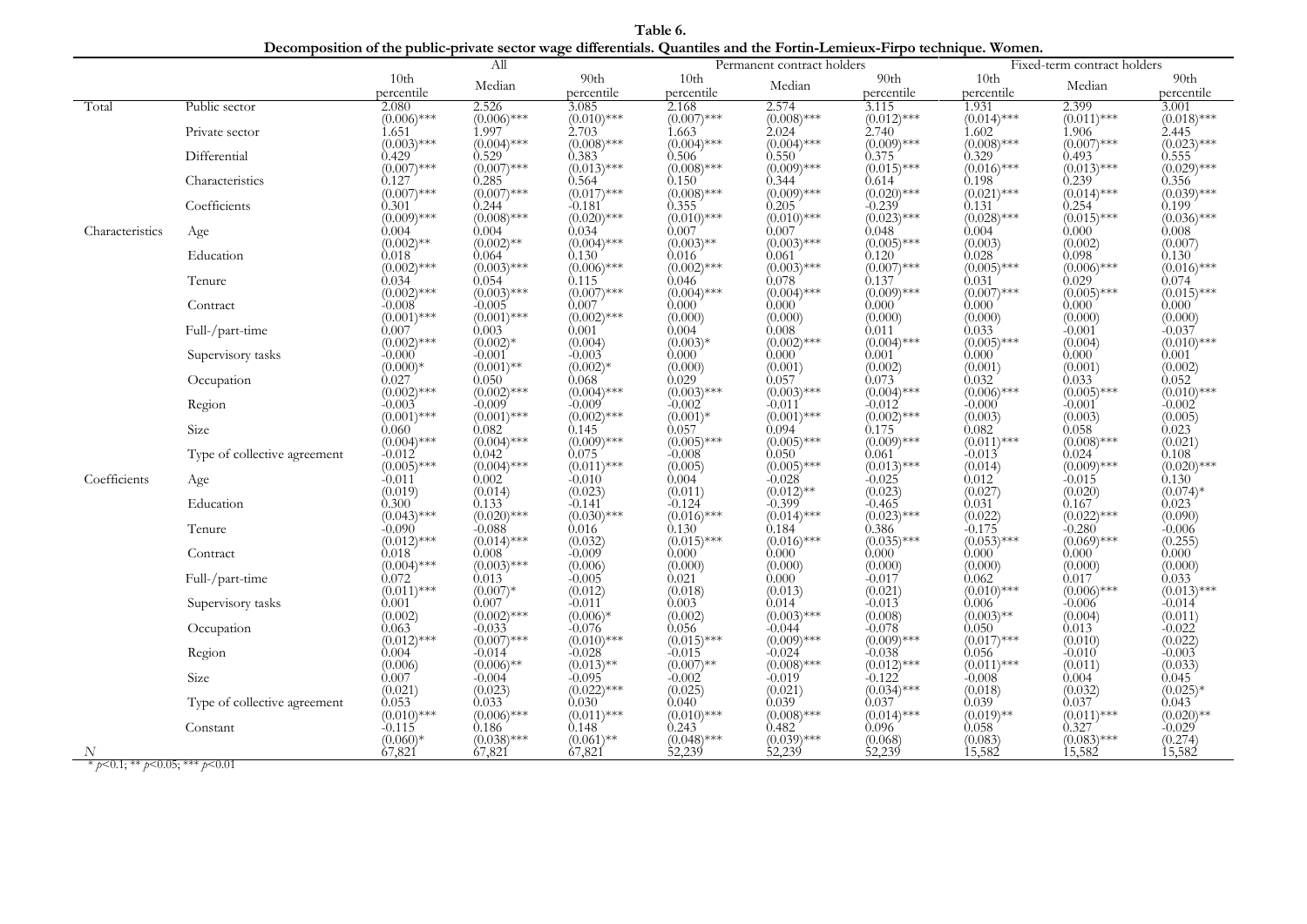| Decomposition of the public-private sector wage differentials. Wage inequality (Gini coefficient) and the Fortin-Lemieux-Firpo technique.<br>Male:<br>Male<br>permanent | Male:<br>Female:<br>Female<br>fixed-term<br>permanent<br>0.104<br>0.089<br>0.099<br>0.081<br>$(0.002)$ ***<br>$(0.001)$ ***<br>$(0.001)$ *** | Female:<br>fixed-term |
|-------------------------------------------------------------------------------------------------------------------------------------------------------------------------|----------------------------------------------------------------------------------------------------------------------------------------------|-----------------------|
|                                                                                                                                                                         |                                                                                                                                              |                       |
|                                                                                                                                                                         |                                                                                                                                              |                       |
| Public sector<br>0.089<br>Total<br>0.080                                                                                                                                |                                                                                                                                              |                       |
| $(0.001)$ ***<br>$(0.001)$ ***                                                                                                                                          |                                                                                                                                              | $(0.001)$ ***         |
| Private sector<br>0.109<br>0.109<br>$(0.001)$ ***                                                                                                                       | 0.100<br>0.109<br>0.110<br>0.096<br>$(0.001)$ ***<br>$(0.001)$ ***<br>$(0.001)$ ***                                                          | $(0.002)$ ***         |
| $(0.001)$ ***<br>Differential<br>$-0.029$<br>$-0.020$                                                                                                                   | 0.004<br>$-0.020$<br>$-0.029$<br>0.003                                                                                                       |                       |
| $(0.001)$ ***<br>$(0.001)$ ***                                                                                                                                          | $(0.001)$ ***<br>$(0.001)$ ***<br>$(0.002)*$                                                                                                 | (0.002)               |
| Characteristics<br>0.025<br>0.016                                                                                                                                       | 0.042<br>0.028<br>0.008<br>0.029                                                                                                             |                       |
| $(0.001)$ ***<br>$(0.001)$ ***                                                                                                                                          | $(0.004)$ ***<br>$(0.001)$ ***<br>$(0.002)$ ***                                                                                              | $(0.003)$ **          |
| Coefficients<br>$-0.045$<br>$-0.046$                                                                                                                                    | $-0.038$<br>$-0.048$<br>$-0.058$<br>$-0.005$                                                                                                 |                       |
| $(0.002)$ ***<br>$(0.001)$ ***                                                                                                                                          | $(0.005)$ ***<br>$(0.002)$ ***<br>$(0.002)$ ***                                                                                              | (0.004)               |
| Characteristics<br>Age<br>0.002<br>0.002                                                                                                                                | 0.002<br>0.001<br>0.004<br>$-0.000$                                                                                                          |                       |
| $(0.000)$ ***<br>$(0.000)$ ***<br>Education<br>0.004                                                                                                                    | $(0.000)*$<br>$(0.000)$ ***<br>$(0.000)$ ***<br>0.007                                                                                        | (0.001)               |
| 0.003<br>$(0.000)$ ***<br>$(0.000)$ ***                                                                                                                                 | 0.004<br>0.005<br>0.007<br>$(0.002)*$<br>$(0.000)$ ***<br>$(0.000)$ ***                                                                      | $(0.001)$ ***         |
| Tenure<br>0.002<br>0.001                                                                                                                                                | 0.003<br>0.005<br>0.005<br>0.004                                                                                                             |                       |
| $(0.000)*$<br>$(0.000)$ ***                                                                                                                                             | $(0.001)$ **<br>$(0.001)$ ***<br>$(0.001)$ ***                                                                                               | $(0.001)$ ***         |
| 0.000<br>Contract<br>0.000                                                                                                                                              | 0.002<br>0.000<br>0.000<br>0.000                                                                                                             |                       |
| $(0.000)$ ***<br>(0.000)                                                                                                                                                | (0.000)<br>$(0.000)$ ***<br>(0.000)                                                                                                          | (0.000)               |
| $-0.001$<br>$-0.001$<br>Employment type (full-/part-time)                                                                                                               | 0.001<br>$-0.001$<br>0.001<br>$-0.007$                                                                                                       |                       |
| $(0.000)$ ***<br>$(0.000)$ ***                                                                                                                                          | $(0.000)$ **<br>(0.000)<br>(0.000)                                                                                                           | $(0.001)$ ***         |
| Supervisory tasks<br>$-0.000$<br>$-0.000$                                                                                                                               | 0.000<br>$-0.000$<br>0.000<br>0.000                                                                                                          |                       |
| $(0.000)$ ***<br>$(0.000)**$<br>0.003                                                                                                                                   | (0.000)<br>$(0.000)*$<br>(0.000)                                                                                                             | (0.000)               |
| Occupation<br>0.002<br>$(0.000)$ ***<br>$(0.000)$ ***                                                                                                                   | 0.011<br>0.002<br>0.002<br>0.001<br>$(0.000)$ ***<br>$(0.000)$ ***<br>$(0.002)$ ***                                                          | (0.001)               |
| Region<br>0.000<br>0.001                                                                                                                                                | $-0.000$<br>0.001<br>0.000<br>$-0.001$                                                                                                       |                       |
| $(0.000)$ ***<br>$(0.000)$ ***                                                                                                                                          | (0.000)<br>$(0.000)$ ***<br>(0.000)                                                                                                          | (0.000)               |
| Size<br>0.001<br>0.000                                                                                                                                                  | 0.003<br>0.004<br>0.006<br>$-0.006$                                                                                                          |                       |
| (0.001)<br>$(0.001)*$                                                                                                                                                   | $(0.002)*$<br>$(0.001)$ ***<br>$(0.001)$ ***                                                                                                 | $(0.002)$ ***         |
| Type of collective agreement<br>0.012<br>0.009                                                                                                                          | 0.019<br>0.008<br>0.006<br>0.010                                                                                                             |                       |
| $(0.001)$ ***<br>$(0.001)$ ***                                                                                                                                          | $(0.003)$ ***<br>$(0.001)$ ***<br>$(0.001)$ ***                                                                                              | $(0.002)$ ***         |
| Coefficients<br>$-0.017$<br>0.013<br>Age                                                                                                                                | 0.012<br>$-0.001$<br>$-0.000$<br>0.006                                                                                                       |                       |
| $(0.003)$ ***<br>$(0.002)$ ***                                                                                                                                          | $(0.004)$ ***<br>(0.002)<br>(0.002)                                                                                                          | (0.004)               |
| 0.023<br>Education<br>$-0.035$<br>$(0.003)$ ***<br>$(0.002)$ ***                                                                                                        | $-0.039$<br>$-0.019$<br>$-0.044$<br>$-0.009$<br>$(0.007)$ ***<br>$(0.004)$ ***<br>$(0.002)$ ***                                              | $(0.005)*$            |
| Tenure<br>0.001<br>0.003                                                                                                                                                | 0.051<br>0.009<br>0.015<br>0.026                                                                                                             |                       |
| (0.002)<br>(0.003)                                                                                                                                                      | $(0.015)$ ***<br>$(0.002)$ ***<br>$(0.003)$ ***                                                                                              | (0.019)               |
| $-0.003$<br>0.000<br>Contract                                                                                                                                           | $-0.003$<br>0.000<br>0.000<br>0.000                                                                                                          |                       |
| $(0.001)$ ***<br>(0.000)                                                                                                                                                | (0.000)<br>$(0.001)$ ***<br>(0.000)                                                                                                          | (0.000)               |
| Employment type (full-/part-time)<br>0.000<br>0.002                                                                                                                     | 0.002<br>$-0.009$<br>$-0.002$<br>$-0.006$                                                                                                    |                       |
| (0.005)<br>(0.003)                                                                                                                                                      | $(0.001)$ ***<br>$(0.002)$ ***<br>(0.002)<br>(0.001)                                                                                         |                       |
| Supervisory tasks<br>$-0.004$<br>$-0.003$                                                                                                                               | $-0.002$<br>$-0.001$<br>$-0.002$<br>$-0.002$                                                                                                 |                       |
| $(0.001)$ ***<br>$(0.001)$ ***<br>Occupation<br>$-0.007$<br>$-0.002$                                                                                                    | (0.001)<br>$(0.001)$ ***<br>$(0.000)$ ***<br>$-0.009$<br>$-0.007$<br>$-0.010$<br>$-0.007$                                                    | $(0.001)$ ***         |
| $(0.001)*$<br>$(0.001)$ ***                                                                                                                                             | $(0.001)$ ***<br>$(0.001)$ ***<br>$(0.002)$ ***                                                                                              | $(0.002)$ ***         |
| $-0.002$<br>$-0.004$<br>Region                                                                                                                                          | $-0.008$<br>$-0.004$<br>$-0.002$<br>$-0.005$                                                                                                 |                       |
| $(0.001)$ ***<br>$(0.001)$ **                                                                                                                                           | $(0.002)$ ***<br>$(0.001)$ ***<br>(0.001)                                                                                                    | (0.004)               |
| Size<br>$-0.002$<br>$-0.006$                                                                                                                                            | $-0.011$<br>$-0.007$<br>$-0.009$<br>0.005                                                                                                    |                       |
| $(0.002)$ ***<br>(0.002)                                                                                                                                                | $(0.003)$ ***<br>$(0.004)$ ***<br>$(0.002)$ ***                                                                                              | $(0.003)*$            |
| $-0.009$<br>$-0.009$<br>Type of collective agreement                                                                                                                    | $-0.002$<br>$-0.007$<br>$-0.003$<br>$-0.002$                                                                                                 |                       |
| $(0.001)$ ***<br>$(0.002)$ ***                                                                                                                                          | $(0.003)$ **<br>$(0.001)$ ***<br>$(0.001)*$                                                                                                  | (0.002)               |
| 0.007<br>$-0.037$<br>Constant<br>$(0.007)$ ***                                                                                                                          | $-0.029$<br>0.025<br>$-0.023$<br>$-0.014$<br>(0.019)<br>$(0.006)$ ***                                                                        |                       |
| (0.006)<br>89,953<br>71,428<br>N                                                                                                                                        | $(0.007)$ ***<br>(0.022)<br>67,821<br>52,239<br>18,525<br>15,582                                                                             |                       |

 $*$  *p*<0.1; \*\* *p*<0.05; \*\*\* *p*<0.01